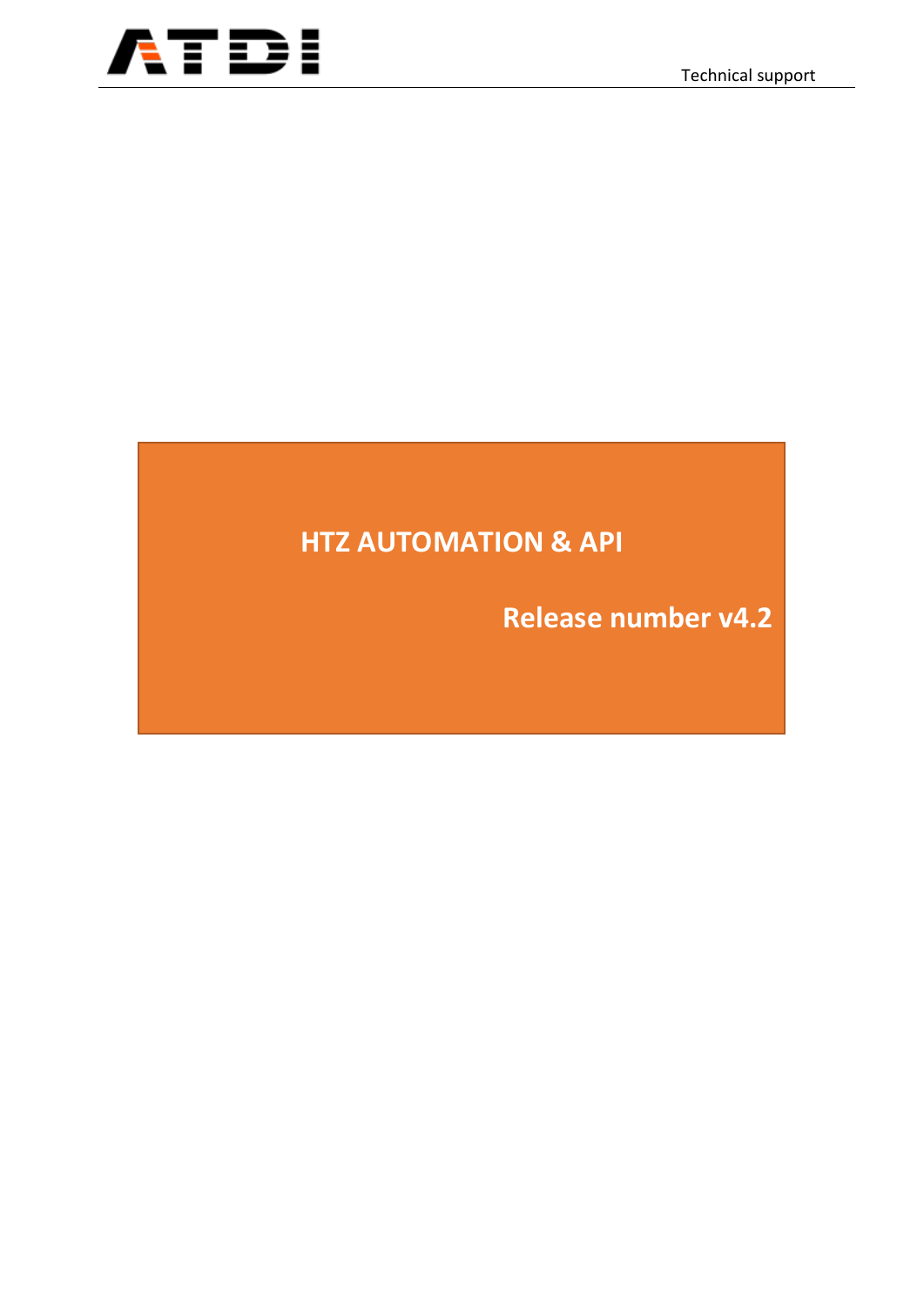

### **1. AUTOMATION INTRODUCTION**

HTZ offers a fully automated process of RF coverage prediction and analysis.

The following work processes are required to be customized to produce radio coverage automatically:

- A. Map extraction from Arc-GIS database server
- B. Map conversion to HTZ format
- C. Site location update/corrections by using API and database approach
- D. Network modelling such as 4G/5G, WIFI, PMR, Broadcast, … in HTZ
- E. Coverage predictions
- F. Coverage analysis
- G. Coverage export to a 3rd party application such as a web-portal

Above requirements can be translated to the following high-level functional blocks:



 **Figure 1: High-level automation project target**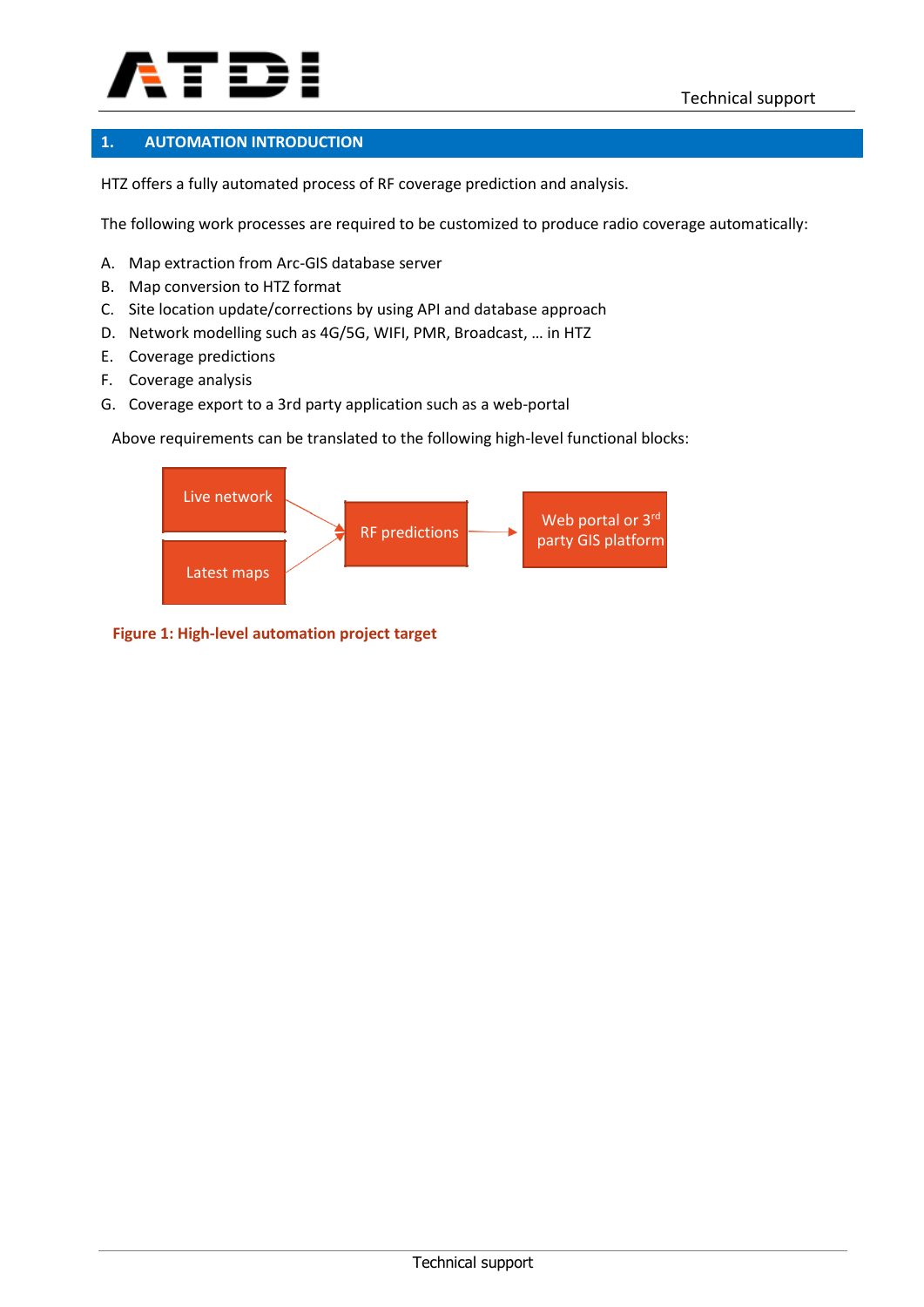

Live network: A database to manage all stations' technical & administrative parameters such as unique ID, antenna, height, Lat, Long and so on. The database can be updated by other applications or directly by the trailers. The idea is to have the latest accurate parameters of the live network in the field.

Latest maps: This is managed by a GIS like Map Info, ArcGIS or directly by HTZ.

RF predictions: This task is currently being carried out by HTZ. HTZ is network planning tool supporting 4G/5G/WIFI/Microwave/TETRA, P-MP networks and many more.

HTZ users can operate several networks at the same time. Each network can be considered as an independent project with separate stations, microwave links and so on. While these projects are separate the database should be centralized. HTZ can automatically filter by map boundary so no need to have separate tables or databases. Plus, this database would be accessed by other 3rd party.

There is also a single GIS server where users can host and manage all there latest GIS related data such as Lidar, polygons and so on. A script can be used to cut out the boundary of each network area and save it separately. Once the cartographic datasets are replaced/updated, the script triggers auto coverage recalculation and analysis etc… at specific time.

### **Automation task examples that can be performed thanks to the Command line Action Codes.**

- Action code #1008 The tasks performed are the following:
- Import stations on map from the SQL database linked to the project.
- Compute coverage.
- Export stations to the SQL database.
- Example: c:\ATDI\ htzwx64.exe TEST.PRO -ADMIN 1008 2 1000, with:
- 2 = Resampling factor.

1000 = Import all stations. And from 0 to 114 (or more in future versions), select stations having signal type sent in command line (i.e. 2=generic, 0=FM mono...).

Notes:

- The SQL link must be set.

- If the Resampling factor = 1, coverage calculations are performed at the best possible resolution. If The Resampling factor is > 1, the project is loaded with this resampling factor and coverage calculations are performed at the project resolution.

• Action code #1009 - Exports a given MW link database to an EWX file that will be located in the same folder as the database.

Example: c:\ATDI\ htzwx64.exe TEST.PRO -ADMIN 1009 "c:\ATDI\DBMW\\MyDBlocation\\MyDB". Note: Do not add extension in the MW link database name.

• Action code #1010 - On map station coverage calculation.

Computes coverage for all activated stations of the EWX/EWF file attached to the project in "Advanced coverage" mode.

The tasks performed are then: Opens HTZ, loads the project, performs coverage calculation (of activated stations only), saves .EWF file at the end of the calculations and updates the project. Example: c:\ATDI\htzwx64.exe TEST.PRO -ADMIN 1010.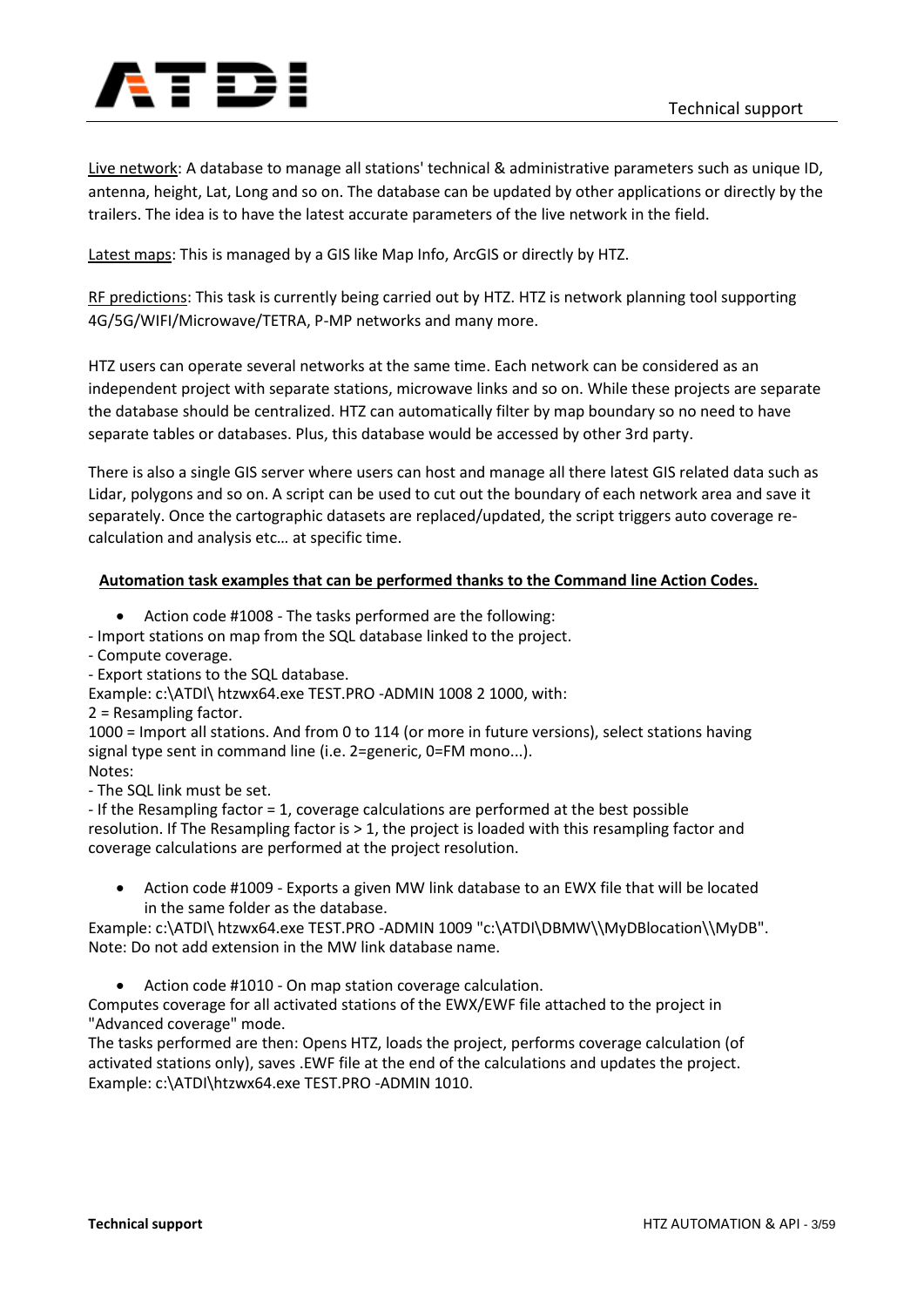

• Action code #1011 - Station database coverage calculation.

Computes coverage for all selected stations in the attached station database.

The tasks performed are then: Opens HTZ, loads the project, performs coverage calculation of the selected stations and updates the current station database.

Example: c:\ATDI\htzwx64.exe TEST.PRO -ADMIN 1011.

Note: The stations to be considered must be selected prior to running the action code.

• Action code #1012 - Exports coverage in Tiff format for all activated stations. Tasks performed: Opens HTZ, loads the project and exports coverage to .TIFs files, with a generic name "callsign.TIF" at the same location as the EWF or EWX file.

Note: EWF or EWX file must contain stations with associated coverage and non-duplicated callsigns. Example: c:\ATDI\htzwx64.exe TEST.PRO -ADMIN 1012.

• Action codes #1100 to 1199 - Runs Addon.

Example: c:\ATDI\htzwx64.exe TEST.PRO -ADMIN 1102

Tasks: Opens HTZ, loads a project and runs Addon #1102 (1102.AddOn).

• Action codes #2001 to 2000001 - Station database coverage calculation. Computes coverage for a specific station of the attached database, with station record index=2001 to2000001.

Example: To perform coverage for Station #4 in the database:

c:\ATDI\ htzwx64.exe TEST.PRO -ADMIN 2004.

**Notes**:

…

• Action code project files can be in .zip file that must at least include a DTM file (.GEO/.RGE/.IC2/.IDR/.MGE).

• The .PROx format is also supported. Expected format:

Terrain: ... path to/terrain.rge (possible extensions: .GEO, .IC2, .MGE, .RGE, .IDR) Clutter: ... path to/clutter.rso (possible extensions: .SOL, .IC1, .MSO, .RSO) Image: ... path to/image.rim (possible extensions: .IMG, .IC1, .MIM, .RIM, .BIM) Palette: ... path to/palette.pal (possible extension: .PAL) Building: …path to /building.blg (possible extensions: .BLG, .IC1, .MBL, .RBL) Parameter: ... path to/parameter.prm (extension: .PRM) Network: ... path to/network.ewfx (possible extensions: .EWF, .EWFx, .EWX) Result: ... path to/result.fld (extension: .FLD) Legend: ... path to/legend.p11 (extension: .P11) Vector: ... path to/vector.vec (extension: .VEC) MapServer: ... path to/vector.map (extension: .MAP)

.PROx files can be loaded by drag and drop on the current map or used as project definition in Action code command lines.

Each file used in the PROx must exist. The terrain layer is mandatory, the other layers are optional.

Example My\_project.PROx: Terrain: c:\ATDI\Maps\My\_DTM.RGE Result: c:\ATDI\Results\My\_coverage.fld

A .PROx file creates a temporary project .PRO.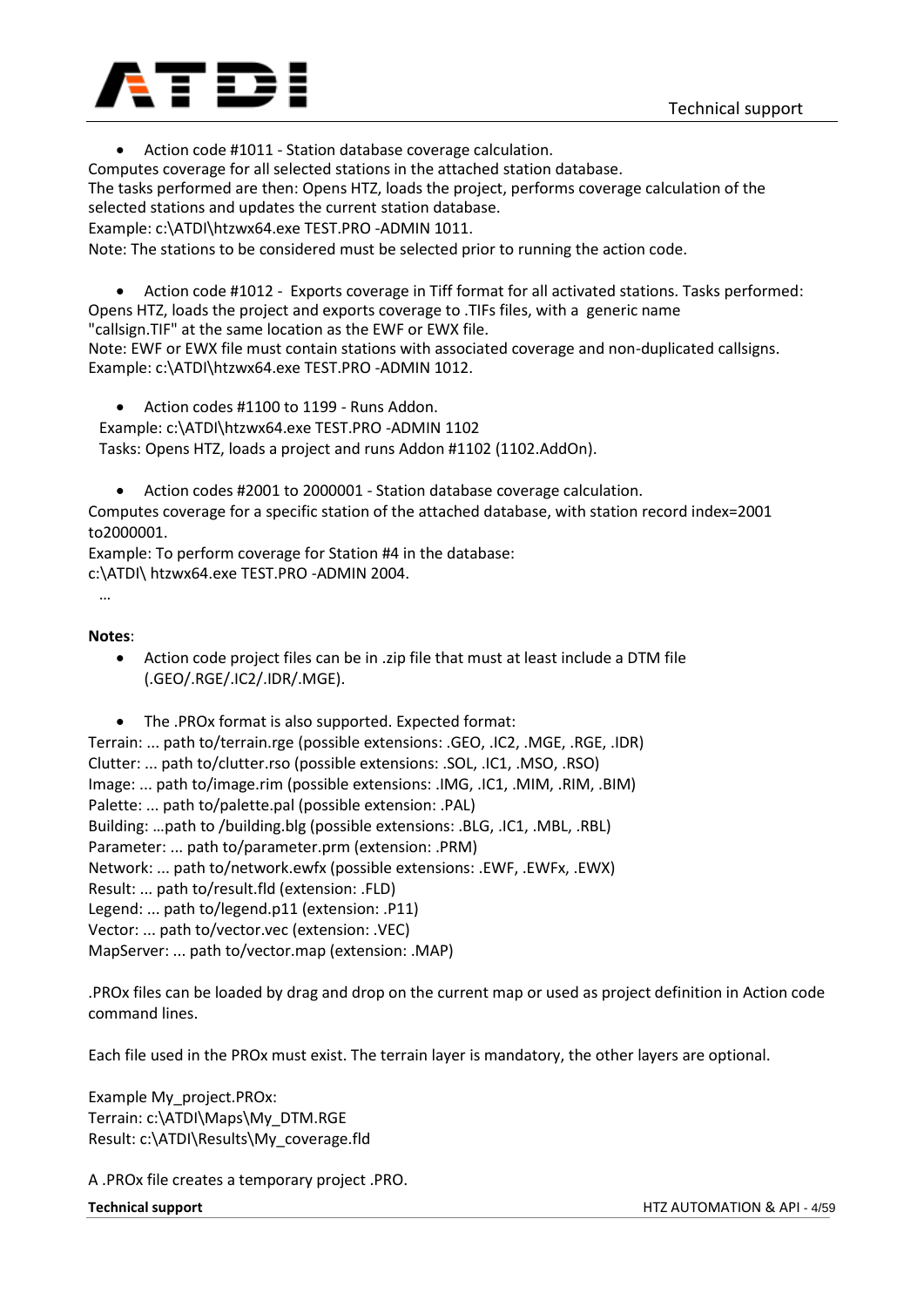

### **2. ACTION CODES**

| <b>Action code #</b> | <b>Main task</b>                                | <b>Description</b>                                                                                                                                                               |  |
|----------------------|-------------------------------------------------|----------------------------------------------------------------------------------------------------------------------------------------------------------------------------------|--|
| 1001                 | <b>Export Overlap</b>                           | Import Station on map from the SQL database linked and<br>display Best server + Overlapping coverage map in #                                                                    |  |
| 1002                 | MW link Path budget<br>(SQL)                    | Import MW on map from the SQL database linked and perform<br>Path Budget (ITU-RP.530), save report and send email if<br>minimum height clearance is not met for any of the links |  |
| 1003                 | Export Best server (#)                          | Import Station on map from the SQL database linked and<br>display Best server coverage map in #                                                                                  |  |
| 1004                 | Export RS (dBm)                                 | Import Station on map from the SQL database linked and<br>display RS coverage map in dBm (for 3G/4G/5G stations)                                                                 |  |
| 1005                 | Export PR (dBm)                                 | Import Station on map from the SQL database linked and<br>display composite coverage map in dBm                                                                                  |  |
| 1006                 | Export FSR (dBµV/m)                             | Import Station on map from the SQL database linked and<br>display coverage map. The export field strength to TIF/TFW +<br>KMZ files to the specified destination                 |  |
| 1007                 | TIF conversion                                  | Convert and insert 32-bit tiff files into the currently attached<br>GEO file of the project                                                                                      |  |
| 1008                 | Coverage calculation                            | Import Station on map from the SQL database linked and<br>perform coverage calculations                                                                                          |  |
| 1009                 | Export a given DB MW<br>to EWX                  | Export a given MW link database to an EWX file (same location<br>as the MW link database)                                                                                        |  |
| 1010                 | On map station<br>coverage calculation          | Compute coverage for all activated stations of the EWX/EWF<br>file attached to the project in "Advanced coverage" mode                                                           |  |
| 1011                 | <b>Station database</b><br>coverage calculation | Compute coverage for all selected stations in the attached<br>station database                                                                                                   |  |
| 1012                 | Export coverage in Tiff<br>format               | Exports coverage in Tiff format for all activated stations, with<br>generic name "callsign. TIF" at the same location as EWF or EWX<br>file                                      |  |
| 1013                 | Export C/I+N (dB)                               | Import Station on map from the SQL database linked and<br>calculate C/I+N. Then export result in dB                                                                              |  |
| 1014                 | Export 4G/5G PDSCH<br><b>SINR</b>               | Import Station on map from the SQL database linked and<br>calculate SINR map (for 4G/5G stations). Then export result in<br>dB                                                   |  |
| 1015                 | Export 4G/5G<br>throughput (kbps)               | Import Station on map from the SQL database linked and<br>calculate Throughput (for 4G/5G stations). Then export result in<br>kbps                                               |  |
| 1017                 | LP map calculation                              | Compute LP map limited to the attached VEC file (polygons) and<br>save result to a FLD file                                                                                      |  |
| 1018                 | Compute coverage<br>from SQL database           | Import station(s) from the SQL database linked, perform<br>coverage and export the stations with coverage attached to the<br>SQL database                                        |  |
| 1019                 | Export coverage in Tiff<br>format               | Export coverage in Tiff format for all activated stations on the<br>map (with geocoding in 4DEC and Overview - Pyramid)                                                          |  |
| 1020                 | Combined<br><b>Overlapping Map</b>              | Compute Combined overlapping map and export coverage<br>values to KMZ and GEOTIFF files                                                                                          |  |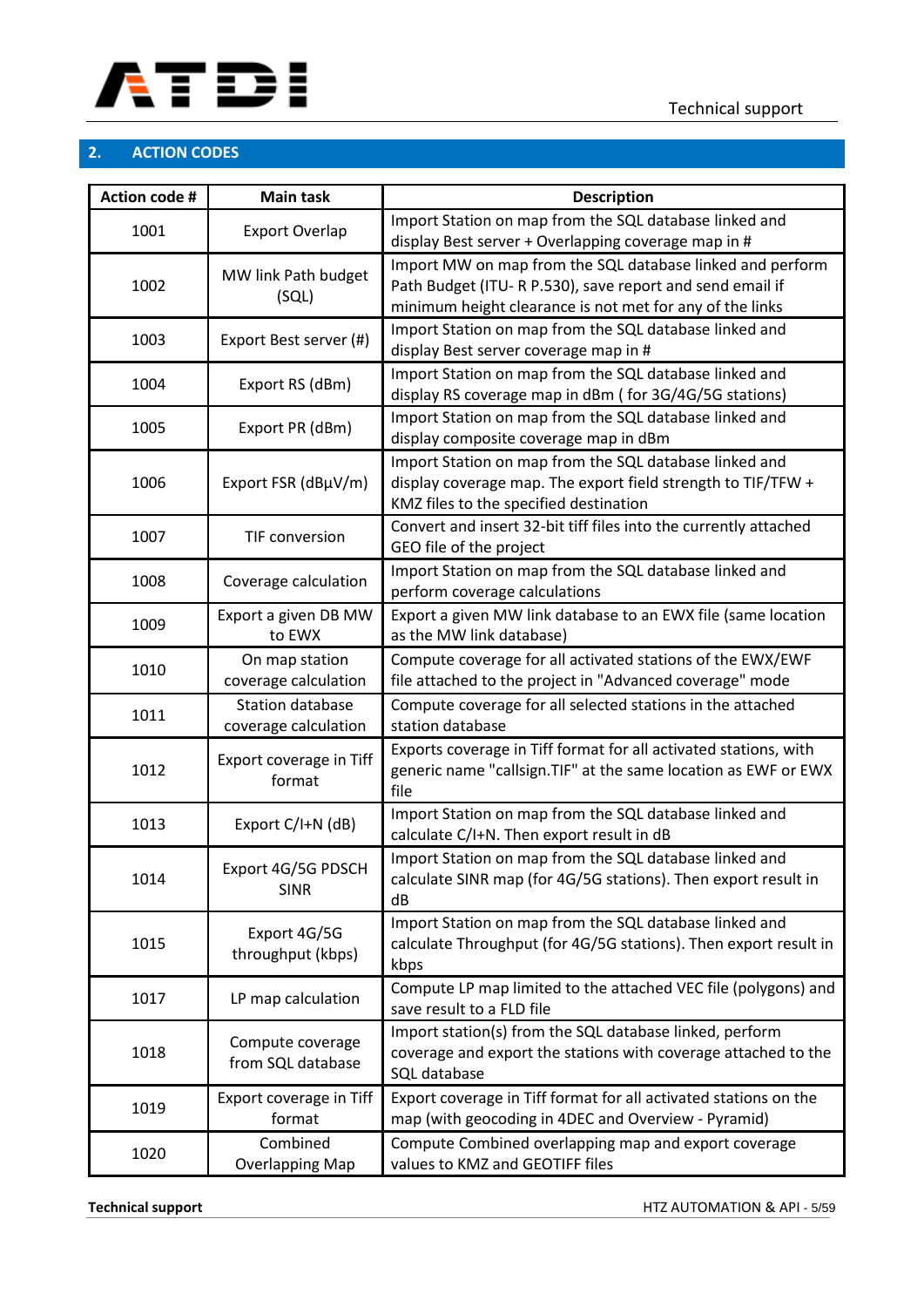

| 1021 | Combined<br><b>Overlapping Map from</b><br>SQL database | Import station(s) from the SQL database, perform Combined<br>Overlapping Map and export coverage values to KMZ and<br><b>GEOTIFF files</b>                                                       |  |
|------|---------------------------------------------------------|--------------------------------------------------------------------------------------------------------------------------------------------------------------------------------------------------|--|
| 1022 | Compute coverage<br>from SQL database                   | Import station(s) from the SQL database linked, perform<br>coverage and export the stations with coverage attached to the<br>SQL database for activated and deactivated stations                 |  |
| 1023 | Propagation loss map                                    | Import station(s) from the SQL database linked, compute<br>coverage, perform propagation map in dB (reference power =<br>ERP/EIRP) and export coverage values a GEOTIFF file                     |  |
| 1024 | P2P calculations                                        | Import station(s) from the SQL database linked, perform P2P<br>and export report in CSV format                                                                                                   |  |
| 1025 | Search nodes                                            | Import station(s) from the SQL database linked, then run the<br>"Search nodes" feature and export results to a CSV file. Vector<br>polygons are needed to deploy nodes                           |  |
| 1026 | Simultaneous server<br>map                              | Import station(s) from the SQL database linked, display<br>simultaneous server map and export coverage values to KMZ<br>and GEOTIFF files                                                        |  |
| 1027 | RSRQ map                                                | Import station(s) from the SQL database linked, perform RSRQ<br>map and export coverage values in dB to KMZ and GEOTIFF files                                                                    |  |
| 1028 | Composite coverage<br>map                               | Import station(s) from the SQL database linked, display<br>composite coverage and export coverage color values to<br>TIF/TFW files with output code set to WMAS                                  |  |
| 1029 | Linked stations path<br>budgets                         | Import station(s) from the SQL database linked, compute path<br>budgets according to ITU-R P.530 and send email with report<br>attached.                                                         |  |
| 1030 | Composite coverage<br>map                               | Import station(s) from the SQL database linked, perform CCTV<br>intervisibility map and export results to KMZ/PNG file                                                                           |  |
| 1031 | Frequency assignment<br>in coverage mode                | Import station(s) from the SQL database linked, perform<br>frequency assignment in coverage mode and export activated<br>stations to the SQL table                                               |  |
| 1032 | Frequency assignment<br>in P2P mode                     | Import station(s) from the SQL database linked, perform<br>frequency assignment in P2P mode (P2P assignment (fixed))<br>and export activated stations to the SQL table                           |  |
| 1033 | Frequency assignment<br>in P2P mode                     | Import station(s) from the SQL database linked, perform<br>frequency assignment in P2P mode (Fast assignment<br>(fixed/mobile)) and export activated stations to the SQL table                   |  |
| 1034 | Frequency assignment<br>of MW links                     | Import MW link(s) from the SQL database linked, perform<br>frequency assignment and export activated MW links to the<br>SQL table                                                                |  |
| 1035 | Frequency assignment<br>in coverage mode                | Import station(s) from the SQL database linked, assign<br>frequencies to activated stations in coverage mode and export<br>activated stations to the SQL table, but not the attached<br>coverage |  |
| 1036 | SHP vectors coverage<br>analysis                        | Import station(s) from the SQL database linked, display the<br>composite coverage, load the shapefile and create a CSV report<br>of the coverage analysis applied to the SHP vectors             |  |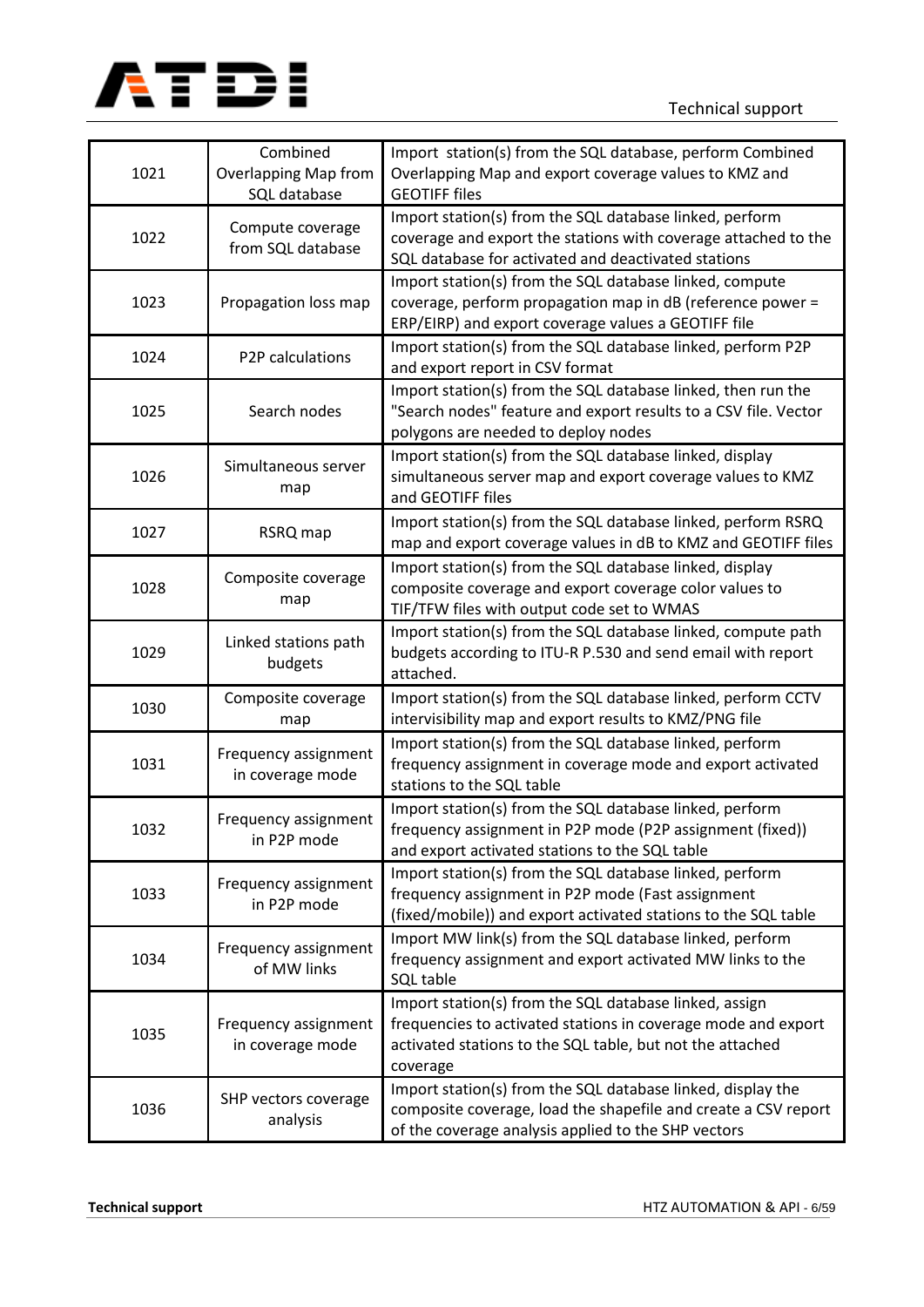

| 1037                    | Update coordinates of<br>the stations in SQL<br>database | Import station(s) from the SQL database linked, load the CSV<br>file with modified coordinates and export station(s) to the SQL<br>database with updated coordinates |
|-------------------------|----------------------------------------------------------|----------------------------------------------------------------------------------------------------------------------------------------------------------------------|
| 1038                    | Update coordinates of<br>the MW links in SQL<br>database | Import MW link(s) from the SQL database linked, load the CSV<br>file with modified coordinates and export MW link(s) to the SQL<br>database with updated coordinates |
| From 1100 to<br>1199    | <b>Run Addons</b>                                        | Open HTZ, loads a project and runs Addon #1100 to #1199<br>(11xx.AddOn)                                                                                              |
| From 2001 to<br>2000001 | Station database<br>coverage calculation                 | Compute coverage for 1 given station of the attached database,<br>with station record index=2001 to 2000001                                                          |

## **3. SOME USE CASES**

| <b>Description</b>                                                                                                                                       | <b>Command line</b>                                                                                                                                                      |
|----------------------------------------------------------------------------------------------------------------------------------------------------------|--------------------------------------------------------------------------------------------------------------------------------------------------------------------------|
| Insert list of TIFF files from "source" into current<br>project "My project.PRO"                                                                         | "C:\ATDI\HTZ x64\HTZx64.exe" "D:\Action codes\<br>My project.PRO" -ADMIN 1007 "D:\Action<br>codes\source"                                                                |
| Calculate coverage for all sites in the linked SQL<br>table, within the map boundary and save results<br>back to the SQL database                        | "C:\ATDI\HTZ x64\HTZx64.exe" "D:\Action<br>codes\My project.PRO" -ADMIN 1008 1000                                                                                        |
| Delete all previous analysis output files generated                                                                                                      | del "D:\Action codes\destination\*.KMZ"<br>del "D:\Action codes\destination\*.TIF"<br>del "D:\Action codes\destination\*.TFW"<br>del "D:\Action codes\destination\*.PRJ" |
| Export all power received heat-maps for all stations<br>within the map boundary located in the linked SQL<br>table. Save results in "destination" folder | "C:\ATDI\HTZ x64\HTZx64.exe" "D:\Action<br>codes\My project.PRO" -ADMIN 1005 1000<br>"D:\Action codes\destination"                                                       |

Action codes can be added on demand.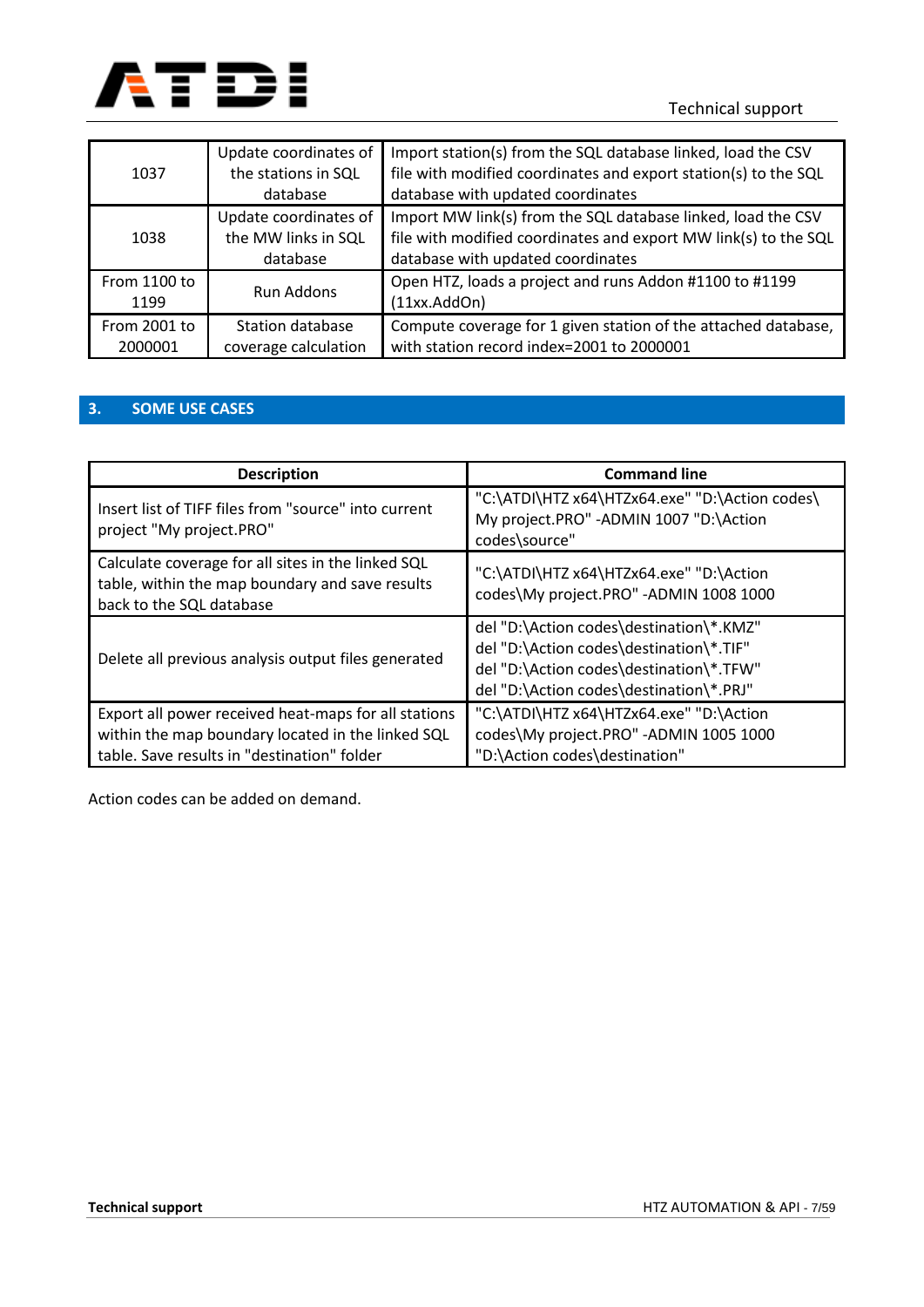

### **4. ACTION CODE #1001 (OVERLAP)**

### **Description:**

Automatically connect to the pre-defined SQL link, extract all stations within map boundary, import on the map, display coverage overlap and export the results to KMZ and TIF/TFW files. Station signal type can be defined. The export location can also be defined as an argument.

#### **Syntax examples:** HTZx64.exe **PathToHTZproject.PRO** -ADMIN 1001 **SignalType PathToExportFolder**

Example (1):

"C:\ATDI\HTZ x64\HTZx64.exe" "D:\Action codes\My project.PRO" -ADMIN 1001 1000 "D:\Action codes\destination"

Example (2):

"C:\ATDI\HTZ x64\HTZx64.exe" "D:\Action codes\My project.PRO" -ADMIN 1001 **70** "D:\Action codes\destination"

| <b>Parameter</b>                 | <b>Note</b>                                  |
|----------------------------------|----------------------------------------------|
| "C:\ATDI\HTZ x64\HTZx64.exe"     | Full path to HTZ executable                  |
| "D:\Action codes\My project.PRO" | Full path to HTZ project file                |
| ADMIN                            | Always required for action codes             |
| 1001                             | Overlap server (#) action code               |
| 1000                             | All signal types (all Tx/Rx stations)        |
| 70                               | WIFI signal type only                        |
|                                  | Location where KMZ and TIF/TFW files will be |
| "D:\Action codes\destination"    | saved                                        |

#### **Notes:**

- It is important to have quotes "" especially if there are blank spaces and special characters in the file names or paths..
- Default SQL link must be established in HTZ for the computer concerned. Please refer to Database/SQL Database.
- The folder where the results will be exported must already exist and Read/Write permissions are required for the destination folder.
- Generated KMZ files are always in Decimal degrees WGS-84 (4DEC).
- Generated TIF files have the same EPSG (grid-code) as that of the DTM (GEO/RGE/MGE) file in the project: Best server color or overlapping code (pink color) / point.
- Ideally project file name (\*.PRO) would not have special characters such as space and ''.
- If more than one station overlap, color would be pink (255 code).
- If the type of signal is 3G/4G/5G as argument, then the analysis is based on Reference Signal.
- If the type of signal is not 3G/4G/5G as argument, then the analysis is based on RSSI.
- If the type of signal is All (code 1000) as argument, then the analysis is based on RSSI.
- Server color is automatically assigned based on "Assign station color (non-adjacent reuse)" feature.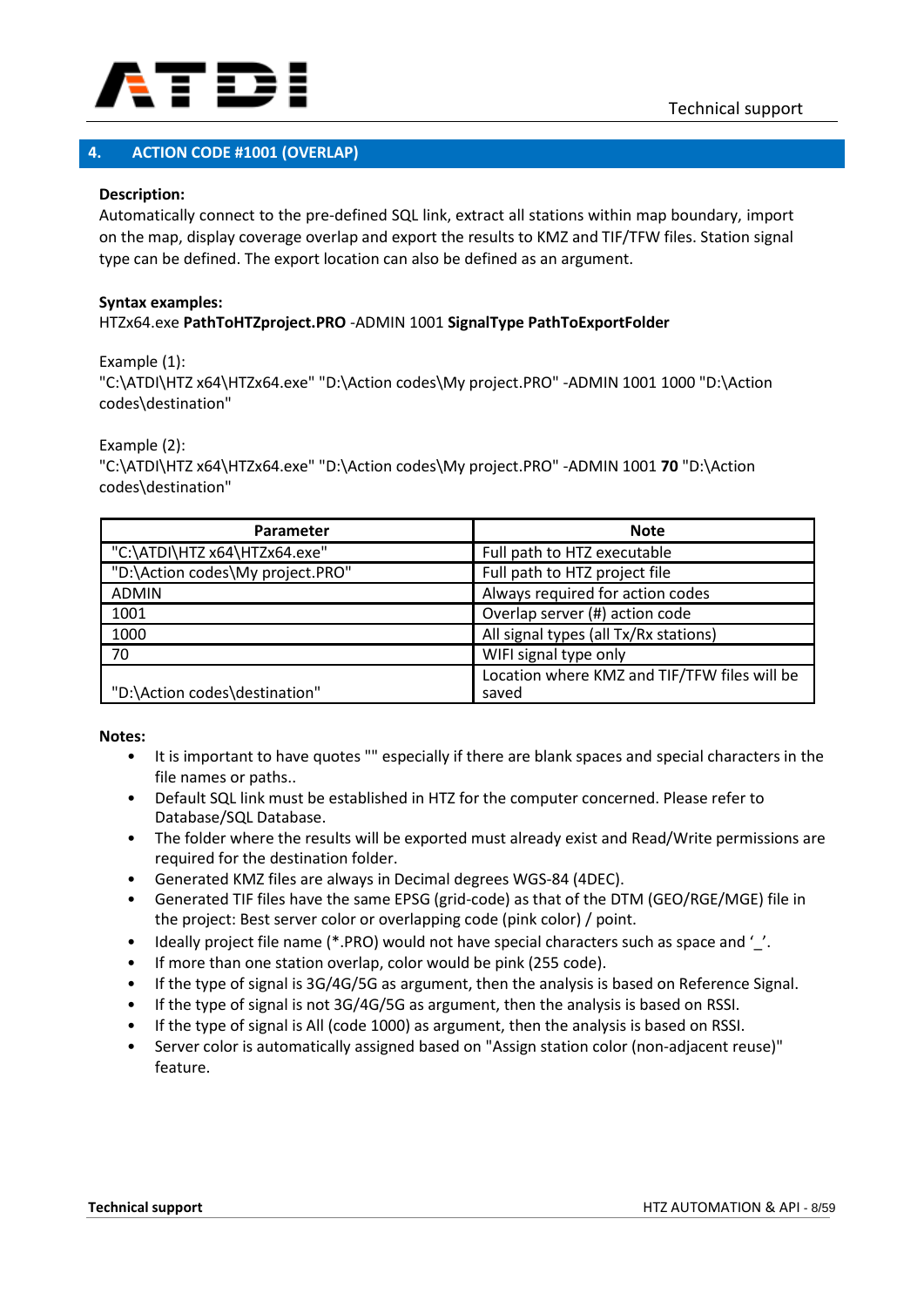

### **Output file name convention:**

There are four output files:

- ProjectFileName-DateTime-OVERLAP.kmz
- ProjectFileName-DateTime-OVERLAP.tif
- ProjectFileName-DateTime-OVERLAP.tfw
- ProjectFileName-DateTime-OVERLAP.prj

The KMZ file export doesn't accept special characters such as "\_". Hence the project name must not contain such chars.

Example, if the project name is "My project.PRO" then the outputs will be:

- My project-202112010924-OVERLAP.kmz
- My project-202112010924-OVERLAP.tif
- My project-202112010924-OVERLAP.tfw
- My project-202112010924-OVERLAP.prj

Where "202112010924" is 2021, December 1st , 9:24am.

Since the file name is always changing, it is advised to delete previously generated KMZ/TIF/TFW/PRJ files before executing this action code.

An example is provided below:

- del "D:\Action codes\destination\\*.KMZ"
- del "D:\Action codes\destination\\*.TIF"
- del "D:\Action codes\destination\\*.TFW"
- del "D:\Action codes\destination\\*.PRJ"

### **5. ACTION CODE #1002 (MW LINK PATH BUDGET)**

### **Description:**

Automatically connect to the pre-defined SQL link, extract all microwaves within map boundary, import on the map, analyze path budget, export the results to a CSV file and send email notification if configured and if clearance is not reached. The export location folder can also be defined as an argument.

### **Syntax examples:**

HTZx64.exe **PathToHTZproject.PRO** -ADMIN 1002 minClearance **PathToExportFolder**

Example (1): "C:\ATDI\HTZ x64\HTZx64.exe" "D:\Action codes\My project.PRO" -ADMIN 1002 30 "D:\Action codes\destination"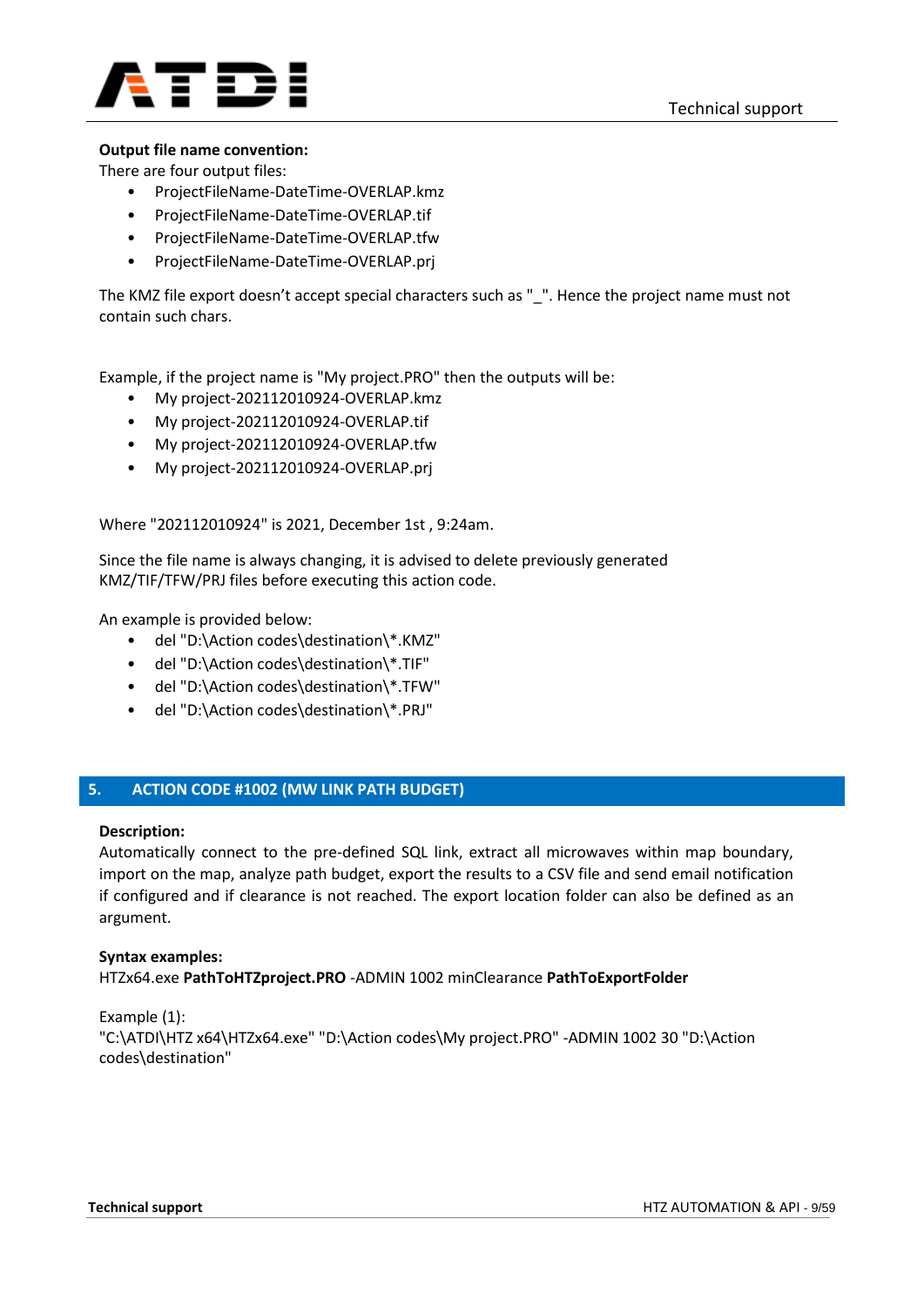

### Example (2):

"C:\ATDI\HTZ x64\HTZx64.exe" "D:\Action codes\My project.PRO" -ADMIN 1002 20 "D:\Action codes\destination"

| Parameter                        | <b>Note</b>                             |
|----------------------------------|-----------------------------------------|
| "C:\ATDI\HTZ x64\HTZx64.exe"     | Full path to HTZ executable             |
| "D:\Action codes\My project.PRO" | Full path to HTZ project file           |
| ADMIN                            | Always required for action codes        |
| 1002                             | Microwave Path budget analysis code     |
| 30                               | 30 meter minimum clearance required     |
| "D:\Action codes\destination"    | Location where CSV report will be saved |

#### **Notes:**

- It is important to have quotes "" especially if there are blank spaces and special characters in the file names or paths.
- Default SQL link must be established in HTZ for the computer used. Please refer to Database/SQL Database.
- The folder where the results will be exported must already exist and Read/Write permissions are required for the destination folder.
- Ideally project file name (\*.PRO) would not have special characters such as while space and '..
- All other configuration related parameters would be defined in the PRM file attached to the project.
- E-mail is transmitted only if one or more links do not meet the minimum clearance specified by the user through the command line (minClearance).

### **Output file name convention:**

There is only one file generated in the output:

• ProjectFileName-DateTime-MW.csv

If project name is "My project.PRO" then the output file would be My project-202112010924-MW.csv, where "202112010924" is 2021, December 1st , 9:24am.

Since the file name is always changing, it is advised to delete previously generated CSV files before executing this action code.

An example is provided below: del "D:\Action codes\destination\\*.CSV"

"C:\ATDI\HTZ x64\HTZx64.exe" "D:\Action codes\My project.PRO" -ADMIN 1002 30 "D:\Action codes\destination".

### **Definition of clearance:**

This is the minimum height clearance between the lower part of the ellipsoid (FZ) and the terrain+clutter height for the entire path-profile.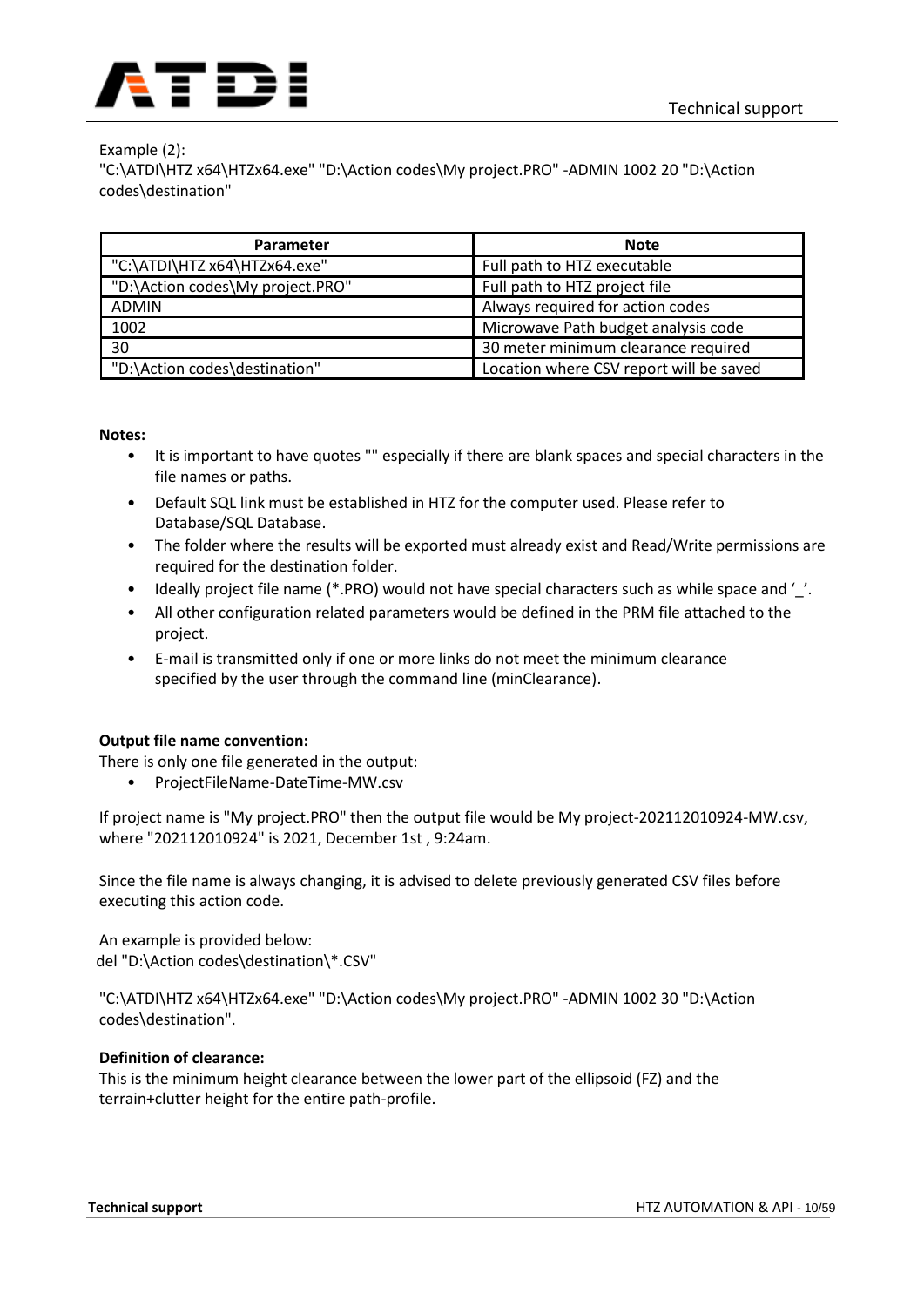



Clearance for given pixel along path:

- Clearance = Terrain elevation Height of base of ellipsoid (with heights above sea level).
- In the CSV report, Clearance = Height of base of ellipsoid (with heights above

sea level) - Terrain elevation. Hence, if clearance in the CSV file is < 0 then the FZ is

blocked. If clearance in the CSV file is > 0, then it's clear. If clearance in the CSV file is =

10 meter, then the lowest distance between the ellipsoid and the ground+ clutter is

10 meters.

#### **Mail services:**

As a general matter, all automation action-codes have mail services attached to them. But this specific action code (#1002) is special due to respect of condition. The mail is transmitted if one of the links or more do not fulfill the minimum clearance required. The clearance (in meters) is sent as an argument.

Mail service configurations are located in "C:\ATDI\HTZ x64\PLUGS\MailsService":

| > This PC > Local Disk (C:) > ATDI > HTZ communications x64 > PLUGS > MailsService |                  |                      |             |  |
|------------------------------------------------------------------------------------|------------------|----------------------|-------------|--|
| $\curvearrowright$<br>Name                                                         | Date modified    | Type                 | <b>Size</b> |  |
| plain-conf.xml                                                                     | 18/03/2019 14:58 | <b>XML Document</b>  | 1 KB        |  |
| ssl-conf.xml                                                                       | 18/03/2019 14:58 | <b>XML Document</b>  | $1 K$ B     |  |
| E<br>template1.txt                                                                 | 16/03/2019 18:54 | <b>Text Document</b> | 1 KB        |  |
| E<br>template1002.txt                                                              | 16/03/2019 18:54 | <b>Text Document</b> | $1 K$ B     |  |

A template with the same action-code must exist for the mail service to operate under this action code.

Example, there must be a template file with name "template1002.txt". Also, the conf.xml file must be configured accordingly.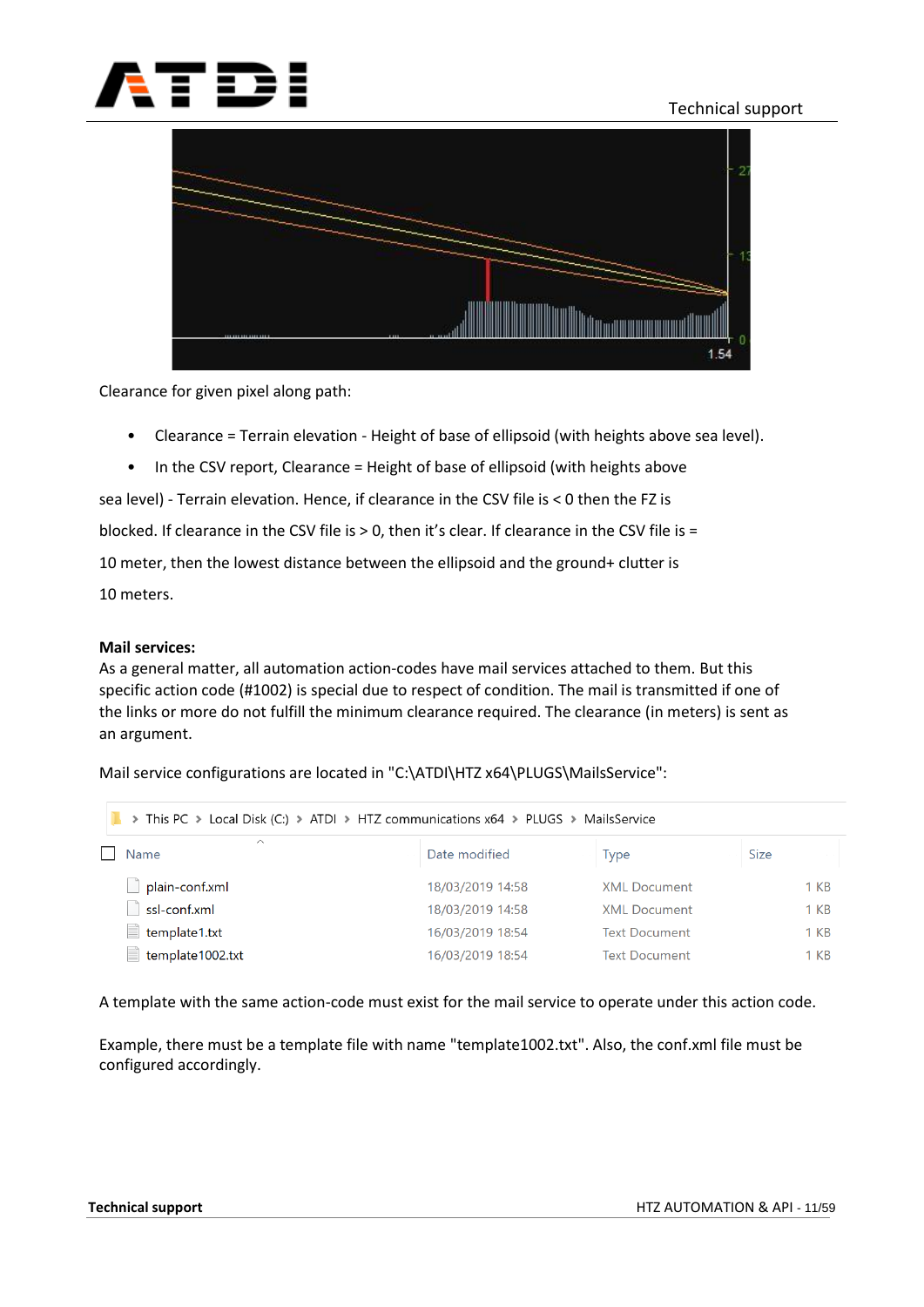

#### **Sample email received:**

|              | <b>Q Reply Ca Reply All Ca Forward</b><br>Thu 18/04/2019 10:33 AM                                                                  |  |  |  |
|--------------|------------------------------------------------------------------------------------------------------------------------------------|--|--|--|
| S            | support@atdi-group.com                                                                                                             |  |  |  |
|              | Task #1002 Done                                                                                                                    |  |  |  |
| To           | @atdi-group.com                                                                                                                    |  |  |  |
| G            | Follow up. Start by Thursday, 18 April 2019. Due by Thursday, 18 April 2019.<br>You forwarded this message on 18/04/2019 12:02 PM. |  |  |  |
|              | DNM3112GDA942m-201904181032-MW.CSV<br>3 KB                                                                                         |  |  |  |
| Dear Sir,    |                                                                                                                                    |  |  |  |
|              | The Task #1002 has been successfully completed. Please find the result file.                                                       |  |  |  |
| Best regards |                                                                                                                                    |  |  |  |

### **6. ACTION CODE #1003 (BEST SERVER)**

#### **Description:**

Automatically connect to the pre-defined SQL link, extract all stations within map boundary, import on the map, display best server coverage and export the results to KMZ and TIF/TFW files. Station signal type can be defined. The export location can also be defined as an argument.

### **Syntax examples:** HTZx64.exe **PathToHTZproject.PRO** -ADMIN 1003 **SignalType PathToExportFolder**

#### Example (1):

"C:\ATDI\HTZ x64\HTZx64.exe" "D:\Action codes\My project.PRO" -ADMIN 1003 **1000** "D:\Action codes\destination"

#### Example (2):

"C:\ATDI\HTZ x64\HTZx64.exe" "D:\Action codes\My project.PRO" -ADMIN 1003 **70** "D:\Action codes\destination"

| <b>Parameter</b>                 | <b>Note</b>                                  |
|----------------------------------|----------------------------------------------|
| "C:\ATDI\HTZ x64\HTZx64.exe"     | Full path to HTZ executable                  |
| "D:\Action codes\My project.PRO" | Full path to HTZ project file                |
| <b>ADMIN</b>                     | Always required for action codes             |
| 1003                             | Best server (#) action code                  |
| 1000                             | All signal types (all Tx/Rx stations)        |
| 70                               | WIFI signal type only                        |
|                                  | Location where KMZ and TIF/TFW files will be |
| "D:\Action codes\destination"    | saved                                        |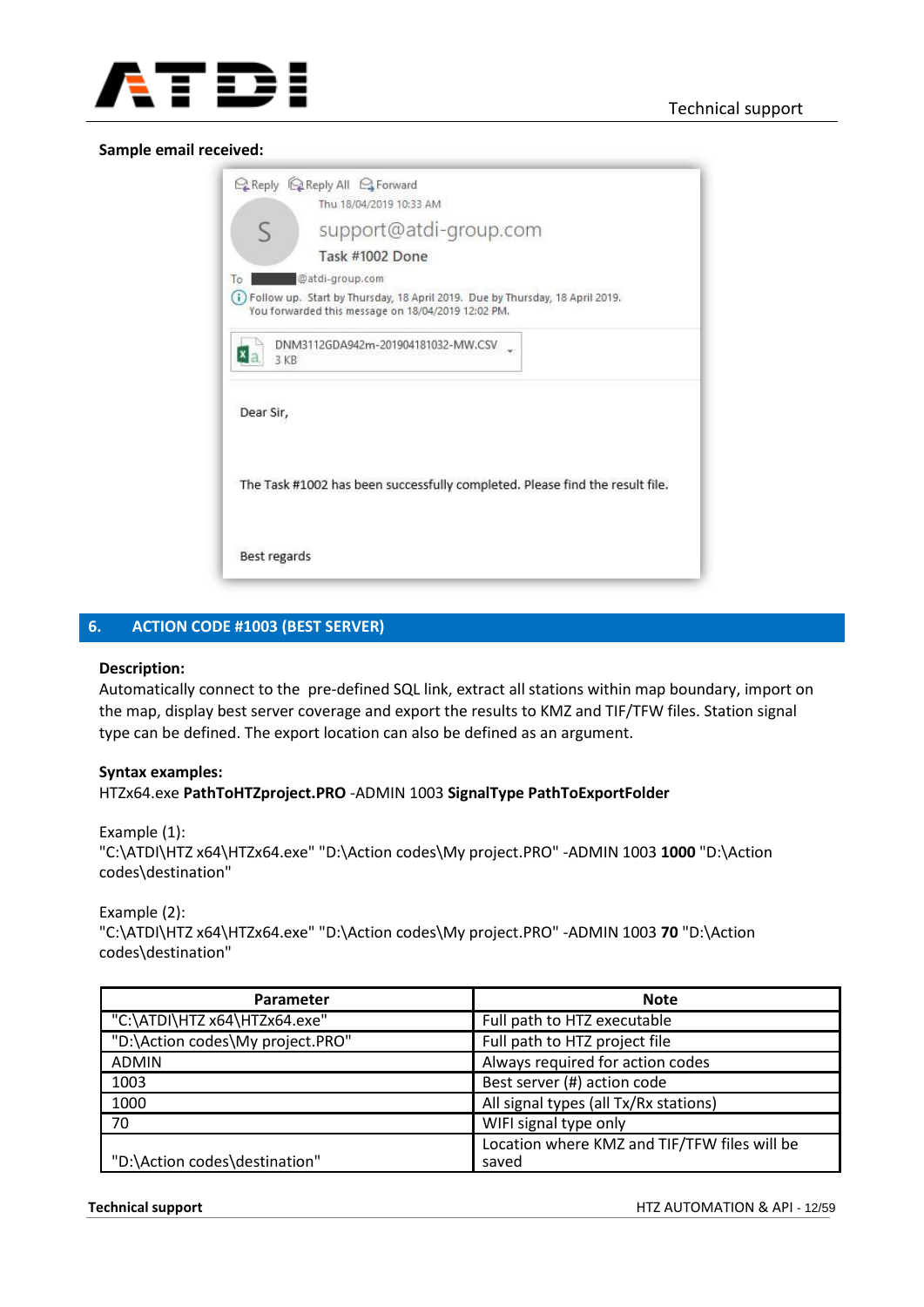

- It is important to have quotes "" especially if there are blank spaces and special characters in the file names or paths.
- Default SQL link must be established in HTZ for the computer used. Please refer to Database/SQL Database.
- The folder where the results will be exported must already exist and Read/Write permissions are required for the destination folder.
- Ideally project file name (\*.PRO) would not have special characters such as while space and ''.
- Generated KMZ file is always in Decimal degrees WGS-84.
- Generated TIF file has the same EPSG (grid-code) as the one of the DTM file (terrain) in the project.
- If the signal type is 3G/4G/5G as argument, then the analysis is based on Reference Signal.
- If the signal type is not 3G/4G/5G as argument, then the analysis is based on RSSI.
- If the signal type is All (code 1000) as argument, then the analysis is based on RSSI.
- Server color is automatically assigned based on "Assign station color (non-adjacent reuse)" feature.

### **Output file name convention:**

There are four files in the output:

- ProjectFileName-DateTime-BS.kmz
- ProjectFileName-DateTime-BS.tif
- ProjectFileName-DateTime-BS.tfw
- ProjectFileName-DateTime-BS.prj

The KMZ export doesn't accept special characters such as " ". Hence the project name must not contain such chars.

If the project name is "My project.PRO" then the outputs will be:

- My project-202112010924-BS.kmz
- My project-202112010924-BS.tif
- My project-202112010924-BS.tfw
- My project-202112010924-BS.prj

where "202112010924" is 2021, December 1st , 9:24am.

Since the file name is always changing, it is advised to delete previously generated KMZ/TIF/TFW files before executing this action code.

An example is provided below:

- del "D:\Action codes\destination\\*.KMZ"
- del "D:\Action codes\destination\\*.TIF"
- del "D:\Action codes\destination\\*.TFW"
- del "D:\Action codes\destination\\*.PRJ"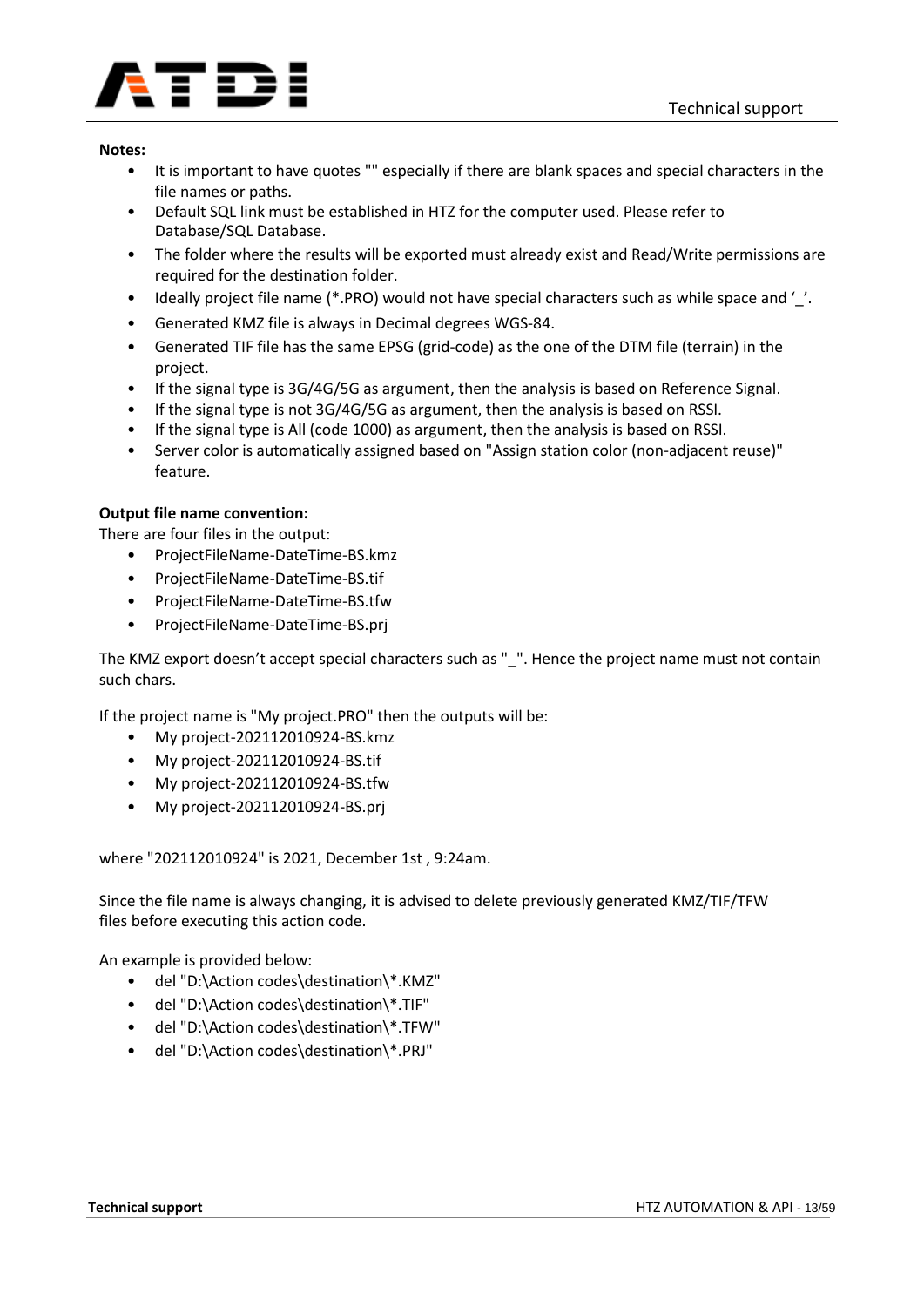

Server color is automatically assigned based on "Assign station color (non-adjacent reuse)".

| Object<br>Reports Tools ?                                                        |               |   |                                                                                                                                        |   |
|----------------------------------------------------------------------------------|---------------|---|----------------------------------------------------------------------------------------------------------------------------------------|---|
| Object properties (F5)                                                           |               | 氚 | 1:4                                                                                                                                    | o |
| Delete                                                                           | $\,$          |   |                                                                                                                                        |   |
| Activation                                                                       | $\rightarrow$ |   |                                                                                                                                        |   |
| Sort                                                                             | Y             |   |                                                                                                                                        |   |
| Filter                                                                           |               |   |                                                                                                                                        |   |
| Callsign                                                                         | X             |   |                                                                                                                                        |   |
| <b>Station Color</b>                                                             | ۶             |   | Change station color                                                                                                                   |   |
| Change technical parameters<br>Change cx parameters<br>Change general parameters |               |   | Assign station color (up to 12 frequencies)<br>Assign station color (far distance reuse)<br>Assign station color (near distance reuse) |   |
| Change system overhead parameters<br>Character subseque                          |               |   | Assign station color (non adjacent reuse)                                                                                              |   |

### **7. ACTION CODE #1004 (RSRP/RSCP)**

#### **Description:**

Automatically connect to the pre-defined SQL link, extract all stations within map boundary, import on the map, display Reference Signal (3G/4G/5G) coverage and export the results to KMZ and TIF/TFW files. Station signal type can be defined. The export location can also be defined as an argument.

### **Syntax examples:**

HTZx64.exe **PathToHTZproject.PRO** -ADMIN 1004 **SignalType PathToExportFolder**

Example (1): "C:\ATDI\HTZ x64\HTZx64.exe" "D:\Action codes\My project.PRO" -ADMIN 1004 **1000** "D:\Action codes\destination"

#### Example (2):

"C:\ATDI\HTZ x64\HTZx64.exe" "D:\Action codes\My project.PRO" -ADMIN 1004 **60** "D:\Action codes\destination"

| Parameter                        | <b>Note</b>                                           |
|----------------------------------|-------------------------------------------------------|
| "C:\ATDI\HTZ x64\HTZx64.exe"     | Full path to HTZ executable                           |
| "D:\Action codes\My project.PRO" | Full path to HTZ project file                         |
| <b>ADMIN</b>                     | Always required for action codes                      |
| 1004                             | Reference Signal action code (RSRP, RSCP)             |
| 1000                             | All signal types (all Tx/Rx stations)                 |
| 60                               | LTE-FDD signal type only                              |
| "D:\Action codes\destination"    | Location where KMZ and TIF/TFW files will be<br>saved |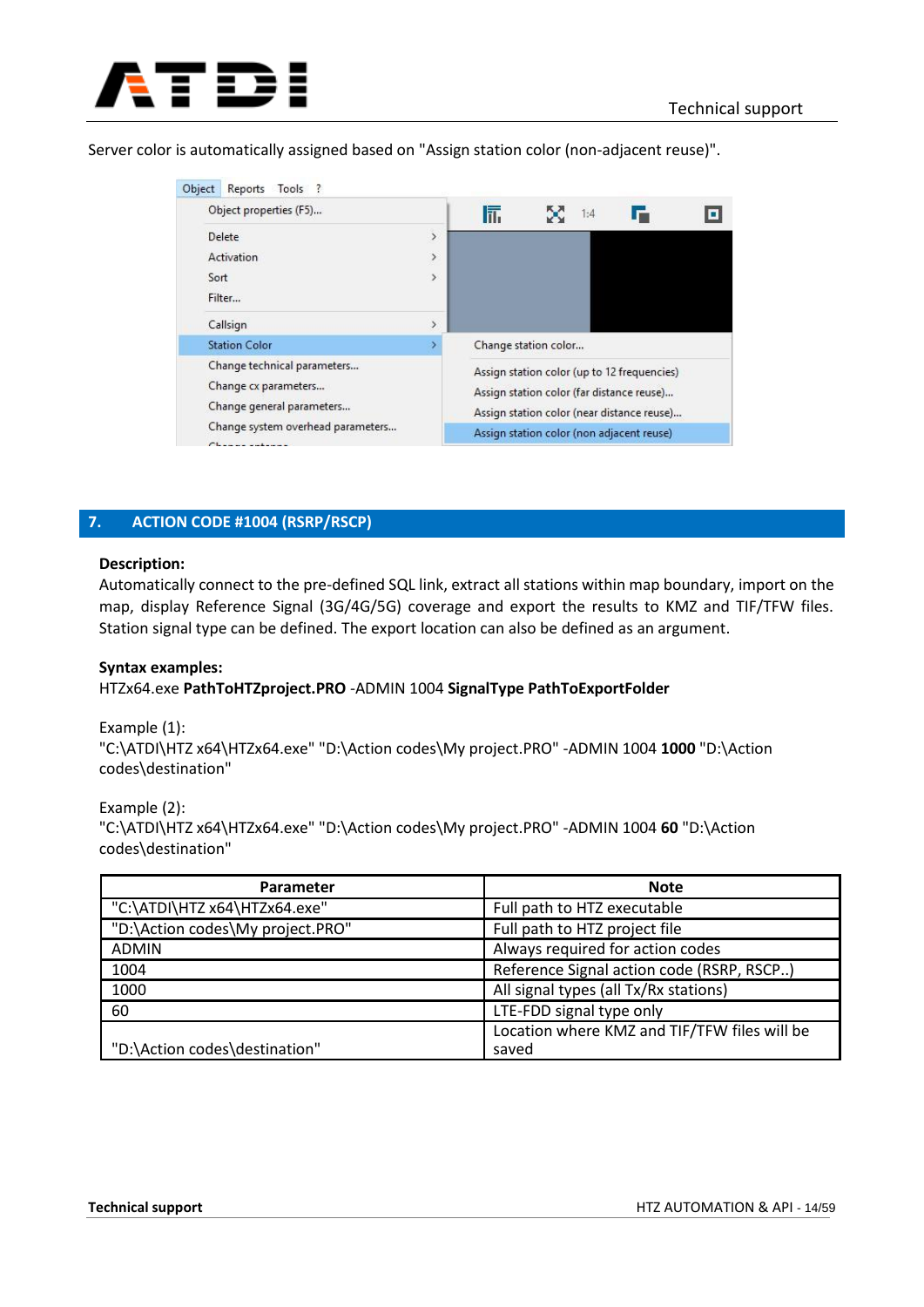

- It is important to have quotes "" especially if there are blank spaces and special characters in the file names or paths.
- Default SQL link must be established in HTZ for the computer used. Please refer to Database/SQL Database.
- The folder where the results will be exported must already exist and Read/Write permissions are required for the destination folder.
- Ideally project file name (\*.PRO) would not have special characters such as while space and '\_'.
- Generated KMZ file is always in Decimal degrees WGS-84.
- Generated TIF file has the same EPSG (grid-code) as the one of the DTM file (terrain) in the project.
- % Ref. Signal has to be defined for the 3G/4G/5G cells to be considered.

### **Output file name convention:**

There are four files in the output:

- ProjectFileName-DateTime-RSdBm.kmz
- ProjectFileName-DateTime-RSdBm.tif
- ProjectFileName-DateTime-RSdBm.tfw
- ProjectFileName-DateTime-RSdBm.prj

The KMZ export doesn't accept special characters such as " ". Hence the project name must not contain such chars.

If project name is "My project.PRO" then the outputs will be:

- My project-202112010924-RSdBm.kmz
- My project-202112010924-RSdBm.tif
- My project-202112010924-RSdBm.tfw
- My project-202112010924-RSdBm.prj

where "202112010924" is 2021, December 1st , 9:24am.

Since the file name is always changing, it is advised to delete previously generated KMZ/TIF/TFW files before executing this action code.

An example is provided below:

- del "D:\Action codes\destination\\*.KMZ"
- del "D:\Action codes\destination\\*.TIF"
- del "D:\Action codes\destination\\*.TFW"
- del "D:\Action codes\destination\\*.PRJ"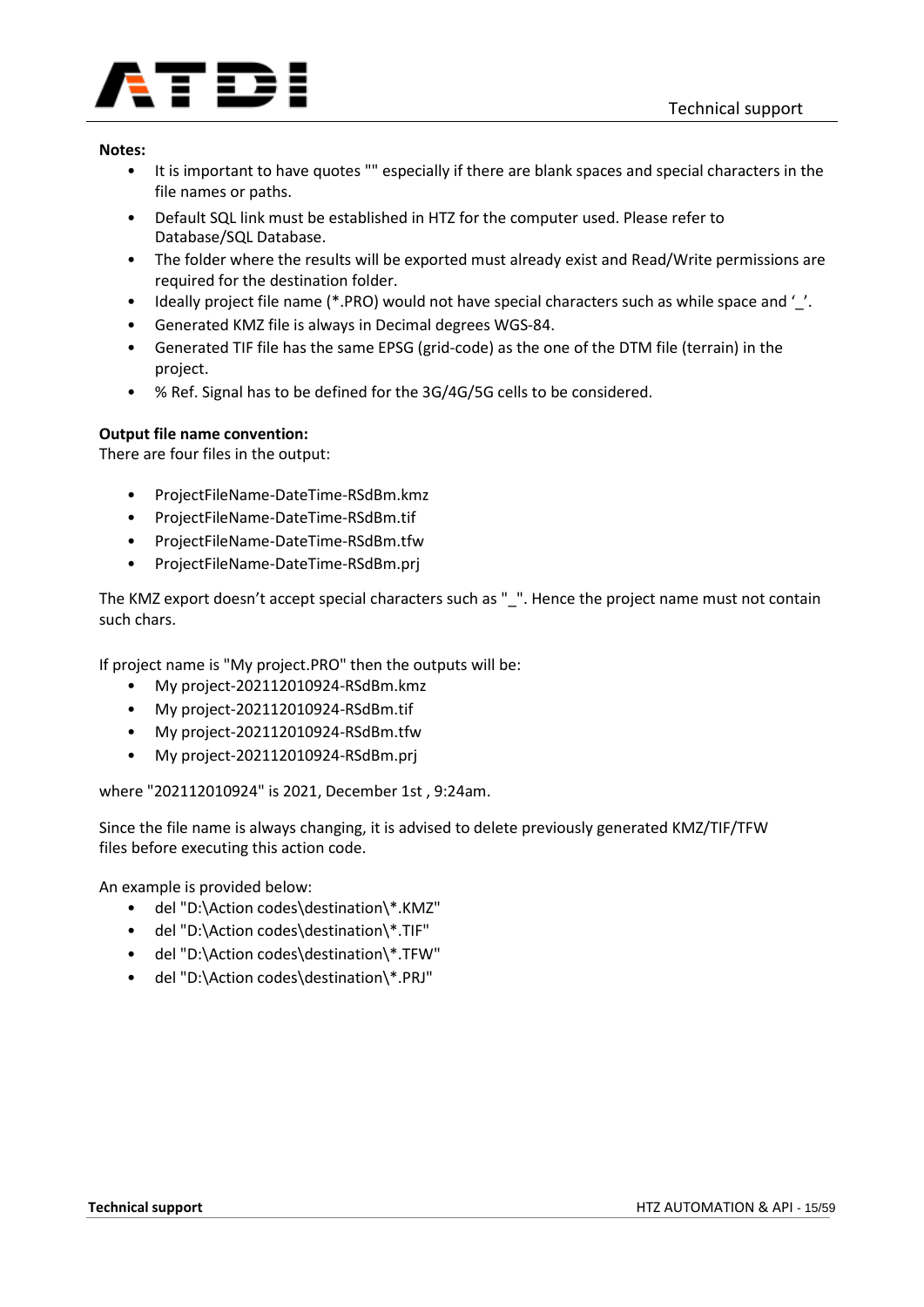

### **8. ACTION CODE #1005 (COMPOSITE PR)**

### **Description:**

Automatically connect to the pre-defined SQL link, extract all stations within map boundary, import on the map, display composite coverage in dBm and export the results to KMZ and TIF/TFW files. Station signal type can be defined. The export location can also be defined as an argument.

### **Syntax examples:** HTZx64.exe **PathToHTZproject.PRO** -ADMIN 1005 **SignalType PathToExportFolder**

Example (1):

"C:\ATDI\HTZ x64\HTZx64.exe" "D:\Action codes\My project.PRO" -ADMIN 1005 **1000** "D:\Action codes\destination"

Example (2):

"C:\ATDI\HTZ x64\HTZx64.exe" "D:\Action codes\My project.PRO" -ADMIN 1005 **60** "D:\Action codes\destination"

| Parameter                        | <b>Note</b>                                  |
|----------------------------------|----------------------------------------------|
| "C:\ATDI\HTZ x64\HTZx64.exe"     | Full path to HTZ executable                  |
| "D:\Action codes\My project.PRO" | Full path to HTZ project file                |
| <b>ADMIN</b>                     | Always required for action codes             |
| 1005                             | Composite Power received in dBm action code  |
| 1000                             | All signal types (all Tx/Rx stations)        |
| 60                               | LTE-FDD signal type only                     |
|                                  | Location where KMZ and TIF/TFW files will be |
| "D:\Action codes\destination"    | saved                                        |

#### **Notes:**

- It is important to have quotes "" especially if there are blank spaces and special characters in the file names or paths.
- Default SQL link must be established in HTZ for the computer used. Please refer to Database/SQL Database.
- The folder where the results will be exported must already exist and Read/Write permissions are required for the destination folder.
- Ideally project file name (\*.PRO) would not have special characters such as while space and '.
- Generated KMZ file is always in Decimal degrees WGS-84.
- Generated TIF file has the same EPSG (grid-code) as the one of the DTM file (terrain) in the project.

### **Output file name convention:**

There are four files in the output:

- ProjectFileName-DateTime-PRdBm.kmz
- ProjectFileName-DateTime-PRdBm.tif
- ProjectFileName-DateTime-PRdBm.tfw
- ProjectFileName-DateTime-PRdBm.prj

The KMZ export doesn't accept special characters such as " ". Hence the project name must not contain such chars.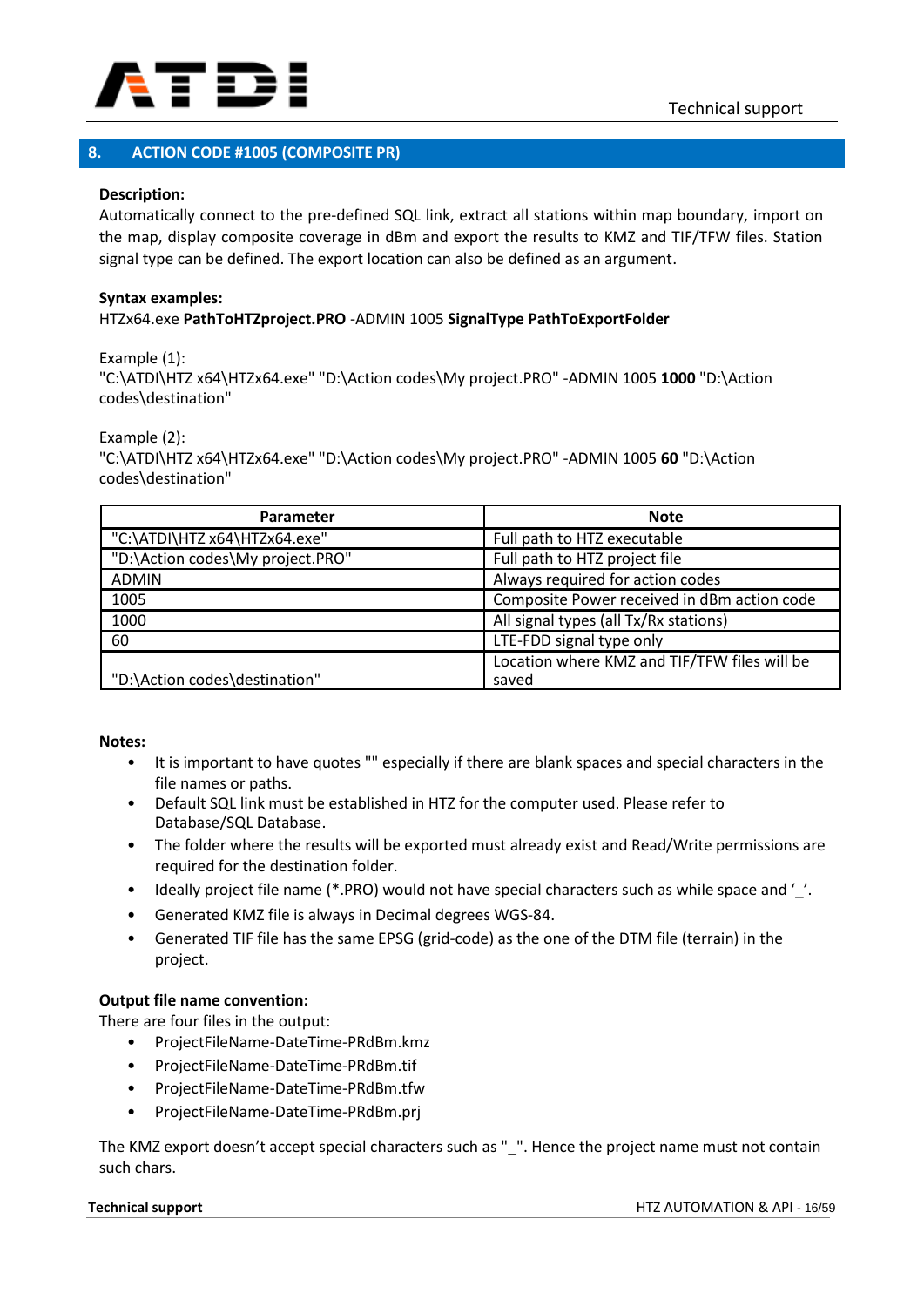

If project name is "My project.PRO" then the outputs will be:

- My project-202112010924-PRdBm.kmz
- My project-202112010924-PRdBm.tif
- My project-202112010924-PRdBm.tfw
- My project-202112010924-PRdBm.prj

where "202112010924" is 2021, December 1st , 9:24am.

Since the file name is always changing, it is advised to delete previously generated KMZ/TIF/TFW files before executing this action code.

An example is provided below:

- del "D:\Action codes\destination\\*.KMZ"
- del "D:\Action codes\destination\\*.TIF"
- del "D:\Action codes\destination\\*.TFW"
- del "D:\Action codes\destination\\*.PRJ"

### **9. ACTION CODE #1006 (COMPOSITE FS COVERAGE)**

#### **Description:**

Automatically connect to the pre-defined SQL link, extract all stations within map boundary, import on the map, display composite coverage and export the results to KMZ and TIF/TFW files. Station signal type can be defined. The export location can also be defined as an argument.

### **Syntax examples:**

### HTZx64.exe **PathToHTZproject.PRO** -ADMIN 1006 **SignalType PathToExportFolder**

Example (1): "C:\ATDI\HTZ x64\HTZx64.exe" "D:\Action codes\My project.PRO" -ADMIN 1006 **1000** "D:\Action codes\destination"

Example (2): "C:\ATDI\HTZ x64\HTZx64.exe" "D:\Action codes\My project.PRO" -ADMIN 1006 **70** "D:\Action codes\destination"

| <b>Parameter</b>                 | <b>Note</b>                                  |
|----------------------------------|----------------------------------------------|
| "C:\ATDI\HTZ x64\HTZx64.exe"     | Full path to HTZ executable                  |
| "D:\Action codes\My project.PRO" | Full path to HTZ project file                |
| <b>ADMIN</b>                     | Always required for action codes             |
| 1006                             | Field strength action code                   |
| 1000                             | All signal types (all Tx/Rx stations)        |
| 70                               | WIFI signal type only                        |
|                                  | Location where KMZ and TIF/TFW files will be |
| "D:\Action codes\destination"    | saved                                        |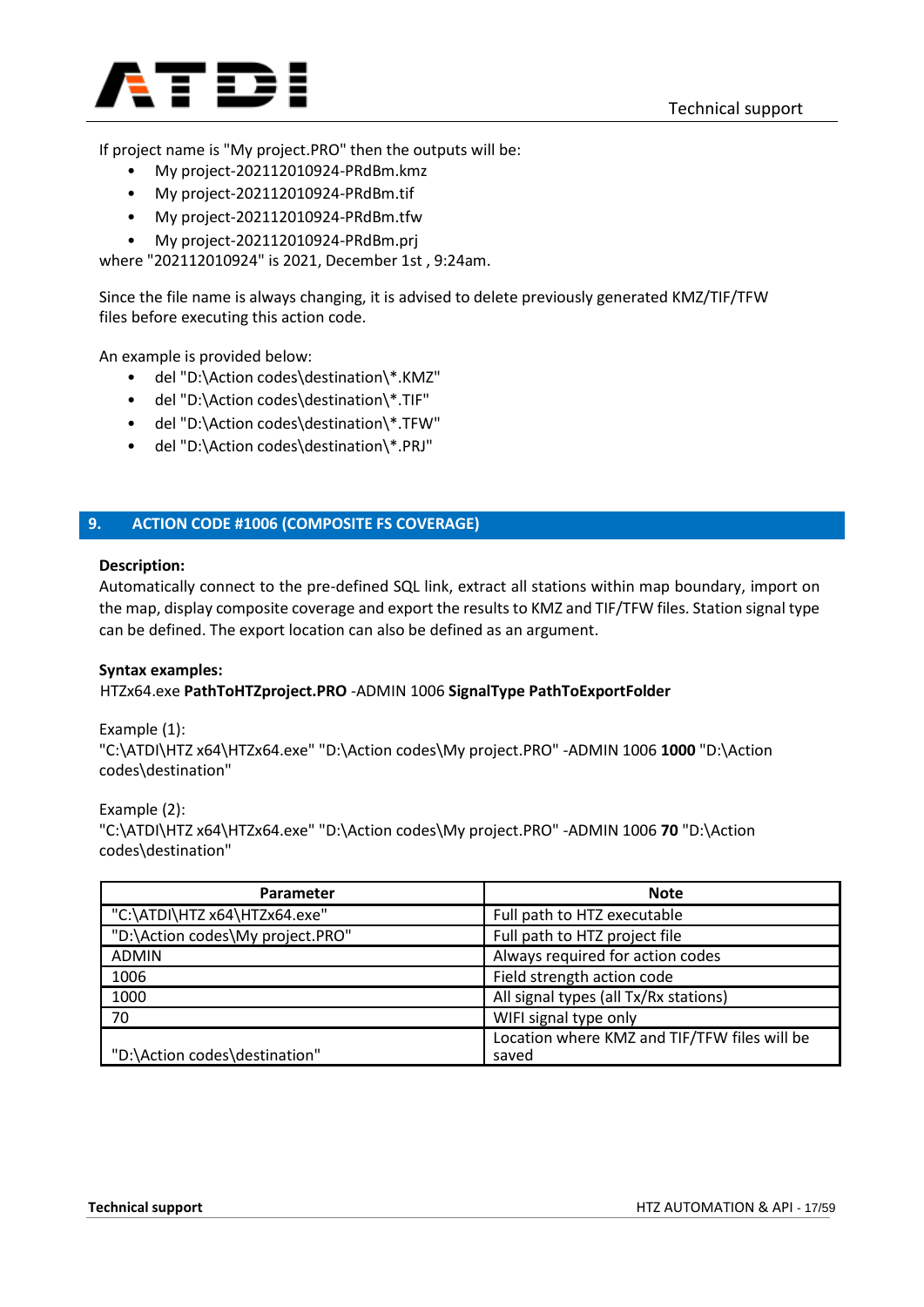

- It is important to have quotes "" especially if there are blank spaces and special characters in the file names or paths.
- Default SQL link must be established in HTZ for the computer used. Please refer to Database/SQL Database.
- The folder where the results will be exported must already exist and Read/Write permissions are required for the destination folder.
- Ideally project file name (\*.PRO) would not have special characters such as while space and '\_'.
- Generated KMZ file is always in Decimal degrees WGS-84.
- Generated TIF file has the same EPSG (grid-code) as the one of the GEO (terrain) file in the project.

### **Output file name convention:**

There are four files in the output:

- ProjectFileName-DateTime-FSdBu.kmz
- ProjectFileName-DateTime-FSdBu.tif
- ProjectFileName-DateTime-FSdBu.tfw
- ProjectFileName-DateTime-FSdBu.prj

The KMZ export doesn't accept special characters such as "\_". Hence the project name must not contain such chars.

If project name is "My project.PRO" then the outputs will be:

- My project-202112010924-FSdBu.kmz
- My project-202112010924-FSdBu.tif
- My project-202112010924-FSdBu.tfw
- My project-202112010924-FSdBu.prj

where "202112010924" is 2021, December 1st , 9:24am.

Since the file name is always changing, it is advised to delete previously generated KMZ/TIF/TFW files before executing this action code.

An example is provided below:

- del "D:\Action codes\destination\\*.KMZ"
- del "D:\Action codes\destination\\*.TIF"
- del "D:\Action codes\destination\\*.TFW"
- del "D:\Action codes\destination\\*.PRJ"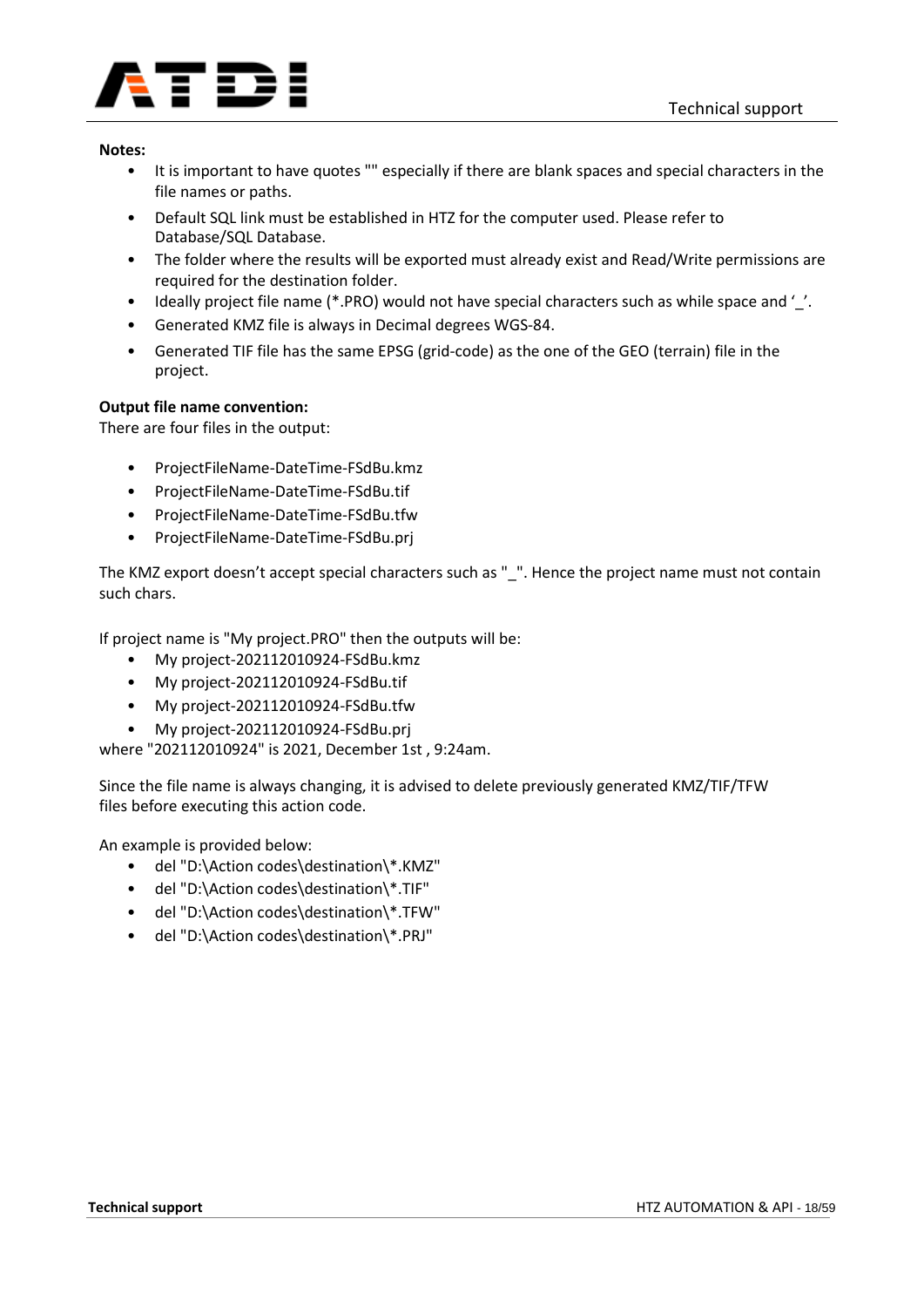

### **10. ACTION CODE #1007 (TIF CONVERSION)**

### **Description:**

Automatically convert all TIF files within a specific folder to ATDI IC2 format. Then insert into the current DTM file of the project followed by an interpolation of the undefined values ( -9999).

#### **Syntax example:**

### HTZx64.exe **PathToHTZproject.PRO** -ADMIN 1007 **PathToSourceTifFolder**

"C:\ATDI\HTZ x64\HTZx64.exe" "D:\Action codes\My project.PRO" -ADMIN 1007 "D:\Action codes\source"

| Parameter                        | <b>Note</b>                             |
|----------------------------------|-----------------------------------------|
| "C:\ATDI\HTZ x64\HTZx64.exe"     | Full path to HTZ executable             |
| "D:\Action codes\My project.PRO" | Full path to HTZ project file           |
| <b>ADMIN</b>                     | Always required for action codes        |
| 1007                             | TIF to GEO conversion action code       |
| "D:\Action codes\source"         | Source folder for all 32-bit TIFF files |

#### **Notes:**

- It is important to have quotes "" especially if there are blank spaces and special characters in the file names or paths.
- Read/Write permissions are required for the source TIF folder. The tool will generate some temporary files during the conversion process.
- The tool cannot extend the existing DTM (Terrain) file beyond its current area. So only the intersection areas between the DTM file and the TIF files will be updated.
- The TIF files must be in the same GRID code (EPSG) as the one of the DTM file used.

### **Batch script or background task runner**

The script is performing the following tasks (LTE example):

| Task ID | Task                                                   | input                       | output                                         |
|---------|--------------------------------------------------------|-----------------------------|------------------------------------------------|
|         | Monitor maps source directory and check<br>for changes | Source maps folder          | Trigger map conversion<br>and coverage process |
|         | Convert maps to ATDI format                            | Arc-GIS 32-tiff files + DXF | RGE/IC2 + VEC                                  |
|         | Get latest snap-shot of network<br>parameters          | ODBC/IP                     | Map/EWX                                        |
| 3       | Run coverage calculations for LTE                      | EWX /EWF                    | KMZ + GEOTIFF                                  |
| 4       | Run & export RSRP analysis                             | EWX /EWF                    | KMZ+ GEOTIFF                                   |
| .5      | Run & export RSRP best server                          | EWX /EWF                    | <b>KMZ + GEOTIFF</b>                           |
| 6       | Run & export SINR analysis                             | EWX/EWF                     | KMZ + GEOTIFF                                  |
|         | Run & export Throughput analysis                       | EWX /EWF                    | KMZ + GEOTIFF                                  |
| 8       | Export area % coverage per polygon                     | EWX/EWF                     | CSV                                            |

### **Table 1: Sample execution sequence to meet the LTE requirements**

Similar task should be repeated for every area and for every technology.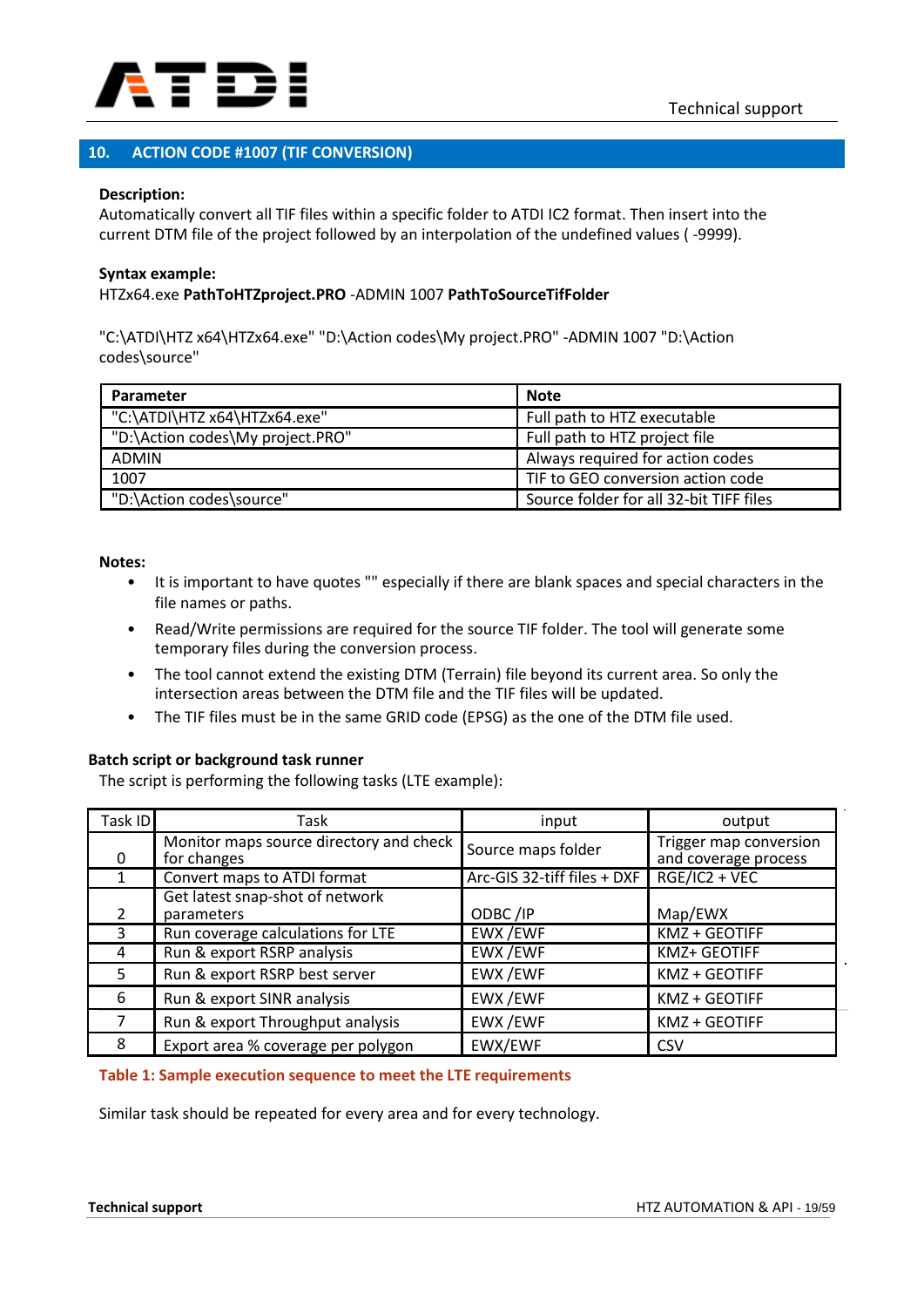

### **11. ACTION CODE #1008 (COVERAGE CALCULATION)**

### **Description:**

Automatically connect to the pre-defined SQL link, extract all stations within map boundary, import on the map, calculate coverage using attached PRM file and send the coverage results back to the SQL table. Station signal type can be defined.

#### **Syntax examples:** HTZx64.exe **PathToHTZproject.PRO** -ADMIN 1008 **SamplingFactor SignalType**

Example (1): "C:\ATDI\HTZ x64\HTZx64.exe" "D:\Action codes\My project.PRO" -ADMIN 1008 2 **1000**

Example (2):

"C:\ATDI\HTZ x64\HTZx64.exe" "D:\Action codes\My project.PRO" -ADMIN 1008 2 **70**

| <b>Parameter</b>                 | <b>Note</b>                                                                                   |
|----------------------------------|-----------------------------------------------------------------------------------------------|
| "C:\ATDI\HTZ x64\HTZx64.exe"     | Full path to HTZ executable                                                                   |
| "D:\Action codes\My project.PRO" | Full path to HTZ project file                                                                 |
| <b>ADMIN</b>                     | Always required for action codes                                                              |
| 1008                             | Import stations from SQL table and calculate<br>coverage, then save results back to SQL table |
|                                  | Project loading sampling factor                                                               |
| 1000                             | All signal types (all Tx/Rx stations)                                                         |
| 70                               | WIFI signal type only                                                                         |

**Notes:**

- It is important to have quotes "" especially if there are blank spaces and special characters in the file names or paths.
- Default SQL link must be established in HTZ for the computer used. Please refer to Database/SQL Database.
- Read/Write permissions are required for the linked SQL table.
- If the sampling factor is set to 1, the coverage calculation is performed at the best possible resolution the application can load. If the sampling factor is greater than 1, the project is loaded with this sampling factor and coverage calculation is performed at the project resolution.

### **12. ACTION CODE #1009 (EXPORT MW LINK DB TO EWX)**

#### **Description:**

Export a given MW link database to an EWX file that will be located in the same folder as the database.

### **Syntax examples:**

HTZx64.exe **PathToHTZproject.PRO** -ADMIN 1009 **PathToDatabse**

Example:

"C:\ATDI\HTZ x64\HTZx64.exe" "D:\Export DB MW\Test.PRO" -ADMIN 1009 "C:\ATDI\DBMW\MyDBlocation\MyDB".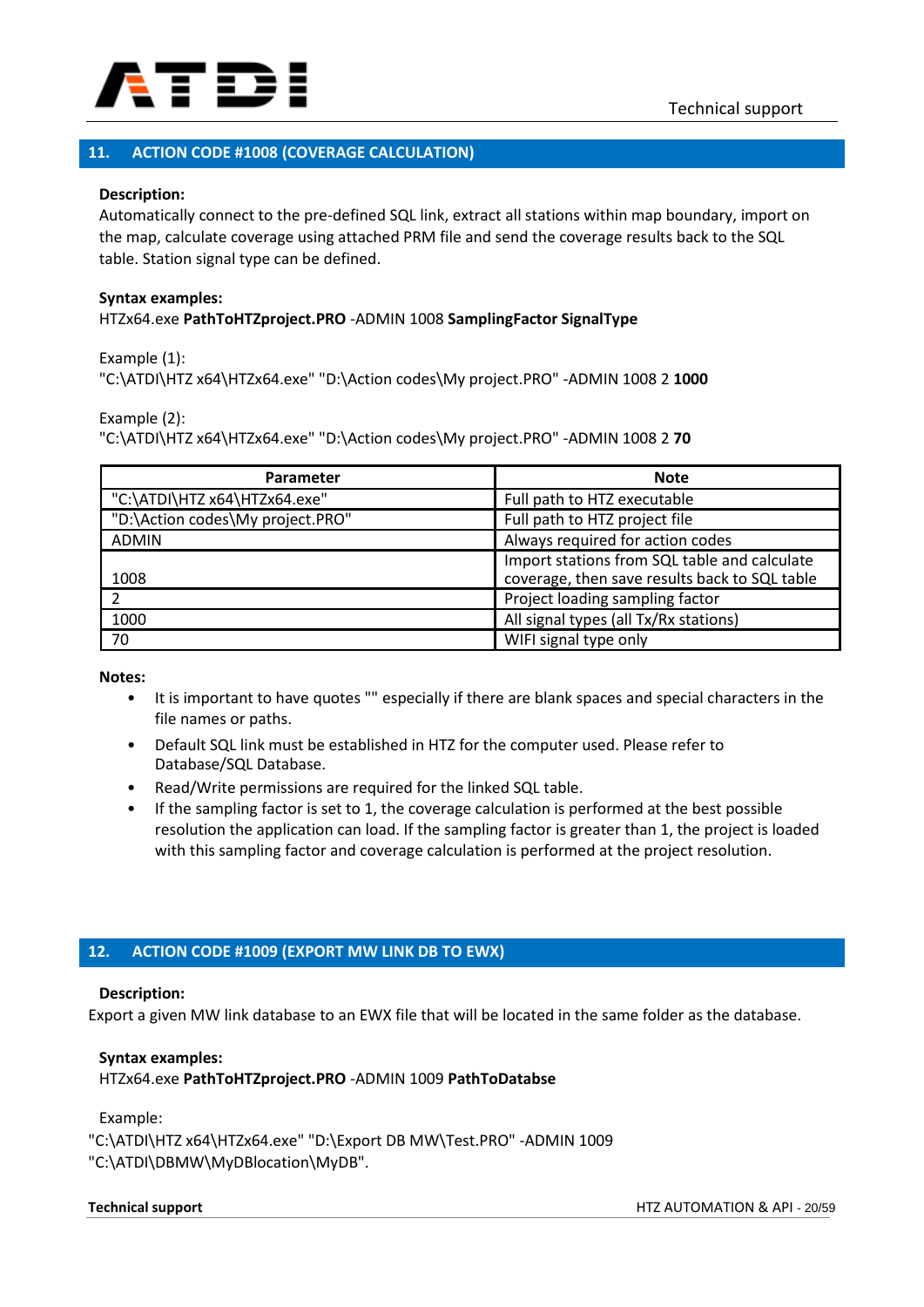

| Parameter                        | <b>Note</b>                            |
|----------------------------------|----------------------------------------|
| "C:\ATDI\HTZ x64\HTZx64.exe"     | Full path to HTZ executable            |
| "D:\Export DB MW\Test.PRO"       | Full path to HTZ project file          |
| <b>ADMIN</b>                     | Always required for action codes       |
| 1008                             | Export MW link database to an EWX file |
| "C:\ATDI\DBMW\MyDBlocation\MyDB" | Full path to MW link database          |

- It is important to have quotes "" especially if there are blank spaces and special characters in the file names or paths.
- Do not add extension in the MW link database name.

### **13. ACTION CODE #1010 (COVERAGE CALCULATION)**

#### **Description:**

Compute coverage for all activated stations of the network file (EWFx/ EWX) attached to the project in "Advanced coverage" mode using attached PRM file and update the network file.

#### **Syntax examples:**

HTZx64.exe **PathToHTZproject.PRO** -ADMIN 1010

Example:

"C:\ATDI\HTZ x64\HTZx64.exe" "D:\Test project\Coverage.PRO" -ADMIN 1010

| Parameter                      | <b>Note</b>                          |
|--------------------------------|--------------------------------------|
| "C:\ATDI\HTZ x64\HTZx64.exe"   | Full path to HTZ executable          |
| "D:\Test project\Coverage.PRO" | Full path to HTZ project file        |
| <b>ADMIN</b>                   | Always required for action codes     |
| 1010                           | On map station coverage calculations |

#### **Notes:**

• It is important to have quotes "" especially if there are blank spaces and special characters in the file names or paths.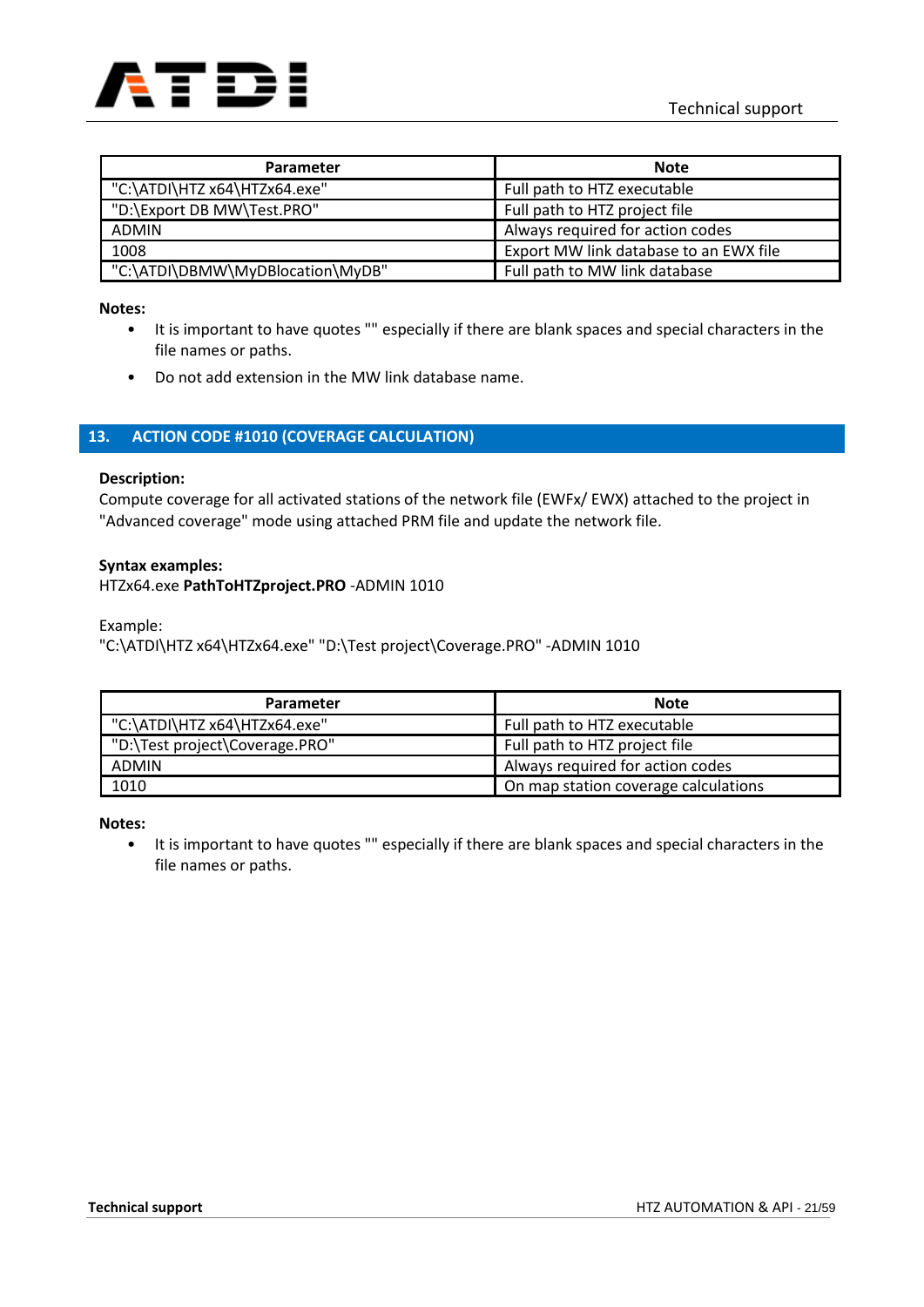

### **14. ACTION CODE #1011 (COVERAGE CALCULATION)**

#### **Description:**

Compute coverage for all selected stations of database attached to the project using attached PRM file and update the current station database.

#### **Syntax examples:**

HTZx64.exe **PathToHTZproject.PRO** -ADMIN 1011

Example:

"C:\ATDI\HTZ x64\HTZx64.exe" "D:\Test project\Coverage.PRO" -ADMIN 1011

| Parameter                      | <b>Note</b>                            |
|--------------------------------|----------------------------------------|
| "C:\ATDI\HTZ x64\HTZx64.exe"   | Full path to HTZ executable            |
| "D:\Test project\Coverage.PRO" | Full path to HTZ project file          |
| <b>ADMIN</b>                   | Always required for action codes       |
| 1011                           | Station database coverage calculations |

**Notes:**

• It is important to have quotes "" especially if there are blank spaces and special characters in the file names or paths.

### **15. ACTION CODE #1012 (EXPORT TIFF)**

#### **Description:**

Export the coverage attached to on map activated stations of the network file (EWFx/EWX) associated with the project to TIF files.

#### **Syntax examples:**

HTZx64.exe **PathToHTZproject.PRO** -ADMIN 1012

Example:

"C:\ATDI\HTZ x64\HTZx64.exe" "D:\Test project\Export Tiff.PRO" -ADMIN 1012

| Parameter                          | <b>Note</b>                                 |
|------------------------------------|---------------------------------------------|
| "C:\ATDI\HTZ x64\HTZx64.exe"       | Full path to HTZ executable                 |
| "D:\Test project\ Export Tiff.PRO" | Full path to HTZ project file               |
| <b>ADMIN</b>                       | Always required for action codes            |
| 1012                               | Export on map station coverage to TIF files |

**Notes:**

- It is important to have quotes "" especially if there are blank spaces and special characters in the file names or paths.
- The TIF files are generated with a generic name "callsign.TIF" at the same location as EWF or EWX file.
- EWF or EWX file must contain stations with attached coverage and non-duplicated callsigns.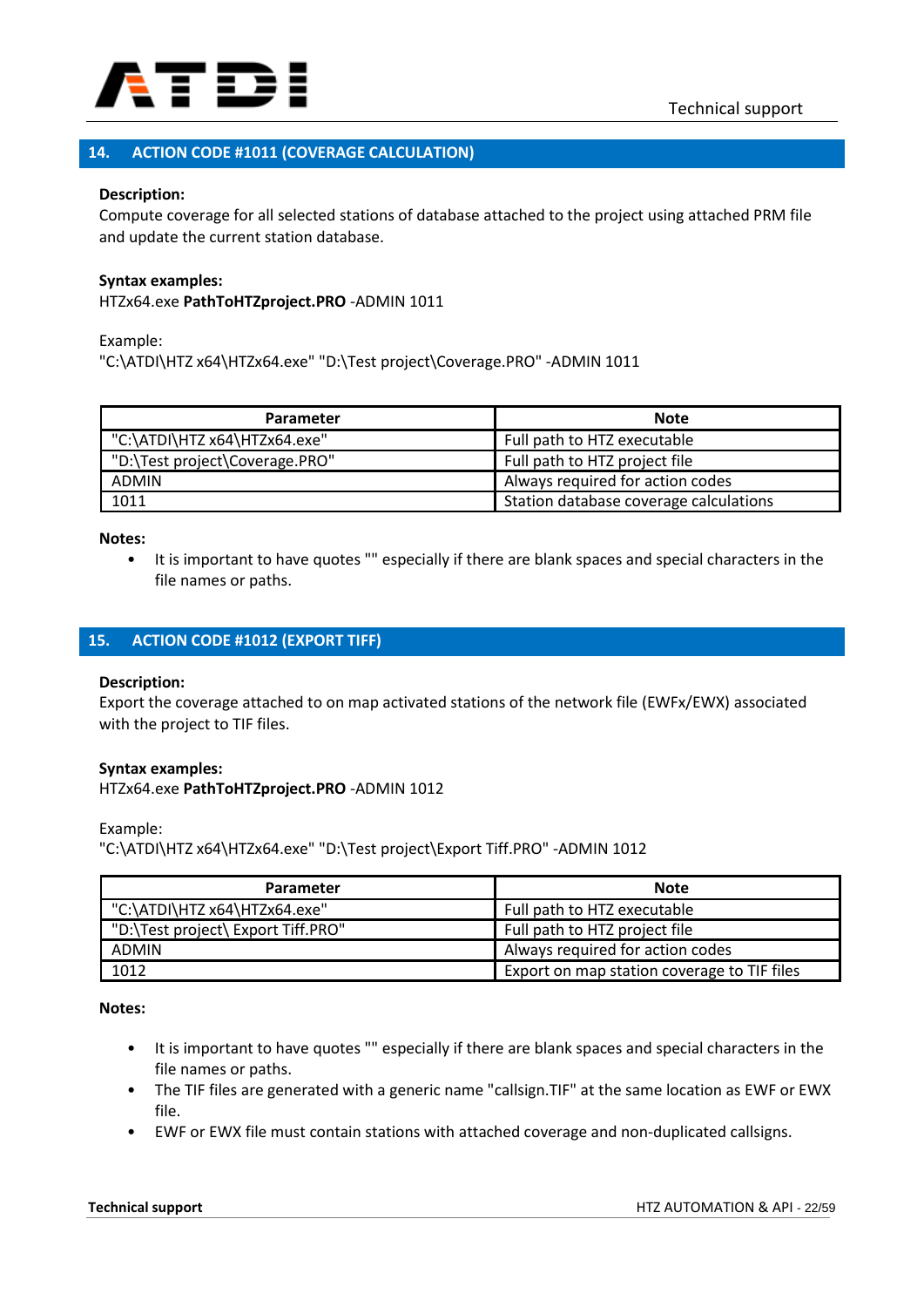

### **16. ACTION CODE #1013 (C/N+I MAP)**

### **Description:**

Automatically connect to the pre-defined SQL link, extract all stations within map boundary, import on the map, calculate C/N+I map in dB and export the results to KMZ and TIF/TFW files. Station signal type can be defined. The export location can also be defined as an argument.

### **Syntax examples:** HTZx64.exe **PathToHTZproject.PRO** -ADMIN 1013 **SignalType PathToExportFolder**

Example (1):

"C:\ATDI\HTZ x64\HTZx64.exe" "D:\Action codes\My project.PRO" -ADMIN 1013 **1000** "D:\Action codes\destination"

Example (2):

"C:\ATDI\HTZ x64\HTZx64.exe" "D:\Action codes\My project.PRO" -ADMIN 1013 **70** "D:\Action codes\destination"

| Parameter                        | <b>Note</b>                                  |
|----------------------------------|----------------------------------------------|
| "C:\ATDI\HTZ x64\HTZx64.exe"     | Full path to HTZ executable                  |
| "D:\Action codes\My project.PRO" | Full path to HTZ project file                |
| <b>ADMIN</b>                     | Always required for action codes             |
| 1013                             | C/N+I action code                            |
| 1000                             | All signal types (all Tx/Rx stations)        |
| 70                               | WIFI signal type only                        |
|                                  | Location where KMZ and TIF/TFW files will be |
| "D:\Action codes\destination"    | saved                                        |

**Notes:**

- It is important to have quotes "" especially if there are blank spaces and special characters in the file names or paths.
- Default SQL link must be established in HTZ for the computer used. Please refer to Database/SQL Database.
- The folder where the results will be exported must already exist and Read/Write permissions are required for the destination folder.
- Ideally project file name (\*.PRO) would not have special characters such as while space and '\_'.
- Generated KMZ file is always in Decimal degrees WGS-84.
- Generated TIF file has the same EPSG (grid-code) as the one of the DTM file (terrain) in the project.
- All other configuration related parameters would be defined in the PRM file attached to the project.

### **Output file name convention:**

There are four files in the output:

- ProjectFileName-DateTime-CNIdB.kmz
- ProjectFileName-DateTime-CNIdB.tif
- ProjectFileName-DateTime-CNIdB.tfw
- ProjectFileName-DateTime-CNIdB.prj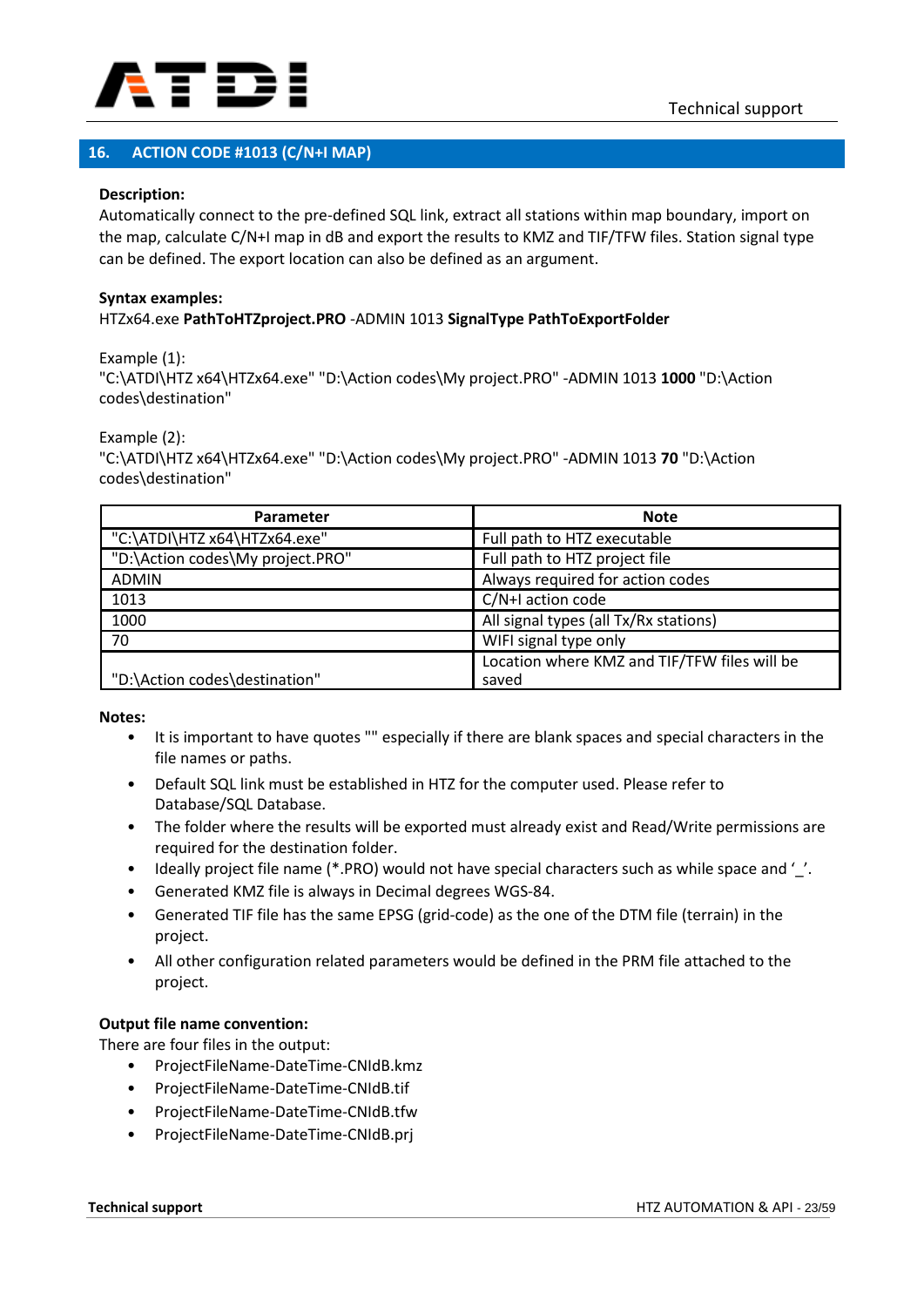

The KMZ export doesn't accept special characters such as "\_". Hence the project name must not contain such chars.

If project name is "My project.PRO" then the outputs will be:

- My project-202112010924-CNIdB.kmz
- My project-202112010924-CNIdB.tif
- My project-202112010924-CNIdB.tfw
- My project-202112010924-CNIdB.prj

where "202112010924" is 2021, December 1st , 9:24am.

Since the file name is always changing, it is advised to delete previously generated KMZ/TIF/TFW files before executing this action code.

An example is provided below:

- del "D:\Action codes\destination\\*.KMZ"
- del "D:\Action codes\destination\\*.TIF"
- del "D:\Action codes\destination\\*.TFW"
- del "D:\Action codes\destination\\*.PRJ"

### **17. ACTION CODE #1014 (4G/5G SINR)**

### **Description:**

Automatically connect to the pre-defined SQL link, extract all stations within map boundary, import on the map, calculate SINR (4G/5G) map in dB and export the results to KMZ and TIF/TFW files. Station signal type can be defined. The export location can also be defined as an argument.

### **Syntax examples:**

HTZx64.exe **PathToHTZproject.PRO** -ADMIN 1014 **SignalType PathToExportFolder**

Example (1):

"C:\ATDI\HTZ x64\HTZx64.exe" "D:\Action codes\My project.PRO" -ADMIN 1014 **1000** "D:\Action codes\destination"

Example (2):

"C:\ATDI\HTZ x64\HTZx64.exe" "D:\Action codes\My project.PRO" -ADMIN 1014 **60** "D:\Action codes\destination"

| Parameter                        | <b>Note</b>                                  |
|----------------------------------|----------------------------------------------|
| "C:\ATDI\HTZ x64\HTZx64.exe"     | Full path to HTZ executable                  |
| "D:\Action codes\My project.PRO" | Full path to HTZ project file                |
| <b>ADMIN</b>                     | Always required for action codes             |
| 1014                             | PDSCH (4G/5G) action code                    |
| 1000                             | All signal types (all Tx/Rx stations)        |
| 60                               | LTE-FDD signal type only                     |
|                                  | Location where KMZ and TIF/TFW files will be |
| "D:\Action codes\destination"    | saved                                        |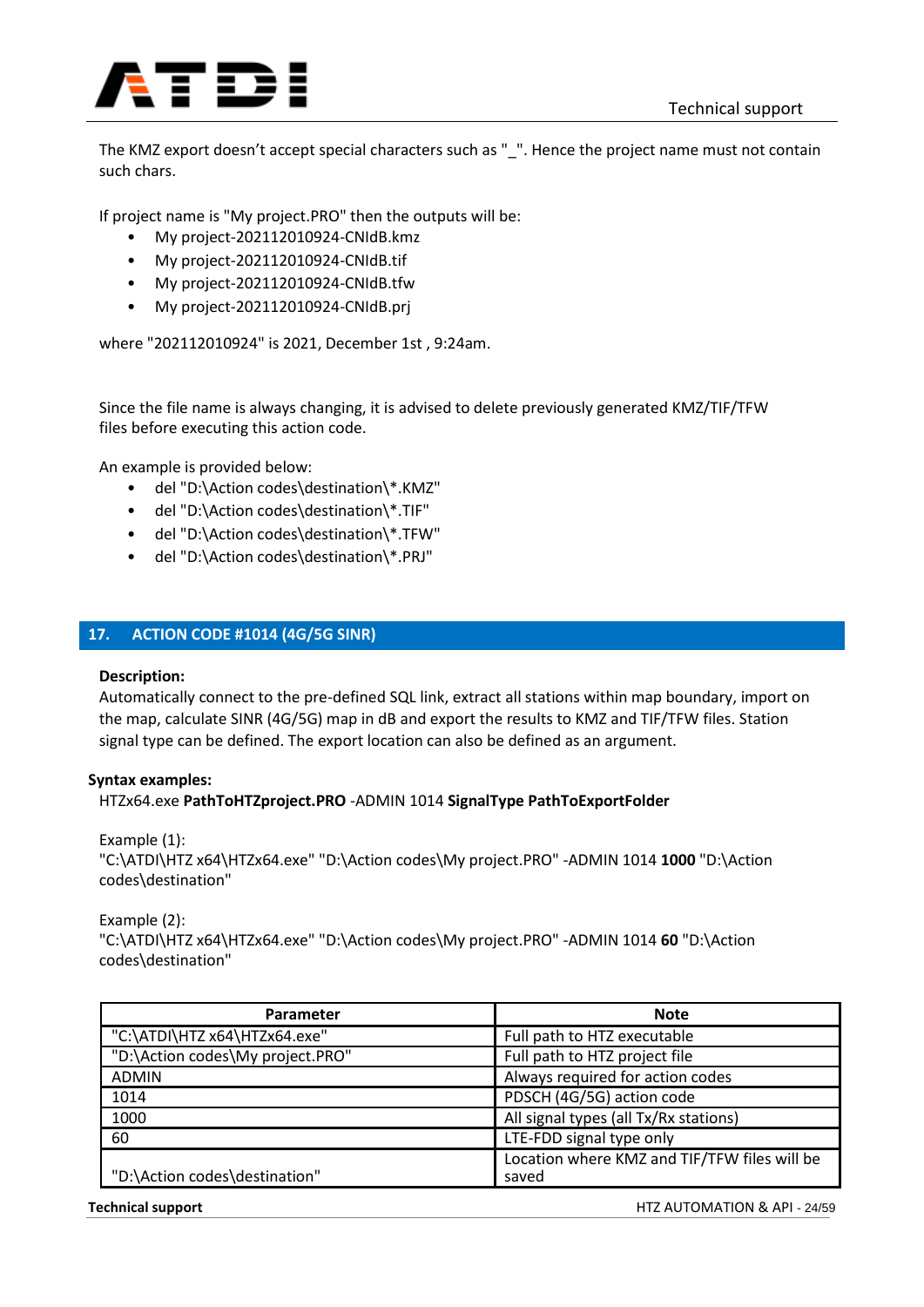

- It is important to have quotes "" especially if there are blank spaces and special characters in the file names or paths.
- Default SQL link must be established in HTZ for the computer used. Please refer to Database/SQL Database.
- The folder where the results will be exported must already exist and Read/Write permissions are required for the destination folder.
- Ideally project file name (\*.PRO) would not have special characters such as while space and '..
- Generated KMZ file is always in Decimal degrees WGS-84.
- Generated TIF file has the same EPSG (grid-code) as the one of the DTM file (terrain) in the project.
- All other configuration related parameters would be defined in the PRM file attached to the project.

### **Output file name convention:**

There are four files in the output:

- ProjectFileName-DateTime-PDSCHdB.kmz
- ProjectFileName-DateTime-PDSCHdB.tif
- ProjectFileName-DateTime-PDSCHdB.tfw
- ProjectFileName-DateTime-PDSCHdB.prj

The KMZ export doesn't accept special characters such as " ". Hence the project name must not contain such chars.

If project name is "My project.PRO" then the outputs will be:

- My project-202112010924-PDSCHdB.kmz
- My project-202112010924-PDSCHdB.tif
- My project-202112010924-PDSCHdB.tfw
- My project-202112010924-PDSCHdB.prj

where "202112010924" is 2021, December 1st , 9:24am.

Since the file name is always changing, it is advised to delete previously generated KMZ/TIF/TFW files before executing this action code.

An example is provided below:

- del "D:\Action codes\destination\\*.KMZ"
- del "D:\Action codes\destination\\*.TIF"
- del "D:\Action codes\destination\\*.TFW"
- del "D:\Action codes\destination\\*.PRJ"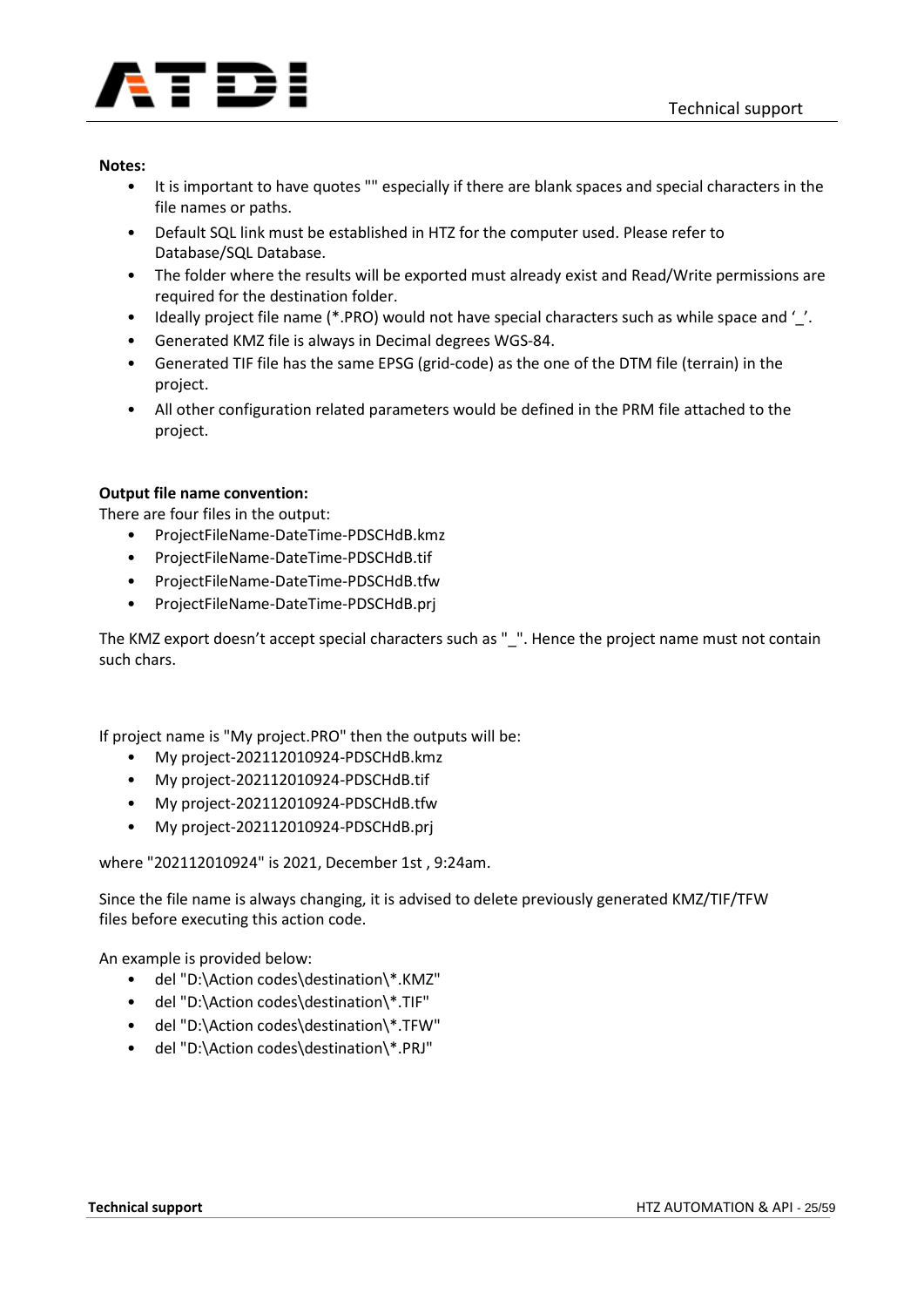

### **18. ACTION CODE #1015 (4G/5G THROUGHPUT)**

### **Description:**

Automatically connect to the pre-defined SQL link, extract all stations within map boundary, import on the map, calculate Throughput map in kbps or Mbps and export the results to KMZ and TIF/TFW files. Station signal type can be defined. The export location can also be defined as an argument.

### **Syntax examples:** HTZx64.exe **PathToHTZproject.PRO** -ADMIN 1015 **SignalType PathToExportFolder**

Example (1):

"C:\ATDI\HTZ x64\HTZx64.exe" "D:\Action codes\My project.PRO" -ADMIN 1015 **1000** "D:\Action codes\destination"

Example (2):

"C:\ATDI\HTZ x64\HTZx64.exe" "D:\Action codes\My project.PRO" -ADMIN 1015 **60** "D:\Action codes\destination"

| Parameter                        | <b>Note</b>                                  |
|----------------------------------|----------------------------------------------|
| "C:\ATDI\HTZ x64\HTZx64.exe"     | Full path to HTZ executable                  |
| "D:\Action codes\My project.PRO" | Full path to HTZ project file                |
| <b>ADMIN</b>                     | Always required for action codes             |
| 1015                             | 4G/5G throughput map action code             |
| 1000                             | All signal types (all Tx/Rx stations)        |
| 60                               | LTE-FDD signal type only                     |
|                                  | Location where KMZ and TIF/TFW files will be |
| "D:\Action codes\destination"    | saved                                        |

**Notes:**

- It is important to have quotes "" especially if there are blank spaces and special characters in the file names or paths.
- Default SQL link must be established in HTZ for the computer used. Please refer to Database/SQL Database.
- The folder where the results will be exported must already exist and Read/Write permissions are required for the destination folder.
- Ideally project file name (\*.PRO) would not have special characters such as while space and '\_'.
- Generated KMZ file is always in Decimal degrees WGS-84.
- Generated TIF file has the same EPSG (grid-code) as the one of the DTM file (terrain) in the project.
- All other configuration related parameters would be defined in the PRM file attached to the project.

### **Output file name convention:**

There are four files in the output:

- ProjectFileName-DateTime-TPTkbps.kmz
- ProjectFileName-DateTime-TPTkbps.tif
- ProjectFileName-DateTime-TPTkbps.tfw
- ProjectFileName-DateTime-TPTkbps.prj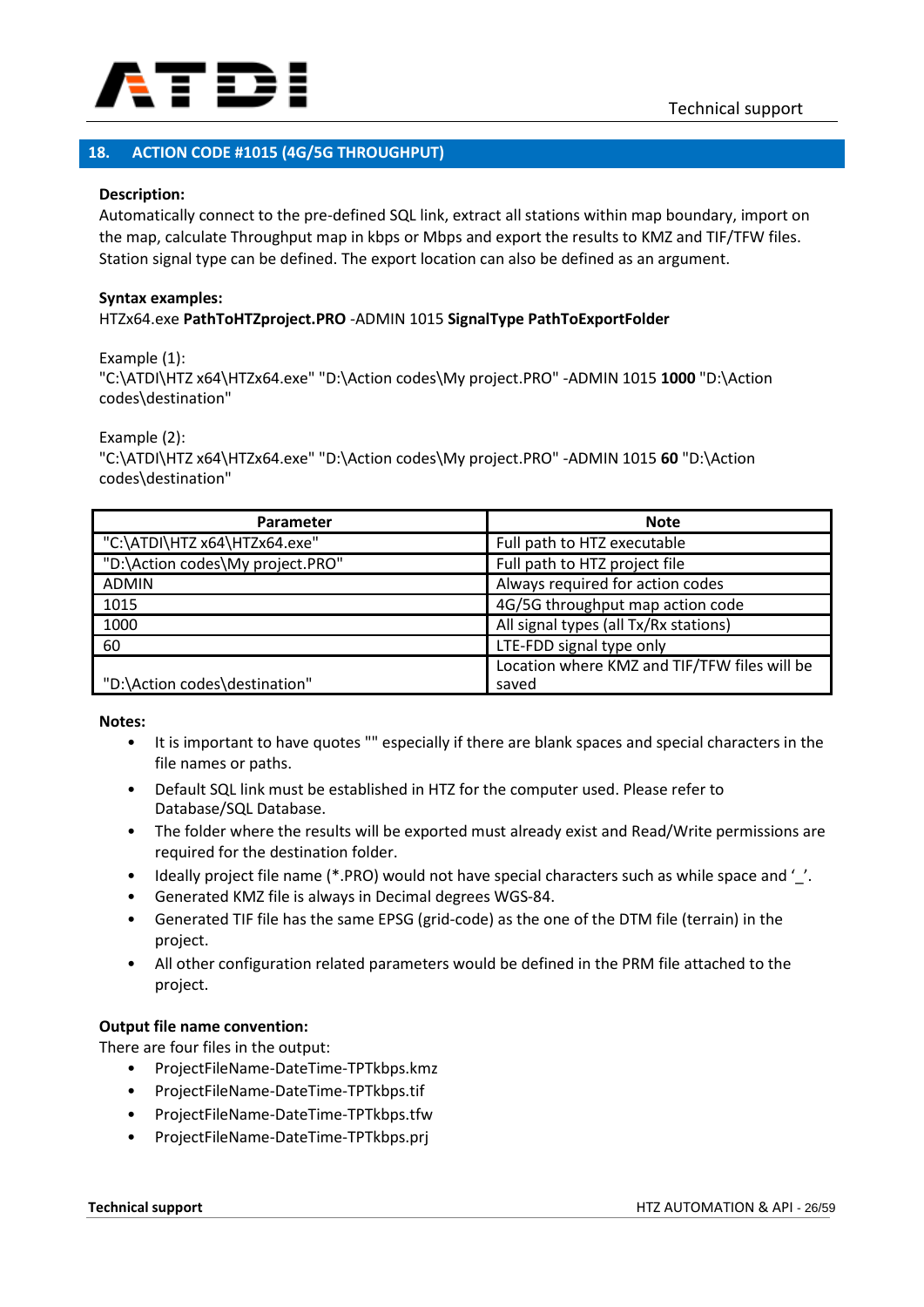

The KMZ export doesn't accept special characters such as "\_". Hence the project name must not contain such chars.

If project name is "My project.PRO" then the outputs will be:

- My project-202112010924-TPTkbps.kmz
- My project-202112010924-TPTkbps.tif
- My project-202112010924-TPTkbps.tfw
- My project-202112010924-TPTkbps.prj

where "202112010924" is 2021, December 1st , 9:24am.

Since the file name is always changing, it is advised to delete previously generated KMZ/TIF/TFW files before executing this action code.

An example is provided below:

- del "D:\Action codes\destination\\*.KMZ"
- del "D:\Action codes\destination\\*.TIF"
- del "D:\Action codes\destination\\*.TFW"
- del "D:\Action codes\destination\\*.PRJ"

### **19. ACTION CODE #1017 (LP MAP)**

### **Description:**

The tasks performed are the following:

- Load project (including .EWF, .PRM and .VEC files);
- Compute LP map limited to the attached VEC file (polygons) and using settings saved in .PRM file;

- Save result to FLD file.

### **Syntax examples:**

### HTZx64.exe **PathToHTZproject.PRO** -ADMIN 1017 2 **PathToExportFolder**

Example:

"C:\ATDI\HTZ x64\HTZx64.exe" "D:\Action codes\My project.PRO" -ADMIN 1017 2 "D:\Action codes\destination"

| Parameter                        | <b>Note</b>                                                                                                                          |
|----------------------------------|--------------------------------------------------------------------------------------------------------------------------------------|
| "C:\ATDI\HTZ x64\HTZx64.exe"     | Full path to HTZ executable                                                                                                          |
| "D:\Action codes\My project.PRO" | Full path to HTZ project file                                                                                                        |
| <b>ADMIN</b>                     | Always required for action codes                                                                                                     |
| 1017                             | LP Map action code                                                                                                                   |
|                                  | Project sampling factor. The automation fails if<br>the project cannot be loaded with the sampling<br>factor set in the command line |
| "D:\Action codes\destination"    | Location where FLD file will be saved                                                                                                |

**Notes:**

• It is important to have quotes "" especially if there are blank spaces and special characters in the file names or paths.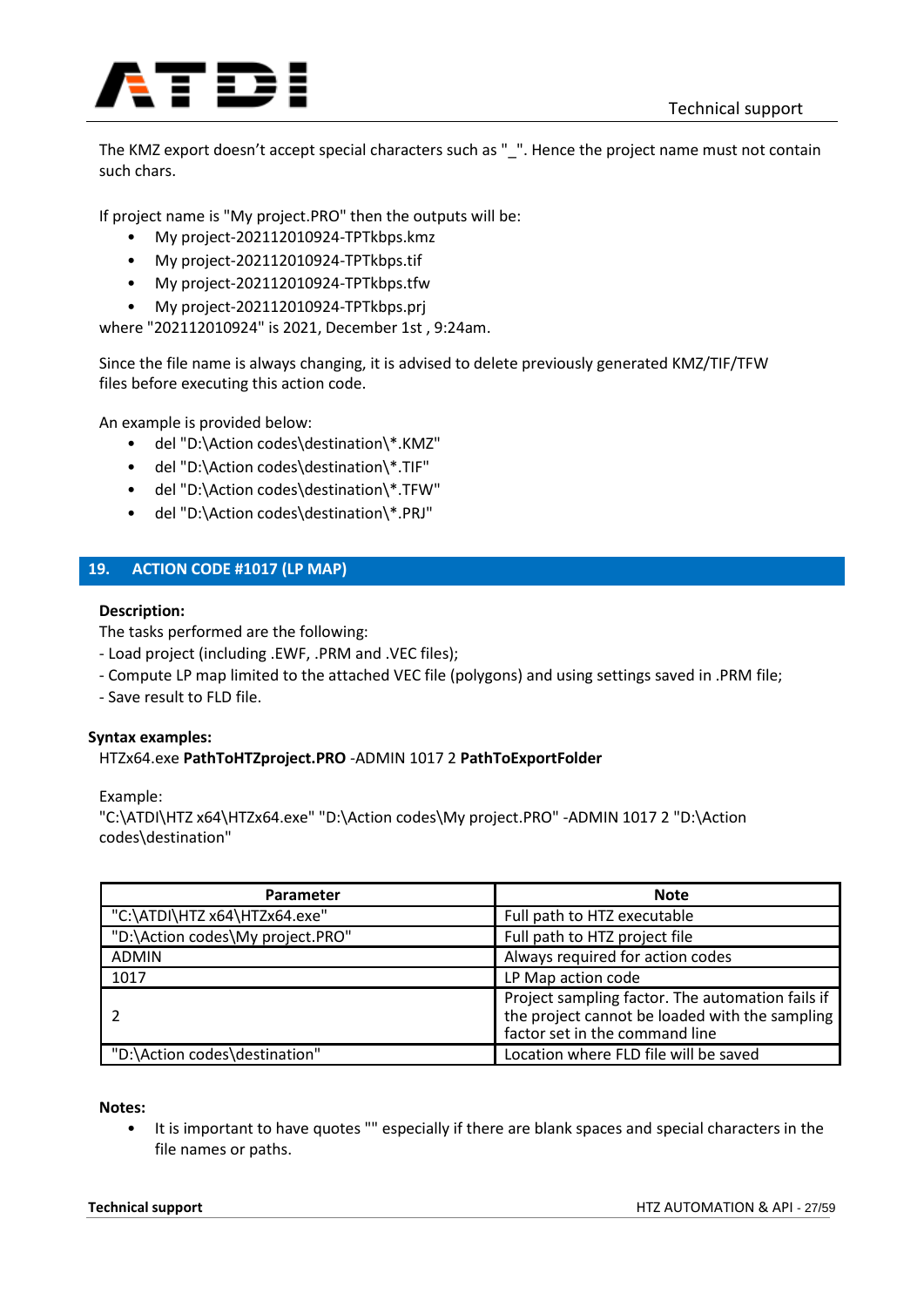

- The folder where the results will be exported must already exist (c:\ATDI\ExchangeFolder in the above example).
- The folder where the results will be exported must already exist and Read/Write permissions are required for the destination folder.
- Ideally project file name (\*.PRO) would not have special characters such as while space and '..
- All other configuration related parameters would be defined in the PRM file attached to the project.

### **Output file name convention:**

File name convention for FLD files: projectfilename-yyyymmddhhmm-LPMAP.FLD (for example c:\ATDI\ExchangeFolder\TEST-202112010924-LPMAP.FLD).

There is one file in the output:

• ProjectFileName-DateTime- LPMAP.FLD

If project name is "My project.PRO" then the output will be:

• My project-202112010924- LPMAP.FLD, where "202112010924" is 2021, December 1st , 9:24am.

### **20. ACTION CODE #1018 (COVERAGE CALCULATION)**

### **Description:**

Automatically connect to the pre-defined SQL link, extract all stations within map boundary, import on the map, perform coverage of each selected station and export selected station(s) to SQL database.

### **Syntax examples:**

### HTZx64.exe **PathToHTZproject.PRO** -ADMIN 1018 **CallNumber SignalType**

Example:

"C:\ATDI\HTZ x64\HTZx64.exe" "D:\Action codes\My project.PRO" -ADMIN 1018 **2254 1000**

| Parameter                        | <b>Note</b>                                      |
|----------------------------------|--------------------------------------------------|
| "C:\ATDI\HTZ x64\HTZx64.exe"     | Full path to HTZ executable                      |
| "D:\Action codes\My project.PRO" | Full path to HTZ project file                    |
| <b>ADMIN</b>                     | Always required for action codes                 |
| 1018                             | Coverage calculation action code                 |
|                                  | Call number of the station(s) to be imported (if |
| 2254                             | 0, all stations are imported)                    |
| 1000                             | All signal types (all Tx/Rx stations)            |

**Notes:**

- It is important to have quotes "" especially if there are blank spaces and special characters in the file names or paths.
- Default SQL link must be established in HTZ for the computer used. Please refer to Database/SQL Database.
- Ideally project file name (\*.PRO) would not have special characters such as while space and '..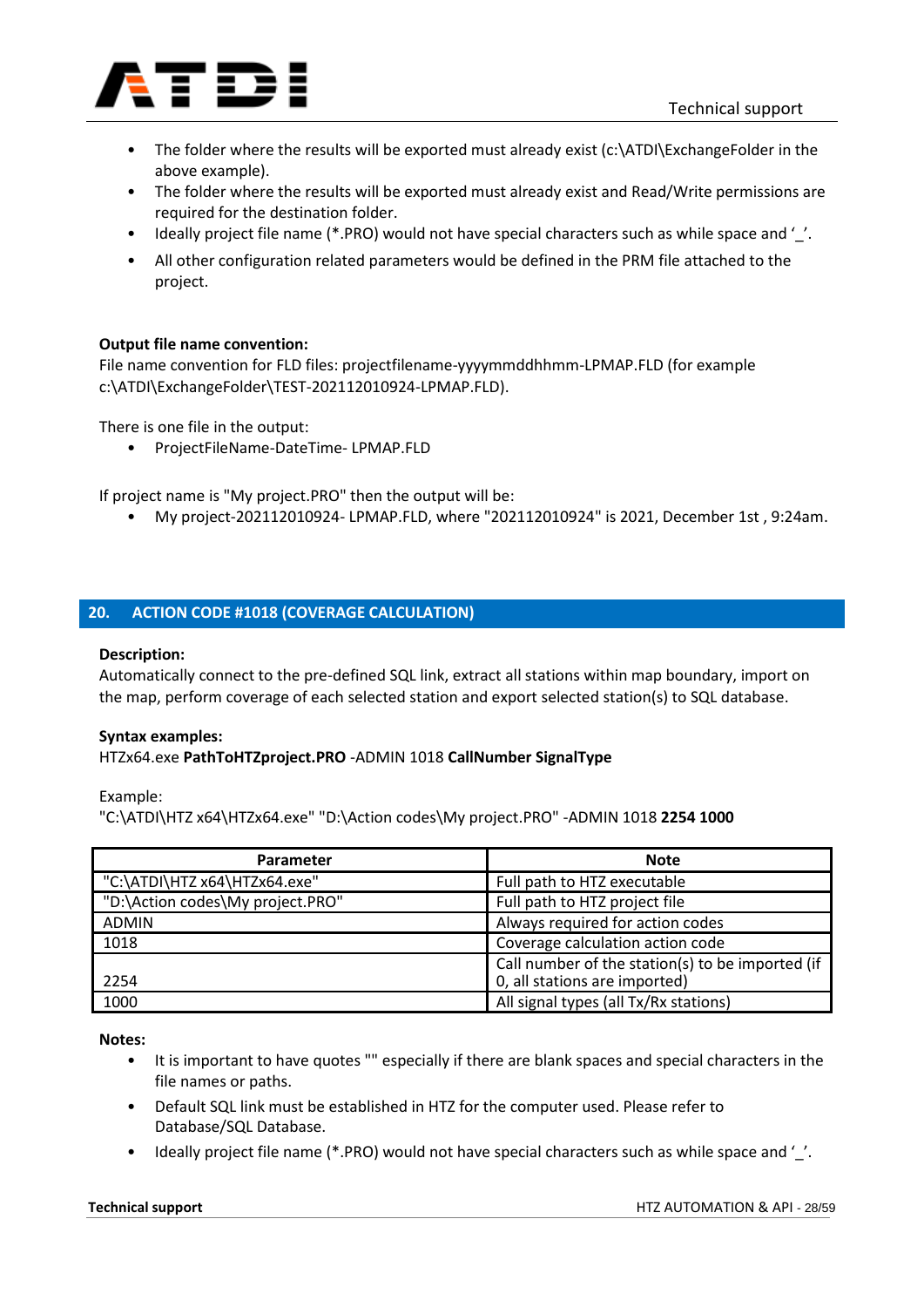

- All other configuration related parameters would be defined in the PRM file attached to the project.
- Coverage calculation is performed at the best project resolution possible (or area or distance limited).

### **21. ACTION CODE #1019 (EXPORT TIFF)**

#### **Description:**

Export the coverage attached to on map activated stations of the network file (EWFx/EWX) associated with the project to TIF files with a geocoding in 4SEC.

#### **Syntax examples:**

### HTZx64.exe **PathToHTZproject.PRO** -ADMIN 1019

Example:

"C:\ATDI\HTZ x64\HTZx64.exe" "D:\Test project\Export Tiff.PRO" -ADMIN 1019

| Parameter                          | <b>Note</b>                                                             |
|------------------------------------|-------------------------------------------------------------------------|
| "C:\ATDI\HTZ x64\HTZx64.exe"       | Full path to HTZ executable                                             |
| "D:\Test project\ Export Tiff.PRO" | Full path to HTZ project file                                           |
| <b>ADMIN</b>                       | Always required for action codes                                        |
| 1019                               | Export on map station coverage to TIF files with<br>a geocoding in 4SEC |

**Notes:**

- It is important to have quotes "" especially if there are blank spaces and special characters in the file names or paths.
- The TIF files are generated with a generic name "callsign.TIF" at the same location as EWF or EWX file.
- EWF or EWX file must contain stations with attached coverage and non-duplicated callsigns.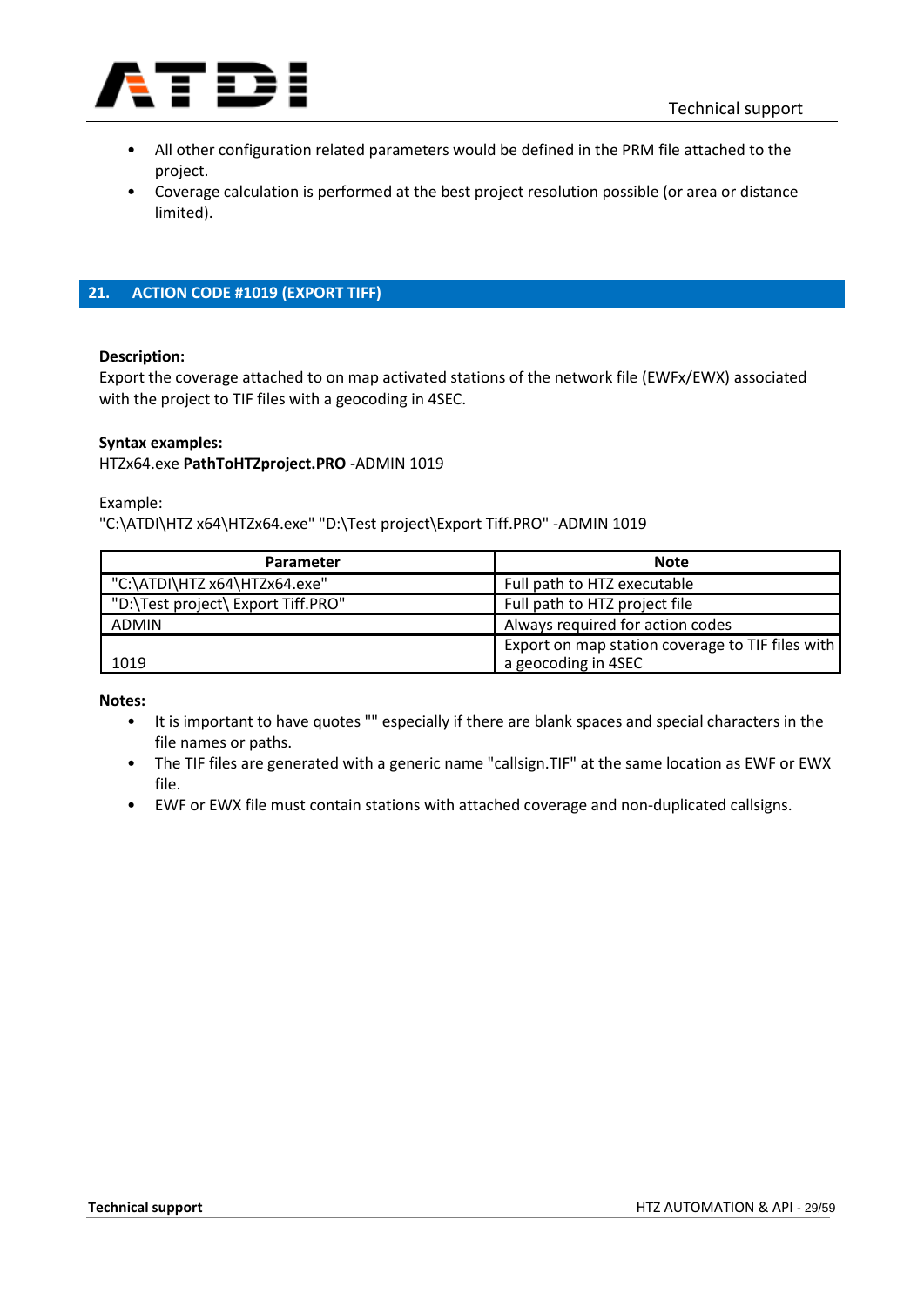

### **22. ACTION CODE #1020 (COMBINED OVERLAPPING MAP)**

#### **Description:**

Compute "Combined overlapping" map considering the activated and deactivated stations of the network file (EWFx/EWX) associated with the project and export the results to KMZ and TIF/TFW files. The export location can also be defined as an argument.

#### **Syntax examples:**

#### HTZx64.exe **PathToHTZproject.PRO** -ADMIN 1020 1 **PathToExportFolder**

Example:

"C:\ATDI\HTZ x64\HTZx64.exe" "D:\Action codes\My project.PRO" -ADMIN 1020 **1** "D:\Action codes\destination"

| Parameter                        | <b>Note</b>                                  |
|----------------------------------|----------------------------------------------|
| "C:\ATDI\HTZ x64\HTZx64.exe"     | Full path to HTZ executable                  |
| "D:\Action codes\My project.PRO" | Full path to HTZ project file                |
| <b>ADMIN</b>                     | Always required for action codes             |
| 1020                             | Combined overlapping map action code         |
|                                  | Must be set (this is not an option)          |
|                                  | Location where KMZ and TIF/TFW files will be |
| "D:\Action codes\destination"    | saved                                        |

**Notes:**

- It is important to have quotes "" especially if there are blank spaces and special characters in the file names or paths.
- The folder where the results will be exported must already exist and Read/Write permissions are required for the destination folder.
- Ideally project file name (\*.PRO) would not have special characters such as while space and '\_'.
- Generated KMZ file is always in Decimal degrees WGS-84.
- Generated TIF file has the same EPSG (grid-code) as the one of the DTM file (terrain) in the project.
- All other configuration related parameters would be defined in the PRM file attached to the project.

### **Output file name convention:**

There are four files in the output:

- ProjectFileName-DateTime-COM.kmz
- ProjectFileName-DateTime-COM.tif
- ProjectFileName-DateTime-COM.tfw
- ProjectFileName-DateTime-COM.prj

The KMZ export doesn't accept special characters such as "\_". Hence the project name must not contain such chars.

If project name is "My project.PRO" then the outputs will be:

- My project-202112010924-COM.kmz
- My project-202112010924-COM.tif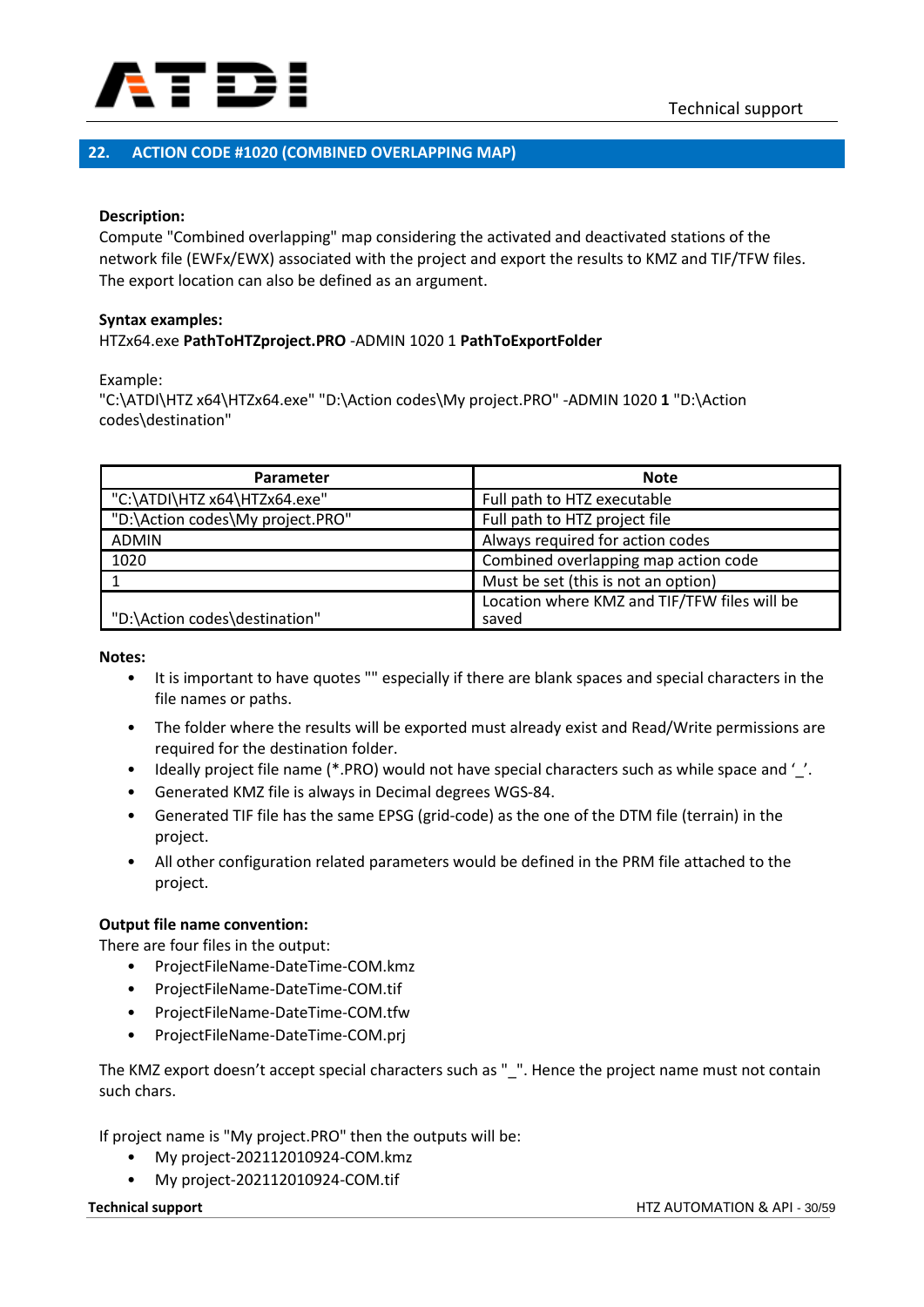

- My project-202112010924-COM.tfw
- My project-202112010924-COM.prj

where "202112010924" is 2021, December 1st , 9:24am.

Since the file name is always changing, it is advised to delete previously generated KMZ/TIF/TFW files before executing this action code.

An example is provided below:

- del "D:\Action codes\destination\\*.KMZ"
- del "D:\Action codes\destination\\*.TIF"
- del "D:\Action codes\destination\\*.TFW"
- del "D:\Action codes\destination\\*.PRJ"

### **23. ACTION CODE #1021 (COMBINED OVERLAPPING MAP)**

#### **Description:**

Automatically connect to the pre-defined SQL link, extract all stations within map boundary, import on the map, perform a "Combined overlapping" map and export the results to KMZ and GEOTIFF files. The export location can also be defined as an argument. Station signal type can be defined.

#### **Syntax examples:**

HTZx64.exe **PathToHTZproject.PRO** -ADMIN 1021 **SignalType PathToExportFolder**

Example (1):

"C:\ATDI\HTZ x64\HTZx64.exe" "D:\Action codes\My project.PRO" -ADMIN 1021 **1000** "D:\Action codes\destination"

Example (2): "C:\ATDI\HTZ x64\HTZx64.exe" "D:\Action codes\My project.PRO" -ADMIN 1021 **60** "D:\Action codes\destination"

| <b>Parameter</b>                 | <b>Note</b>                                    |
|----------------------------------|------------------------------------------------|
| "C:\ATDI\HTZ x64\HTZx64.exe"     | Full path to HTZ executable                    |
| "D:\Action codes\My project.PRO" | Full path to HTZ project file                  |
| <b>ADMIN</b>                     | Always required for action codes               |
| 1021                             | Combined overlapping map action code           |
| 1000                             | All signal types (all Tx/Rx stations)          |
| 60                               | LTE-FDD signal type only                       |
| "D:\Action codes\destination"    | Location where KMZ and TIF files will be saved |

**Notes:**

- It is important to have quotes "" especially if there are blank spaces and special characters in the file names or paths.
- The folder where the results will be exported must already exist and Read/Write permissions are required for the destination folder.
- ldeally project file name (\*.PRO) would not have special characters such as while space and '..
- Generated KMZ file is always in Decimal degrees WGS-84.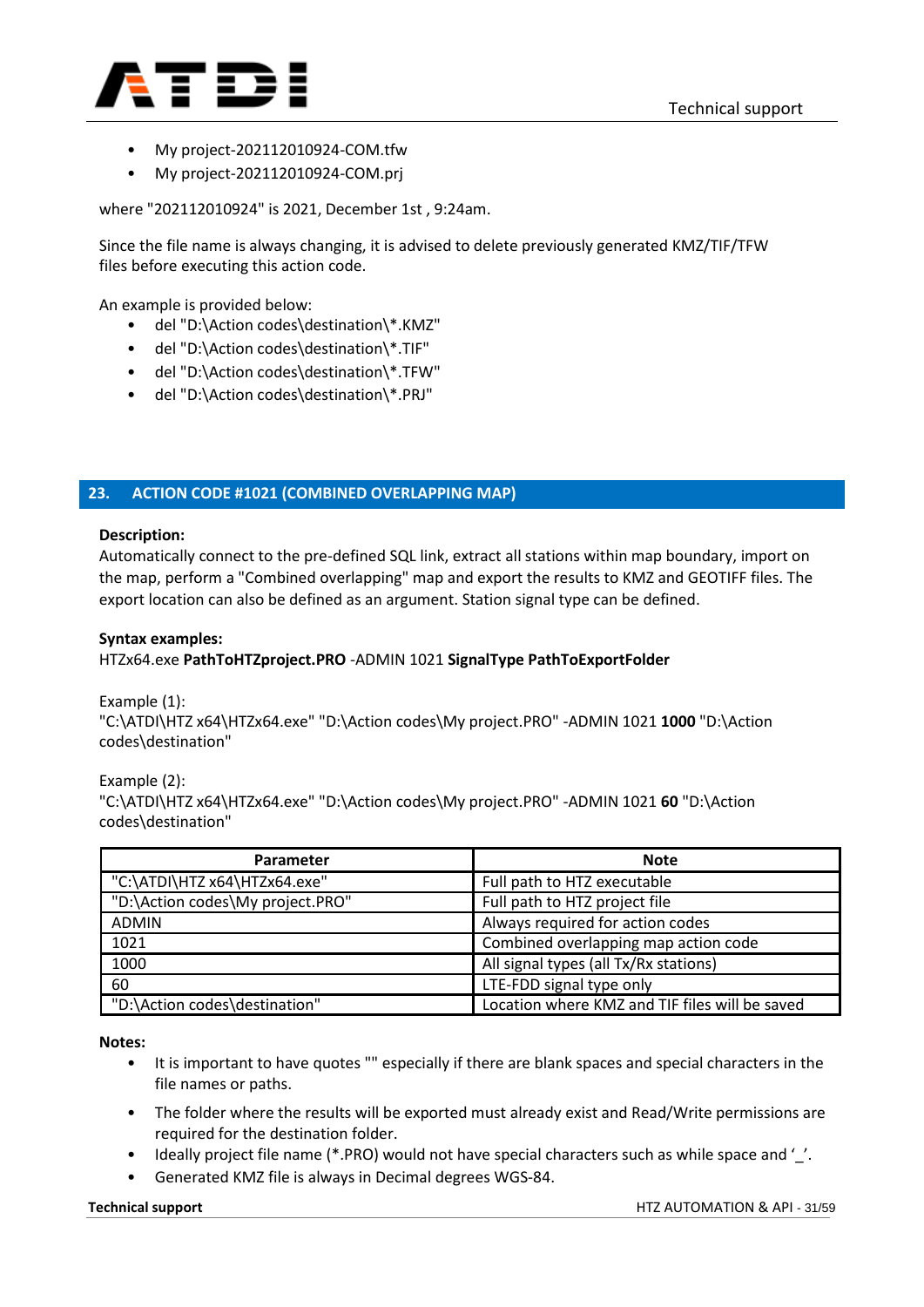

• Generated TIF file has the same EPSG (grid-code) as the one of the DTM file (terrain) in the project.

### **Output file name convention:**

There are two files in the output:

- ProjectFileName-DateTime-COMB.kmz
- ProjectFileName-DateTime-COMB.tif

The KMZ export doesn't accept special characters such as "\_". Hence the project name must not contain such chars.

If project name is "My project.PRO" then the outputs will be:

- My project-202112010924-COMB.kmz
- My project-202112010924-COMB.tif

where "202112010924" is 2021, December 1st , 9:24am.

Since the file name is always changing, it is advised to delete previously generated KMZ/TIF files before executing this action code.

An example is provided below:

- del "D:\Action codes\destination\\*.KMZ"
- del "D:\Action codes\destination\\*.TIF"

### **24. ACTION CODE #1022 (COVERAGE CALCULATION)**

### **Description:**

Automatically connect to the pre-defined SQL link, extract all stations within map boundary, import on the map, calculate coverage of activated and deactivated stations using attached PRM file and send the coverage results back to the SQL table. Station signal type can be defined.

### **Syntax examples:**

HTZx64.exe **PathToHTZproject.PRO** -ADMIN 1022 **SamplingFactor SignalType**

Example (1): "C:\ATDI\HTZ x64\HTZx64.exe" "D:\Action codes\My project.PRO" -ADMIN 1022 2 **1000**

Example (2): "C:\ATDI\HTZ x64\HTZx64.exe" "D:\Action codes\My project.PRO" -ADMIN 1022 2 **70**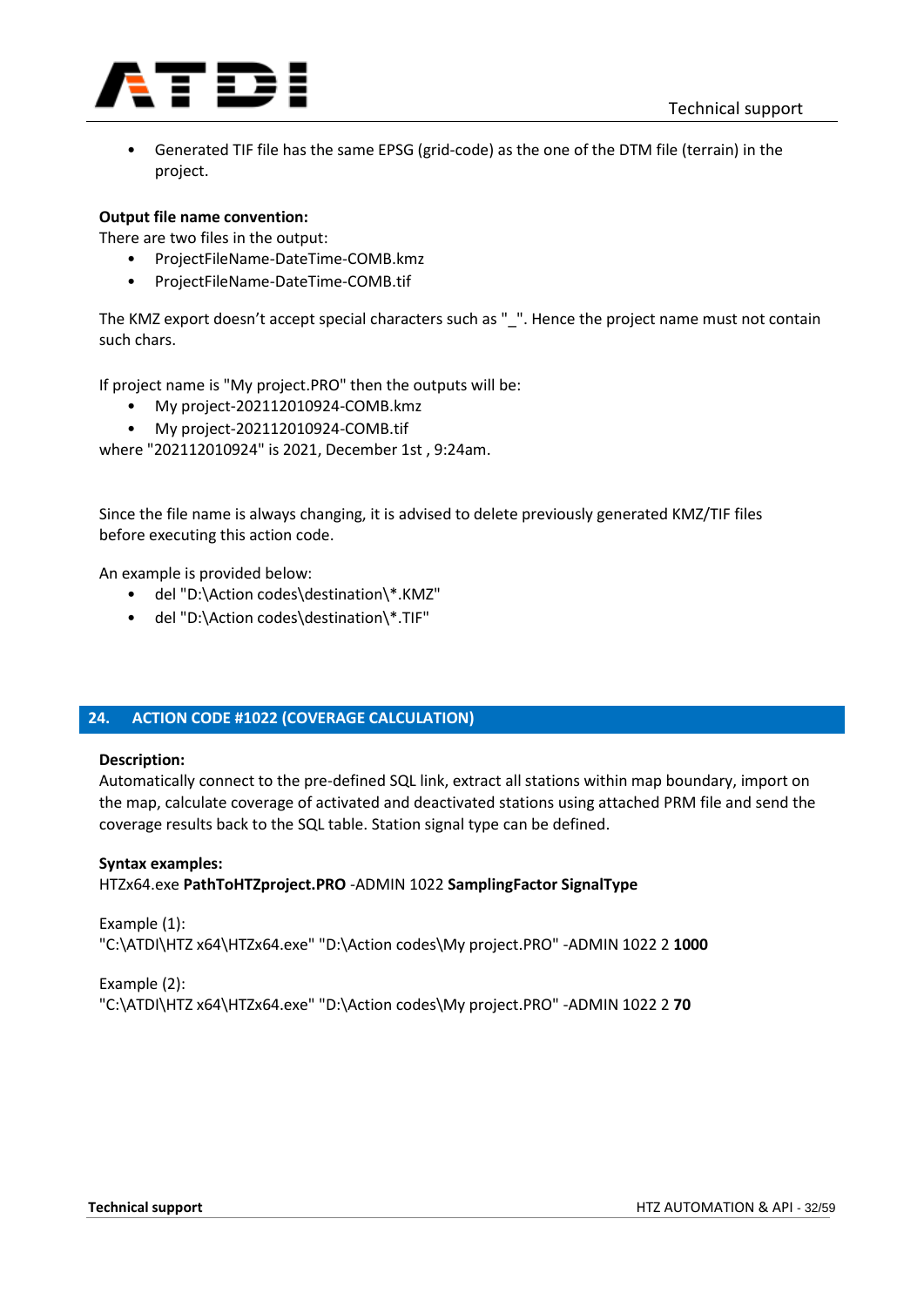

| <b>Parameter</b>                 | <b>Note</b>                                                                |
|----------------------------------|----------------------------------------------------------------------------|
| "C:\ATDI\HTZ x64\HTZx64.exe"     | Full path to HTZ executable                                                |
| "D:\Action codes\My project.PRO" | Full path to HTZ project file                                              |
| <b>ADMIN</b>                     | Always required for action codes                                           |
| 1022                             | Coverage calculation for activated and<br>deactivated stations action code |
|                                  | Project loading sampling factor                                            |
| 1000                             | All signal types (all Tx/Rx stations)                                      |
| 70                               | WIFI signal type only                                                      |

- It is important to have quotes "" especially if there are blank spaces and special characters in the file names or paths.
- Default SQL link must be established in HTZ for the computer used. Please refer to Database/SQL Database.
- Read/Write permissions are required for the linked SQL table.
- If the sampling factor is set to 1, the coverage calculation is performed at the best possible resolution the application can load. If the sampling factor is greater than 1, the project is loaded with this sampling factor and coverage calculation is performed at the project resolution.

### **25. ACTION CODE #1023 (PROPAGATION LOSS)**

### **Description:**

Automatically connect to the pre-defined SQL link, extract all stations within map boundary, import on the map, perform coverage calculations for each station, build a propagation map in dB (with reference power = ERP/EIRP) and export the results to a GEOTIFF file. The export location can also be defined as an argument.

### **Syntax examples:**

HTZx64.exe **PathToHTZproject.PRO** -ADMIN 1023 **AntennaHeight PathToExportFolder**

Example:

"C:\ATDI\HTZ x64\HTZx64.exe" "D:\Action codes\My project.PRO" -ADMIN 1023 **1.5** "D:\Action codes\destination"

| <b>Parameter</b>                 | <b>Note</b>                                   |
|----------------------------------|-----------------------------------------------|
| "C:\ATDI\HTZ x64\HTZx64.exe"     | Full path to HTZ executable                   |
| "D:\Action codes\My project.PRO" | Full path to HTZ project file                 |
| <b>ADMIN</b>                     | Always required for action codes              |
| 1033                             | Propagation loss map action code              |
| 1.5                              | Receiving antenna height in m                 |
| "D:\Action codes\destination"    | Location where the GEOTIFF file will be saved |

**Notes:**

- It is important to have quotes "" especially if there are blank spaces and special characters in the file names or paths.
- Default SQL link must be established in HTZ for the computer used. Please refer to Database/SQL Database.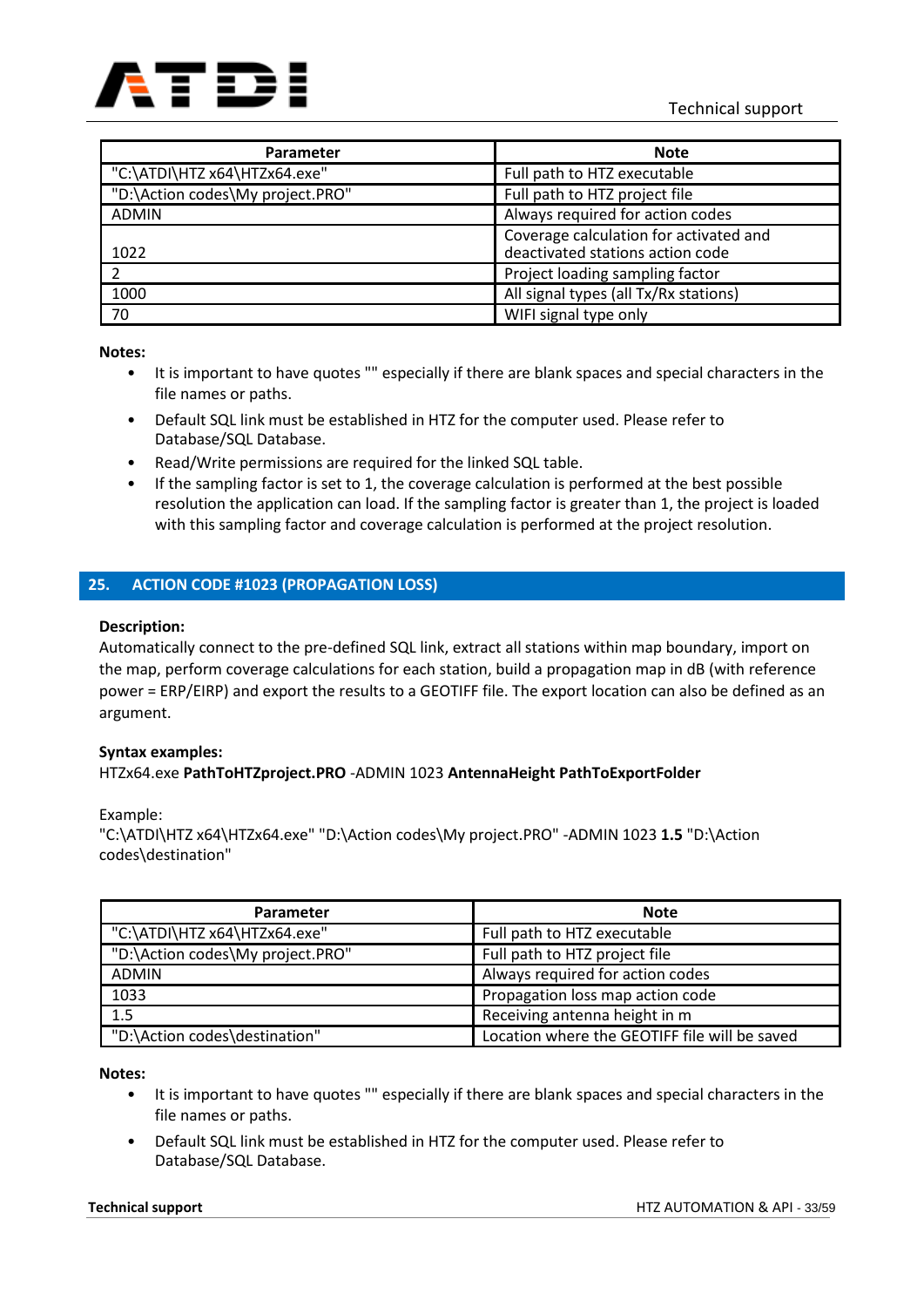

- The folder where the results will be exported must already exist and Read/Write permissions are required for the destination folder.
- Ideally project file name (\*.PRO) would not have special characters such as while space and '\_'.
- Generated TIF file has the same EPSG (grid-code) as the one of the DTM file (terrain) in the project.
- All other configuration related parameters would be defined in the PRM file attached to the project.

### **Output file name convention:**

There is one file in the output:

• ProjectFileName-DateTime-LOSSzzzcm.TIF, with zzz = Receiving antenna height in cm

If project name is "My project.PRO" then the output will be:

• My project-202112010924- LOSS150cm.TIF, for receiving antenna height of 1.5m where "202112010924" is 2021, December 1st , 9:24am.

Since the file name is always changing, it is advised to delete previously generated TIF files before executing this action code.

An example is provided below:

• del "D:\Action codes\destination\\*.TIF"

### **26. ACTION CODE #1024 (P2P CALCULATIONS)**

### **Description:**

Automatically connect to the pre-defined SQL link, extract all stations within map boundary, import on the map, perform point to point calculations between the different stations and export the results to a CSV file. The export location can also be defined as an argument. Station signal type can be defined.

#### **Syntax examples:**

HTZx64.exe **PathToHTZproject.PRO** -ADMIN 1024 **SignalType PathToExportFolder**

Example (1):

"C:\ATDI\HTZ x64\HTZx64.exe" "D:\Action codes\My project.PRO" -ADMIN 1024 **1000** "D:\Action codes\destination"

Example (2):

"C:\ATDI\HTZ x64\HTZx64.exe" "D:\Action codes\My project.PRO" -ADMIN 1024 **60** "D:\Action codes\destination"

| Parameter                        | <b>Note</b>                               |
|----------------------------------|-------------------------------------------|
| "C:\ATDI\HTZ x64\HTZx64.exe"     | Full path to HTZ executable               |
| "D:\Action codes\My project.PRO" | Full path to HTZ project file             |
| ADMIN                            | Always required for action codes          |
| 1024                             | Point to point calculations action code   |
| 1000                             | All signal types (all Tx/Rx stations)     |
| 60                               | LTE-FDD signal type only                  |
| "D:\Action codes\destination"    | Location where the CSV file will be saved |

**Technical support** HTZ AUTOMATION & API - 34/59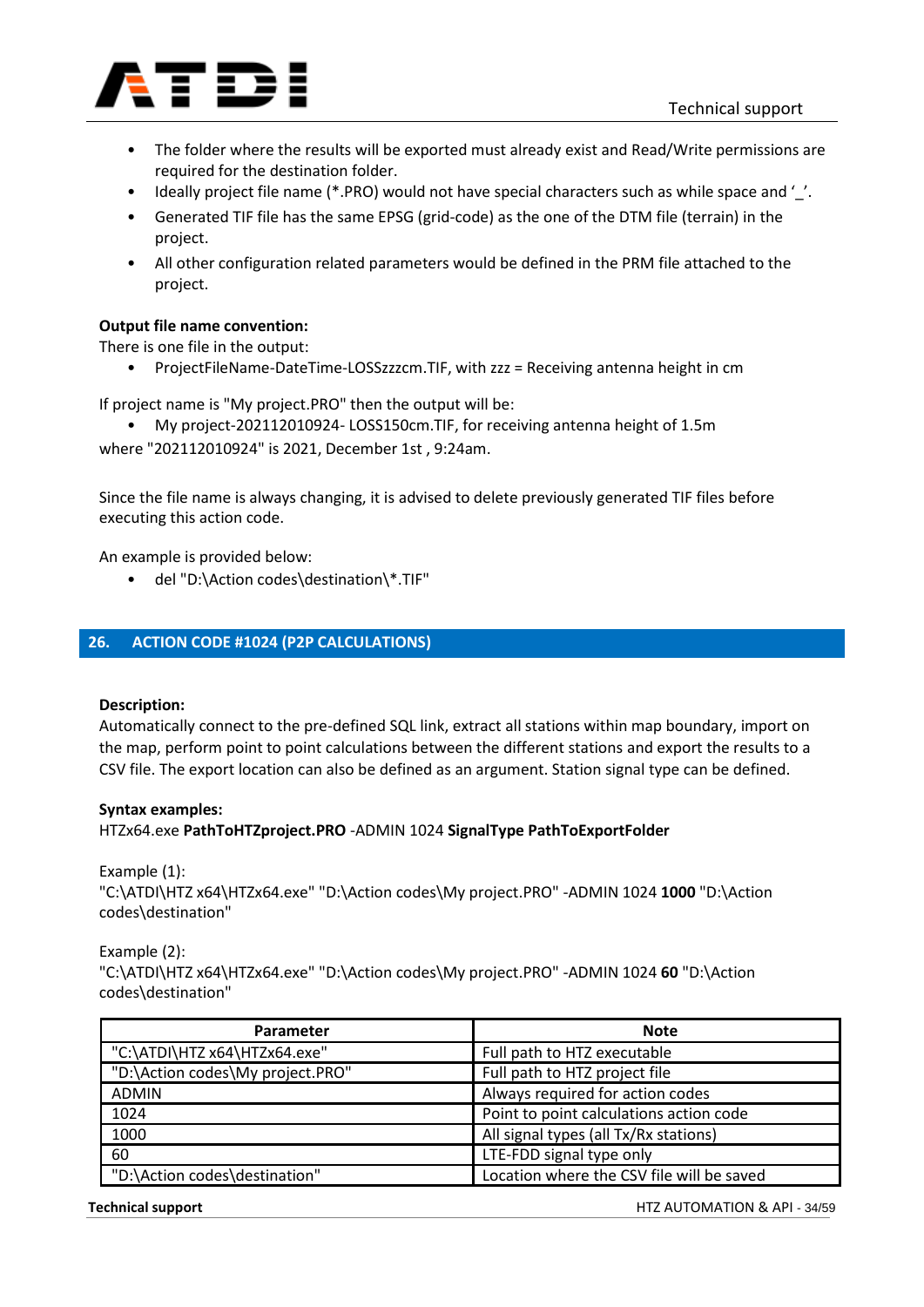

- It is important to have quotes "" especially if there are blank spaces and special characters in the file names or paths.
- Default SQL link must be established in HTZ for the computer used. Please refer to Database/SQL Database.
- The folder where the results will be exported must already exist and Read/Write permissions are required for the destination folder.
- Ideally project file name (\*.PRO) would not have special characters such as while space and '\_'.
- All other configuration related parameters would be defined in the PRM file attached to the project.

### **Output file name convention:**

There is one file in the output:

• ProjectFileName-DateTime-P2P.CSV

If project name is "My project.PRO" then the output will be:

• My project-202112010924-P2P.CSV

where "202112010924" is 2021, December 1st , 9:24am.

### **27. ACTION CODE #1025 (SEARCH NODES)**

### **Description:**

Automatically connect to the pre-defined SQL link, extract all stations within map boundary, import on the map, run the "Search nodes" feature and export the results to a CSV file with the following format: From Tx #;Callsign;Longitude;Latitude;To Rx #;Callsign;Longitude;Latitude <CR>. Vector polygons are needed to deploy nodes The export location can also be defined as an argument. Station signal type can be defined.

### **Syntax examples:**

HTZx64.exe **PathToHTZproject.PRO** -ADMIN 1025 **MaxNumberofNodes PathToExportFolder**

Example:

"C:\ATDI\HTZ x64\HTZx64.exe" "D:\Action codes\My project.PRO" -ADMIN 1025 **5** "D:\Action codes\destination"

| Parameter                        | <b>Note</b>                               |
|----------------------------------|-------------------------------------------|
| "C:\ATDI\HTZ x64\HTZx64.exe"     | Full path to HTZ executable               |
| "D:\Action codes\My project.PRO" | Full path to HTZ project file             |
| <b>ADMIN</b>                     | Always required for action codes          |
| 1025                             | Search nodes action code                  |
|                                  | Maximum number of nodes to deploy         |
| "D:\Action codes\destination"    | Location where the CSV file will be saved |

#### **Notes:**

• It is important to have quotes "" especially if there are blank spaces and special characters in the file names or paths.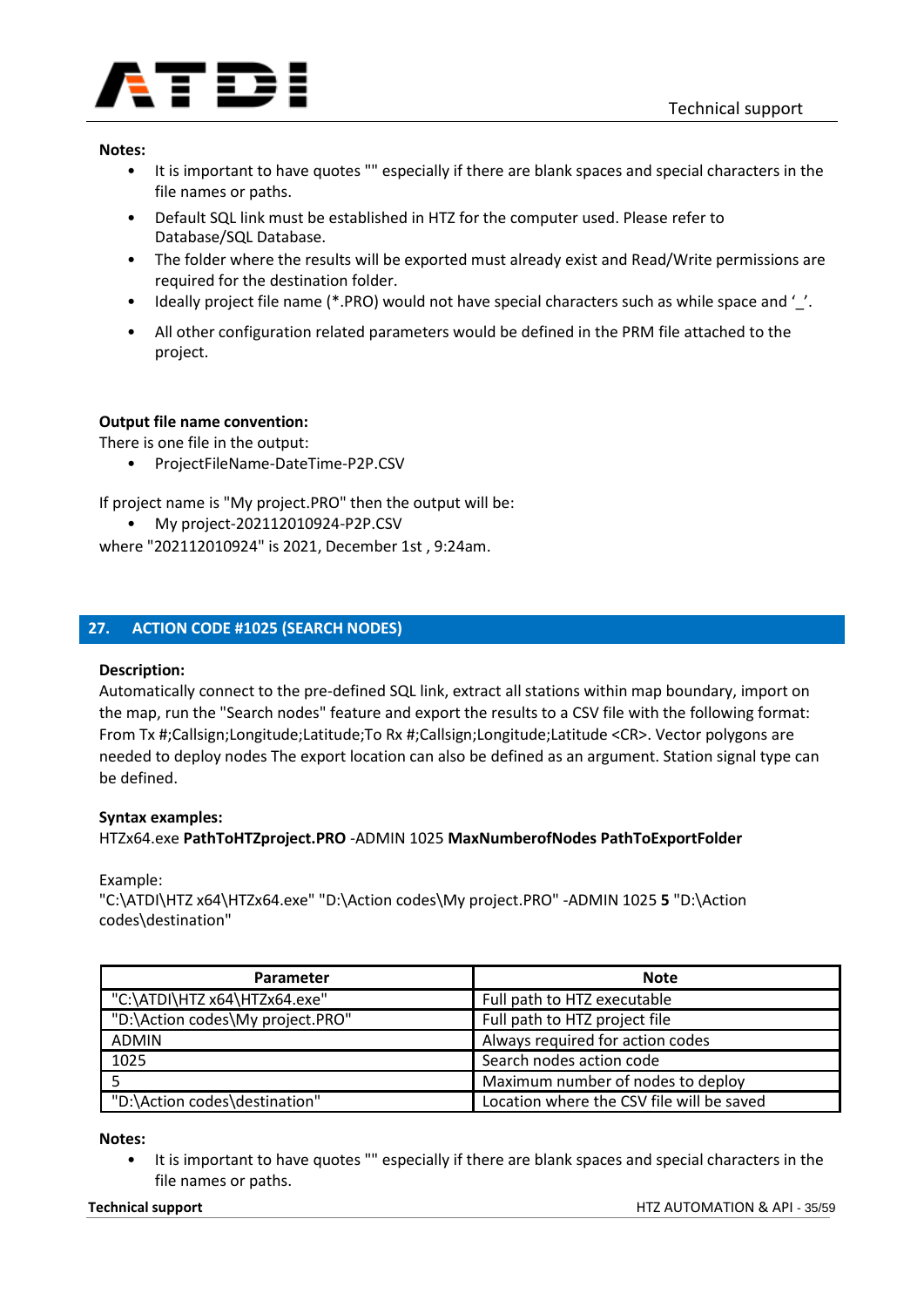

- Default SQL link must be established in HTZ for the computer used. Please refer to Database/SQL Database.
- The folder where the results will be exported must already exist and Read/Write permissions are required for the destination folder.
- Ideally project file name (\*.PRO) would not have special characters such as while space and '..
- All other configuration related parameters would be defined in the PRM file attached to the project.
- The coverage of the added nodes is restricted to the vector layer (polygon) and activated vector lines, paths and polygons are considered as inclusion areas.
- If a file named "NODES.TRX" is in the Exchange folder defined in the command line, the nodes will inherit their parameters from that TRX file (including the antenna height).
- The connections can be made only between stations having the same Network ID. Nodes are added with a Network ID set to "RE#".
- The default mode is "Quasi optimal".

### **Output file name convention:**

There is one file in the output:

• ProjectFileName-DateTime-NODES.CSV

If project name is "My project.PRO" then the output will be:

• My project-202112010924-NODES.CSV

where "202112010924" is 2021, December 1st , 9:24am.

### **28. ACTION CODE #1026 (SIMULTANEOUS SERVER)**

### **Description:**

Automatically connect to the pre-defined SQL link, extract all stations within map boundary, import on the map, display a simultaneous server map (numbers) and export the results to KMZ and GEOTIFF files. The export location can also be defined as an argument. Station signal type can be defined.

### **Syntax examples:**

HTZx64.exe **PathToHTZproject.PRO** -ADMIN 1026 **SignalType PathToExportFolder**

### Example (1):

"C:\ATDI\HTZ x64\HTZx64.exe" "D:\Action codes\My project.PRO" -ADMIN 1026 **1000** "D:\Action codes\destination"

### Example (2):

"C:\ATDI\HTZ x64\HTZx64.exe" "D:\Action codes\My project.PRO" -ADMIN 1026 **60** "D:\Action codes\destination"

| Parameter                        | <b>Note</b>                      |
|----------------------------------|----------------------------------|
| "C:\ATDI\HTZ x64\HTZx64.exe"     | Full path to HTZ executable      |
| "D:\Action codes\My project.PRO" | Full path to HTZ project file    |
| <b>ADMIN</b>                     | Always required for action codes |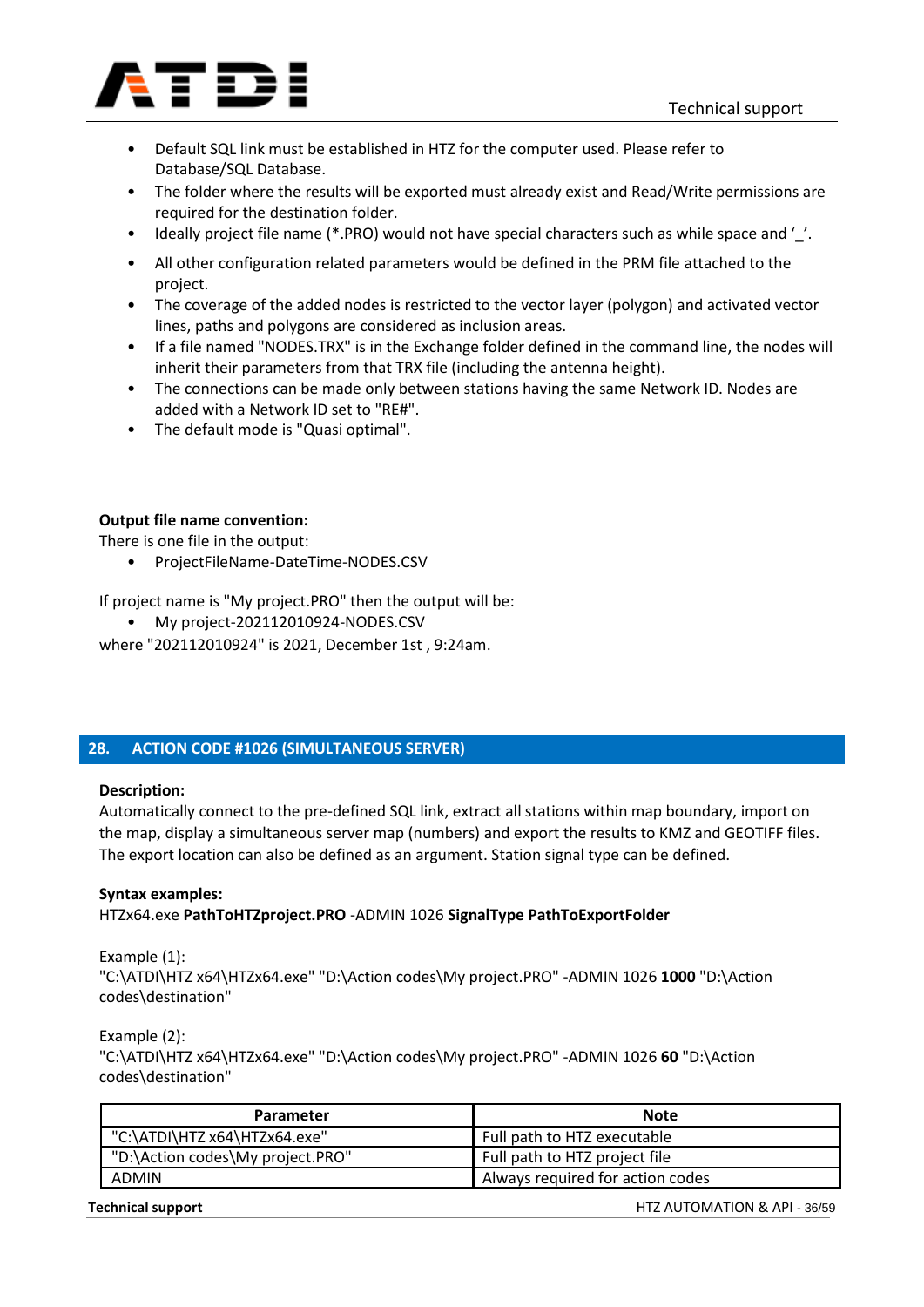

| 1026                          | Simultaneous server map action code            |
|-------------------------------|------------------------------------------------|
| 1000                          | All signal types (all Tx/Rx stations)          |
| 60                            | LTE-FDD signal type only                       |
| "D:\Action codes\destination" | Location where KMZ and TIF files will be saved |

- It is important to have quotes "" especially if there are blank spaces and special characters in the file names or paths.
- The folder where the results will be exported must already exist and Read/Write permissions are required for the destination folder.
- Stations in the SQL database must have a coverage attached.
- Ideally project file name (\*.PRO) would not have special characters such as while space and '\_'.
- Generated KMZ file is always in Decimal degrees WGS-84.
- Generated TIF file has the same EPSG (grid-code) as the one of the DTM file (terrain) in the project.
- If the signal type used as argument in the command line is corresponding to 3G, 4G or 5G networks, then the analysis will be based on Reference Signal levels.
- If the signal type used as argument in the command line is not corresponding to 3G, 4G or 5G networks, then the analysis will be based on RSSI levels.
- If the signal type used as argument in the command line is 1000 (All), then the analysis will be based on RSSI levels.

### **Output file name convention:**

There are two files in the output:

- ProjectFileName-DateTime-SIMULTANEOUS.kmz
- ProjectFileName-DateTime-SIMULTANEOUS.tif

The KMZ export doesn't accept special characters such as " ". Hence the project name must not contain such chars.

If project name is "My project.PRO" then the outputs will be:

- My project-202112010924-SIMULTANEOUS.kmz
- My project-202112010924-SIMULTANEOUS.tif

where "202112010924" is 2021, December 1st , 9:24am.

Since the file name is always changing, it is advised to delete previously generated KMZ/TIF files before executing this action code.

An example is provided below:

- del "D:\Action codes\destination\\*.KMZ"
- del "D:\Action codes\destination\\*.TIF"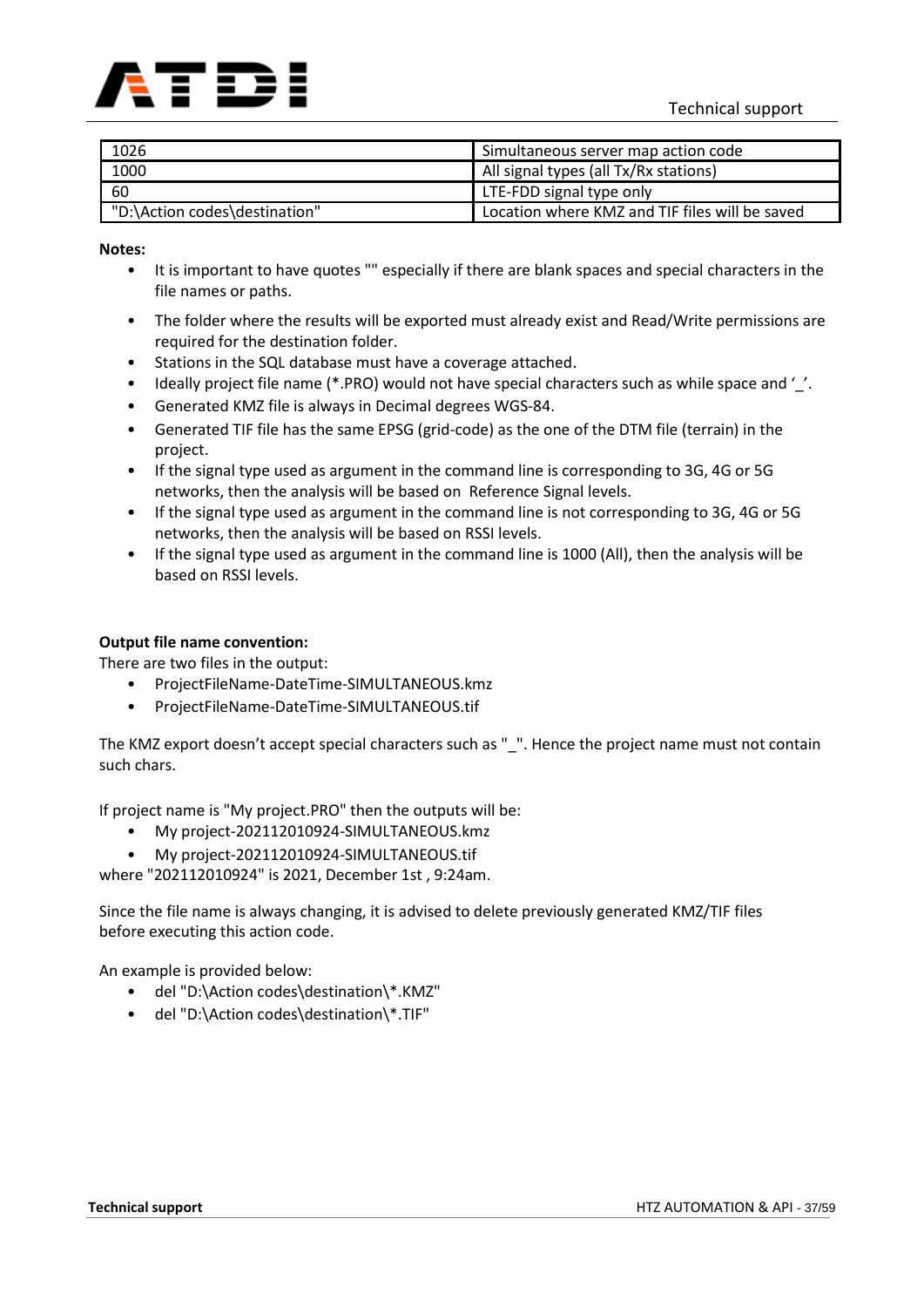

### **29. ACTION CODE #1027 (RSRQ)**

#### **Description:**

Automatically connect to the pre-defined SQL link, extract all stations within map boundary, import on the map, compute a RSRQ map and export the results to KMZ and GEOTIFF files. The export location can also be defined as an argument. Station signal type can be defined.

#### **Syntax examples:** HTZx64.exe **PathToHTZproject.PRO** -ADMIN 1027 **SignalType PathToExportFolder**

Example (1):

"C:\ATDI\HTZ x64\HTZx64.exe" "D:\Action codes\My project.PRO" -ADMIN 1027 **1000** "D:\Action codes\destination"

Example (2):

"C:\ATDI\HTZ x64\HTZx64.exe" "D:\Action codes\My project.PRO" -ADMIN 1027 **60** "D:\Action codes\destination"

| Parameter                        | <b>Note</b>                                    |
|----------------------------------|------------------------------------------------|
| "C:\ATDI\HTZ x64\HTZx64.exe"     | Full path to HTZ executable                    |
| "D:\Action codes\My project.PRO" | Full path to HTZ project file                  |
| <b>ADMIN</b>                     | Always required for action codes               |
| 1027                             | RSRQ map action code                           |
| 1000                             | All signal types (all Tx/Rx stations)          |
| 60                               | LTE-FDD signal type only                       |
| "D:\Action codes\destination"    | Location where KMZ and TIF files will be saved |

**Notes:**

- It is important to have quotes "" especially if there are blank spaces and special characters in the file names or paths.
- The folder where the results will be exported must already exist and Read/Write permissions are required for the destination folder.
- Stations in the SQL database must have a coverage attached.
- ldeally project file name (\*.PRO) would not have special characters such as while space and '..
- Generated KMZ file is always in Decimal degrees WGS-84.
- Generated TIF file has the same EPSG (grid-code) as the one of the DTM file (terrain) in the project.
- If the signal type used as argument in the command line is corresponding to 3G, 4G or 5G networks, then the analysis will be based on Reference Signal levels.
- If the signal type used as argument in the command line is not corresponding to 3G, 4G or 5G networks, then the analysis will be based on RSSI levels.
- If the signal type used as argument in the command line is 1000 (All), then the analysis will be based on RSSI levels.

### **Output file name convention:**

There are two files in the output:

- ProjectFileName-DateTime-RSRQdB.kmz
- ProjectFileName-DateTime-RSRQdB.tif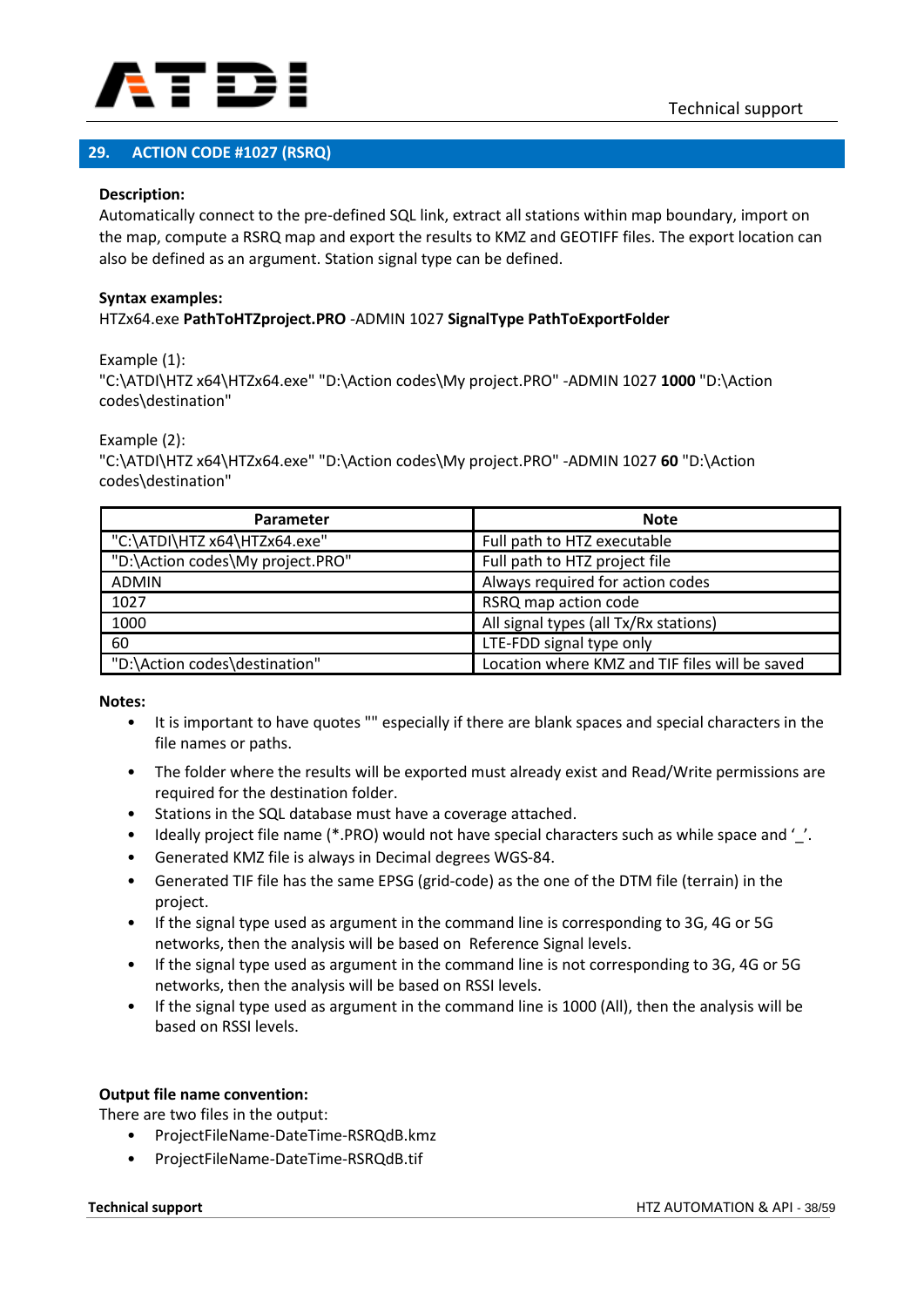

The KMZ export doesn't accept special characters such as "\_". Hence the project name must not contain such chars.

If project name is "My project.PRO" then the outputs will be:

- My project-202112010924-RSRQdB.kmz
- My project-202112010924-RSRQdB.tif

where "202112010924" is 2021, December 1st , 9:24am.

Since the file name is always changing, it is advised to delete previously generated KMZ/TIF files before executing this action code.

An example is provided below:

- del "D:\Action codes\destination\\*.KMZ"
- del "D:\Action codes\destination\\*.TIF"

### **30. ACTION CODE #1028 (COMPOSITE COVERAGE)**

### **Description:**

Automatically connect to the pre-defined SQL link, extract all stations within map boundary, import on the map, display the composite coverage of the network. The RS coverage is displayed for 3G, 4G and 5G stations. Then export coverage color values to TIF/TFW files with output code set to WMAS. Station signal type can be defined.

### **Syntax examples:**

HTZx64.exe **PathToHTZproject.PRO** -ADMIN 1028 **SignalType PathToExportFolder**

Example (1):

"C:\ATDI\HTZ x64\HTZx64.exe" "D:\Action codes\My project.PRO" -ADMIN 1028 **1000** "D:\Action codes\destination\My file.TIF"

Example (2): "C:\ATDI\HTZ x64\HTZx64.exe" "D:\Action codes\My project.PRO" -ADMIN 1028 **60** "D:\Action codes\destination\My file.TIF"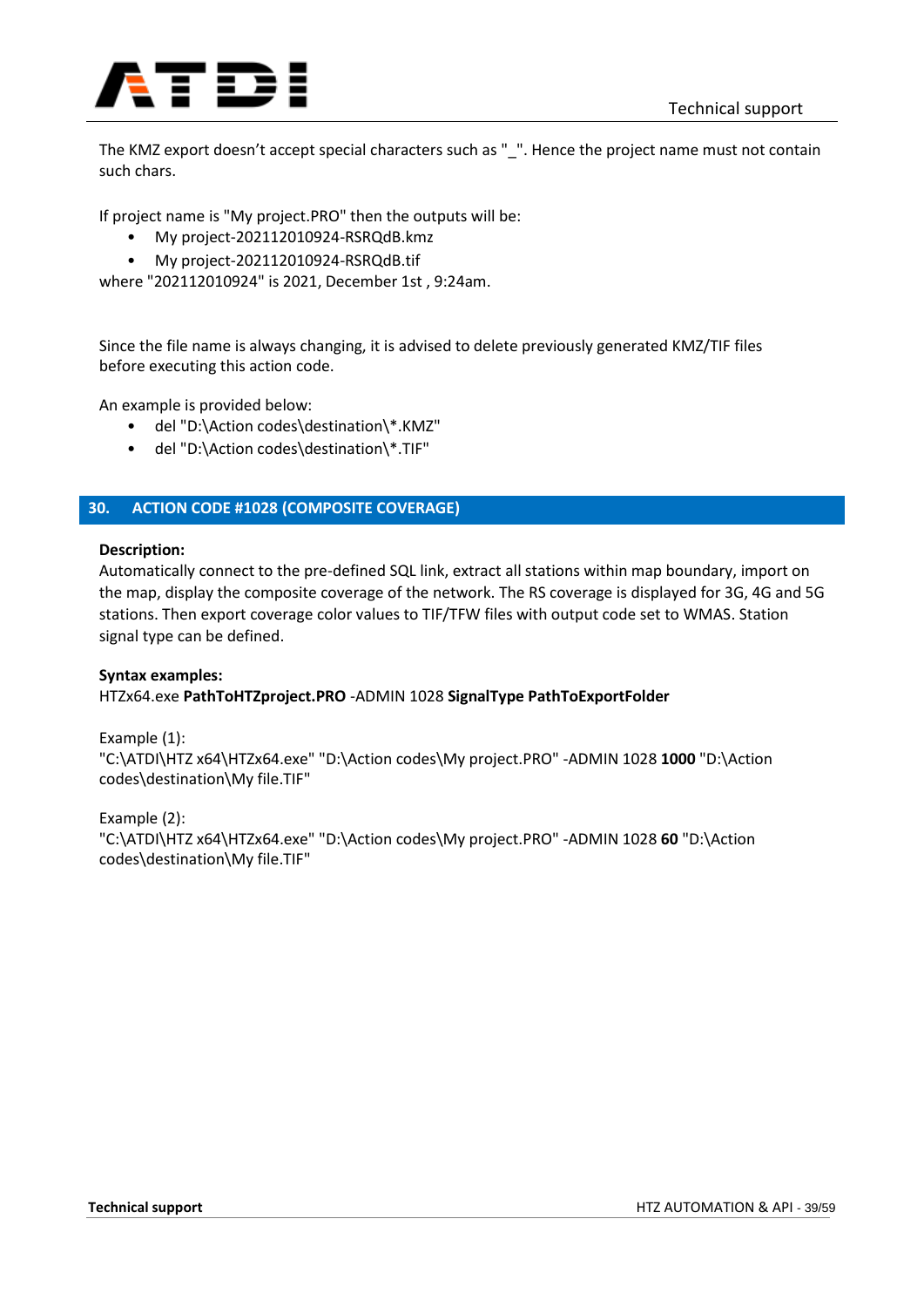

| <b>Parameter</b>                          | <b>Note</b>                                                        |
|-------------------------------------------|--------------------------------------------------------------------|
| "C:\ATDI\HTZ x64\HTZx64.exe"              | Full path to HTZ executable                                        |
| "D:\Action codes\My project.PRO"          | Full path to HTZ project file                                      |
| <b>ADMIN</b>                              | Always required for action codes                                   |
| 1028                                      | Composite coverage map action code                                 |
| 1000                                      | All signal types (all Tx/Rx stations)                              |
| 60                                        | LTE-FDD signal type only                                           |
| "D:\Action codes\destination\My file.TIF" | Name and location where the TIF and the TFW files<br>will be saved |

- It is important to have quotes "" especially if there are blank spaces and special characters in the file names or paths.
- The folder where the results will be exported must already exist and Read/Write permissions are required for the destination folder.
- Stations in the SQL database must have a coverage attached.
- Ideally project file name (\*.PRO) would not have special characters such as while space and ''.
- The output code of the TIF/TFW dataset is WMAS.
- If the signal type used as argument in the command line is corresponding to 3G, 4G or 5G networks, then the analysis will be based on Reference Signal levels.
- If the signal type used as argument in the command line is not corresponding to 3G, 4G or 5G networks, then the analysis will be based on RSSI levels.

### **Output file name convention:**

If the TIF name is "My file" then the outputs will be:

- My file.TIF
- My file.TFW

### **31. ACTION CODE #1029 (LINKED STATIONS PATH BUDGET)**

### **Description:**

Automatically connect to the pre-defined SQL link, extract all stations within map boundary, import on the map, compute path budgets according to ITU-R P.530 and send email with report attached.

### **Syntax example:**

HTZx64.exe **PathToHTZproject.PRO** -ADMIN 1029 **LOSClearanceHeight PathToExportFolder**

Example:

"C:\ATDI\HTZ x64\HTZx64.exe" "D:\Action codes\My project.PRO" -ADMIN 129 **30** "D:\Action codes\destination"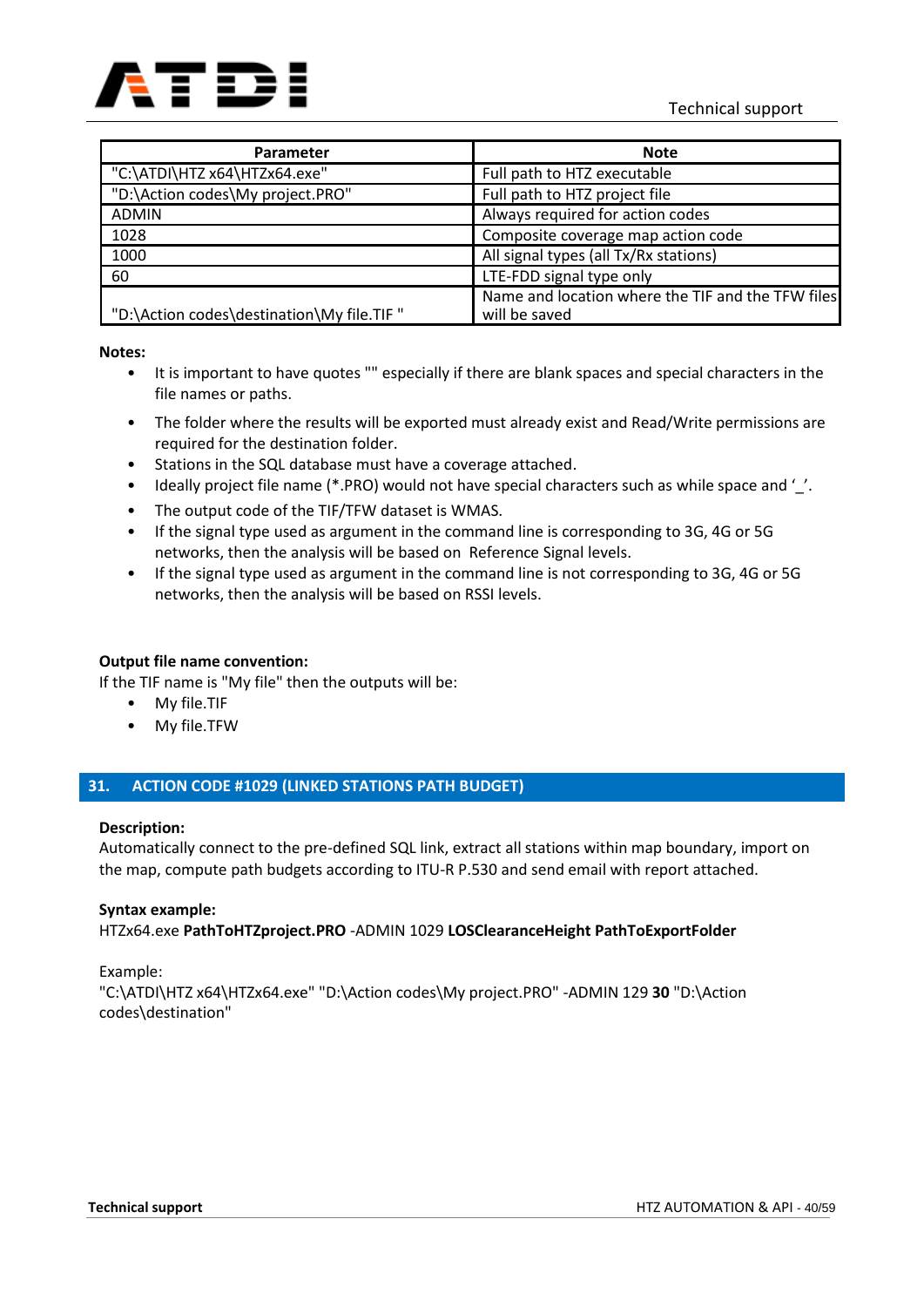

| Parameter                        | <b>Note</b>                                                  |
|----------------------------------|--------------------------------------------------------------|
| "C:\ATDI\HTZ x64\HTZx64.exe"     | Full path to HTZ executable                                  |
| "D:\Action codes\My project.PRO" | Full path to HTZ project file                                |
| <b>ADMIN</b>                     | Always required for action codes                             |
| 1029                             | Linked stations path budgets                                 |
| 30                               | User defined LOS clearance height in meter used as<br>filter |
| "D:\Action codes\destination"    | Location where the CSV file will be saved                    |

- If the lowest clearance between the terrain and Tx/Rx ray is lower than the LOS clearance height, then the link is reported to the ExchangeFolder.
- It is important to have quotes "" especially if there are blank spaces and special characters in the file names or paths.
- The folder where the results will be exported must already exist and Read/Write permissions are required for the destination folder.
- Ideally project file name (\*.PRO) would not have special characters such as while space and '\_'.

### **Output file name convention:**

There is one file in the output:

• ProjectFileName-DateTime- LKS.CSV

If project name is "My project.PRO" then the output will be:

• My project-202112010924- LKS.CSV, where "202112010924" is 2021, December 1st , 9:24am.

Since the file name is always changing, it is advised to delete previously generated CSV files before executing this action code.

An example is provided below:

• del "D:\Action codes\destination\\*.CSV"

### **32. ACTION CODE #1030 (CCTV INTERVISIBILITY MAP)**

### **Description:**

Automatically connect to the pre-defined SQL link, extract all stations within map boundary, import CCTV objects on the map, perform CCTV intervisibility map and export results to KMZ/PNG files.

### **Syntax examples:**

HTZx64.exe **PathToHTZproject.PRO** -ADMIN 1030 **1000 PathToExportFolder**

Example:

"C:\ATDI\HTZ x64\HTZx64.exe" "D:\Action codes\My project.PRO" -ADMIN 1030 **1000** "D:\Action codes\destination"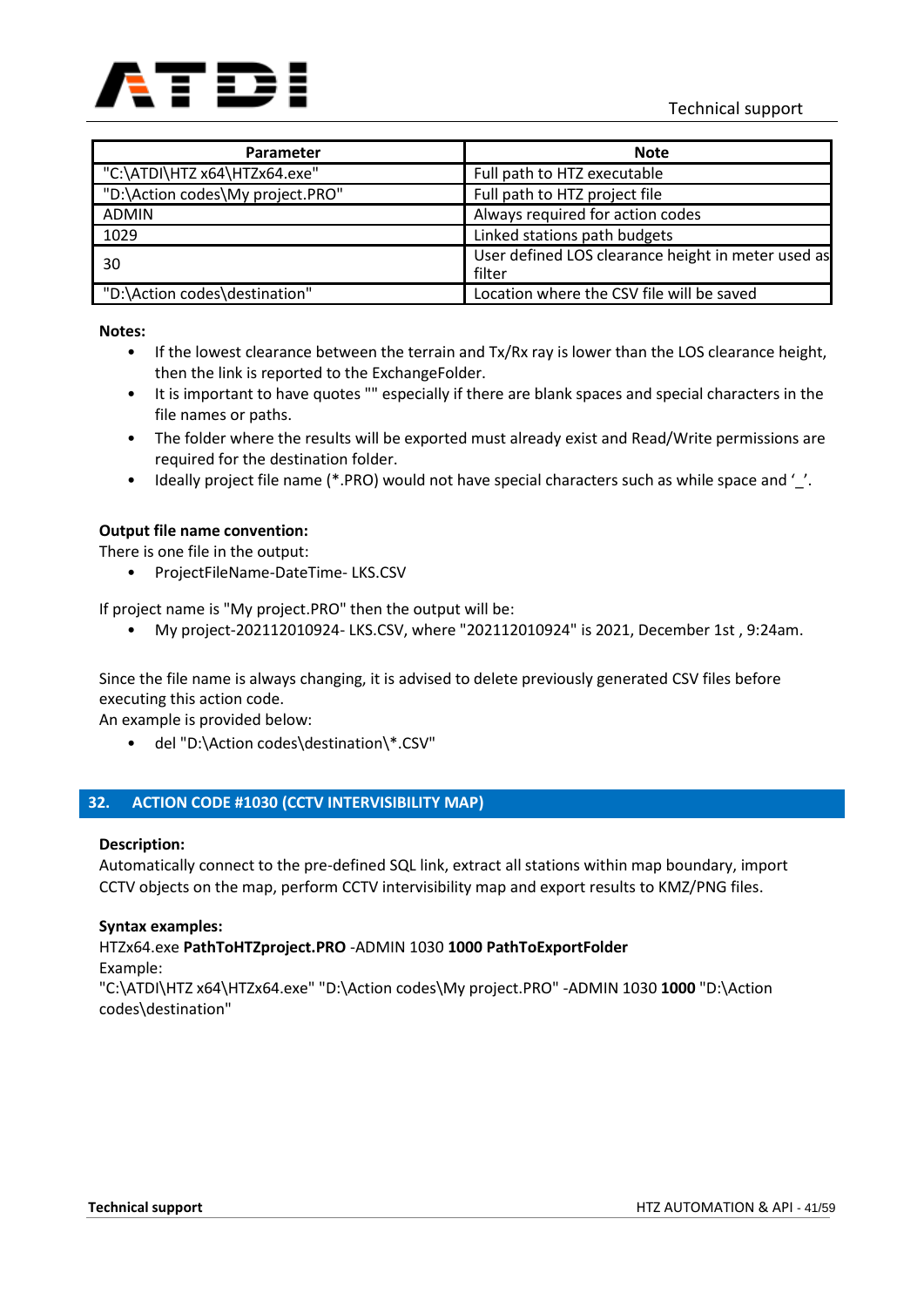

| Parameter                        | <b>Note</b>                                   |
|----------------------------------|-----------------------------------------------|
| "C:\ATDI\HTZ x64\HTZx64.exe"     | Full path to HTZ executable                   |
| "D:\Action codes\My project.PRO" | Full path to HTZ project file                 |
| <b>ADMIN</b>                     | Always required for action codes              |
| 1030                             | CCTV intervisibility map action code          |
| 1000                             | Required for this action code                 |
| "D:\Action codes\destination"    | Location where the KMZ/PNG file will be saved |

- Only CCTV stations are considered for the calculations.
- The view angles H and V are those set in the parameters of each CCTV station.
- Azimuth and tilt of the camera are the azimuth and tilt of the CCTV station.
- It is important to have quotes "" especially if there are blank spaces and special characters in the file names or paths.
- The folder where the results will be exported must already exist and Read/Write permissions are required for the destination folder.
- Stations in the SQL database must have a coverage attached.
- Ideally project file name (\*.PRO) would not have special characters such as while space and '\_'.
- The output code of the KMZ/PNG dataset is 4DEC.

### **Output file name convention:**

There is one file in the output:

• ProjectFileName-DateTime- CCTV.KMZ

If project name is "My project.PRO" then the output will be:

• My project-202112010924- CCTV.KMZ, where "202112010924" is 2021, December 1st , 9:24am.

Since the file name is always changing, it is advised to delete previously generated KMZ files before executing this action code.

An example is provided below:

• del "D:\Action codes\destination\\*.KMZ"

### **33. ACTION CODE #1031 (FREQUENCY ASSIGNMENT IN COVERAGE MODE)**

### **Description:**

Automatically connect to the pre-defined SQL link attached to the .PRO or .PROx file, extract all stations within map boundary, import on the map (activated and deactivated stations), perform coverage if attached coverage of activated stations is missing, assign frequencies to activated stations in coverage mode and export activated stations to the SQL table. Station signal type can be defined.

### **Syntax examples:**

HTZx64.exe **PathToHTZproject.PRO** -ADMIN 1031 **SignalType PathToSettings** Example (1): "C:\ATDI\HTZ x64\HTZx64.exe" "D:\Action codes\My project.PRO" -ADMIN 1031 **1000** "D:\Action codes\destination\Settings.FAC"

Example (2):

"C:\ATDI\HTZ x64\HTZx64.exe" "D:\Action codes\My project.PRO" -ADMIN 1031 **60** "D:\Action codes\destination\Settings.FAC"

| <b>Parameter</b>    | <b>Note</b>                                                   |
|---------------------|---------------------------------------------------------------|
| Taalaataal amaa aab | $1177 \lambda 1170 \lambda 11710 \lambda 10 \lambda 01 10170$ |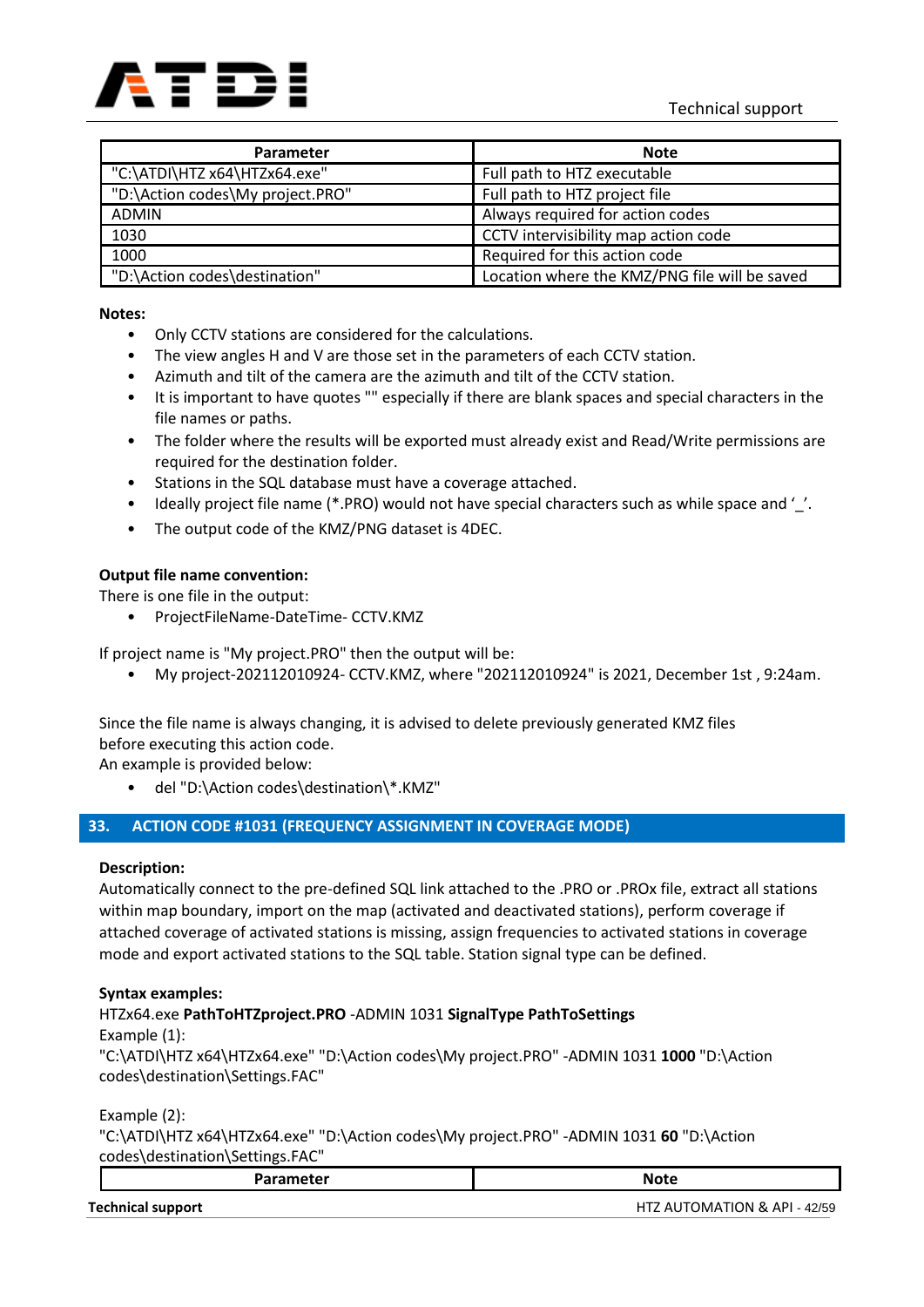

| "C:\ATDI\HTZ x64\HTZx64.exe"               | Full path to HTZ executable                      |
|--------------------------------------------|--------------------------------------------------|
| "D:\Action codes\My project.PRO"           | Full path to HTZ project file                    |
| <b>ADMIN</b>                               | Always required for action codes                 |
| 1031                                       | Frequency assignment in coverage mode            |
| 1000                                       | All signal types (all Tx/Rx stations)            |
| 60                                         | LTE-FDD signal type only                         |
| "D:\Action codes\destination\Settings.FAC" | Location where the configuration file is located |

- The PROx file (if used) must include the link to the .FAC file and the .FAC file must exist.
- If the Settings.FAC file exists in the Exchange folder (ex: c:\ATDI\ExchangeFolder\Settings.FAC), it will be loaded before frequency assignment. If not, the path (ex: c:\ATDI\ExchangeFolder) will be used for output data in a future usage.
- The deactivated stations in the SQL table are imported on the map and are taken into account during the frequency assignment phase of the activated stations.
- Deactivated stations must have coverage attached.
- The exchange folder must already exist.
- The SQL link must be set.

### **34. ACTION CODE #1032 (FREQUENCY ASSIGNMENT IN P2P MODE)**

#### **Description:**

Automatically connect to the pre-defined SQL link attached to the .PRO or .PROx file, extract all stations within map boundary, import on the map (activated and deactivated stations), assign frequencies to activated stations in P2P mode (P2P assignment (fixed)) and export activated stations to the SQL table. Station signal type can be defined.

### **Syntax examples:**

### HTZx64.exe **PathToHTZproject.PRO** -ADMIN 1032 **SignalType PathToSettings**

#### Example (1):

"C:\ATDI\HTZ x64\HTZx64.exe" "D:\Action codes\My project.PRO" -ADMIN 1032 **1000** "D:\Action codes\destination\Settings.FAP"

### Example (2):

"C:\ATDI\HTZ x64\HTZx64.exe" "D:\Action codes\My project.PRO" -ADMIN 1032 **60** "D:\Action codes\destination\Settings.FAP"

| Parameter                                  | <b>Note</b>                                                  |
|--------------------------------------------|--------------------------------------------------------------|
| "C:\ATDI\HTZ x64\HTZx64.exe"               | Full path to HTZ executable                                  |
| "D:\Action codes\My project.PRO"           | Full path to HTZ project file                                |
| <b>ADMIN</b>                               | Always required for action codes                             |
| 1032                                       | Frequency assignment in P2P mode (P2P<br>assignment (fixed)) |
| 1000                                       | All signal types (all Tx/Rx stations)                        |
| 60                                         | LTE-FDD signal type only                                     |
| "D:\Action codes\destination\Settings.FAP" | Location where the configuration file is located             |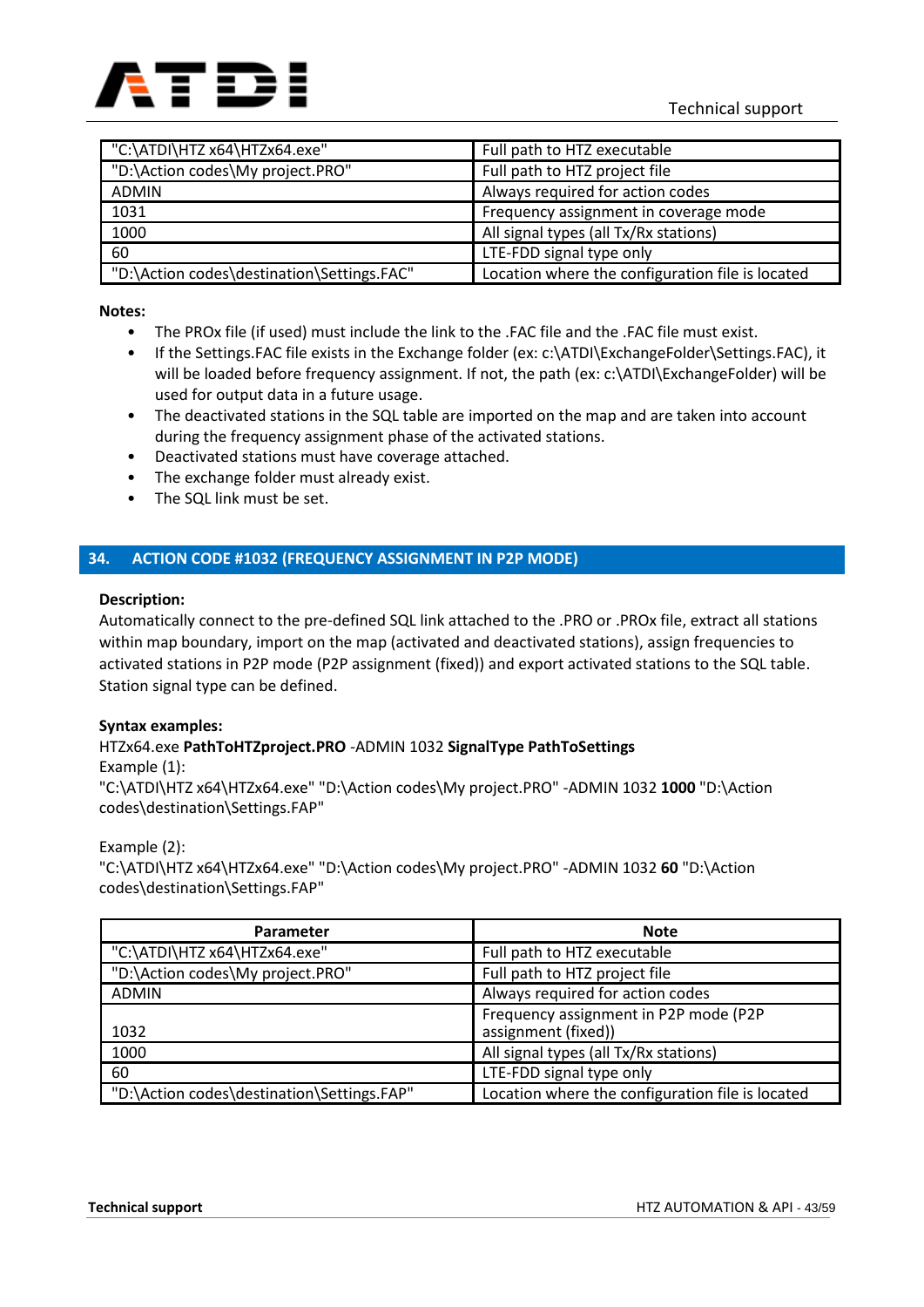

- The PROx file (if used) must include the link to the .FAP file and the .FAP file must exist.
- If the Settings.FAP file exists in the Exchange folder (ex: c:\ATDI\ExchangeFolder\Settings.FAP), it will be loaded before frequency assignment. If not, the path (ex: c:\ATDI\ExchangeFolder) will be used for output data in a future usage.
- The deactivated stations in the SQL table are imported on the map and are taken into account during the frequency assignment phase of the activated stations.
- The exchange folder must already exist.
- The SQL link must be set.

### **35. ACTION CODE #1033 (FREQUENCY ASSIGNMENT IN P2P MODE)**

### **Description:**

Automatically connect to the pre-defined SQL link attached to the .PRO or .PROx file, extract all stations within map boundary, import on the map (activated and deactivated stations), assign frequencies to activated stations in P2P mode (Fast assignment (fixed/mobile)) and export activated stations to the SQL table. Station signal type can be defined.

#### **Syntax examples:**

### HTZx64.exe **PathToHTZproject.PRO** -ADMIN 1033 **SignalType PathToSettings**

Example (1):

"C:\ATDI\HTZ x64\HTZx64.exe" "D:\Action codes\My project.PRO" -ADMIN 1033 **1000** "D:\Action codes\destination\Settings.FAP"

### Example (2):

"C:\ATDI\HTZ x64\HTZx64.exe" "D:\Action codes\My project.PRO" -ADMIN 1033 **60** "D:\Action codes\destination\Settings.FAP"

| <b>Parameter</b>                           | <b>Note</b>                                                          |
|--------------------------------------------|----------------------------------------------------------------------|
| "C:\ATDI\HTZ x64\HTZx64.exe"               | Full path to HTZ executable                                          |
| "D:\Action codes\My project.PRO"           | Full path to HTZ project file                                        |
| <b>ADMIN</b>                               | Always required for action codes                                     |
| 1033                                       | Frequency assignment in P2P mode (Fast<br>assignment (fixed/mobile)) |
| 1000                                       | All signal types (all Tx/Rx stations)                                |
| 60                                         | LTE-FDD signal type only                                             |
| "D:\Action codes\destination\Settings.FAP" | Location where the configuration file is located                     |

#### **Notes:**

- The PROx file (if used) must include the link to the .FAP file and the .FAP file must exist.
- If the Settings.FAP file exists in the Exchange folder (ex: c:\ATDI\ExchangeFolder\Settings.FAP), it will be loaded before frequency assignment. If not, the path (ex: c:\ATDI\ExchangeFolder) will be used for output data in a future usage.
- The deactivated stations in the SQL table are imported on the map and are taken into account during the frequency assignment phase of the activated stations.
- The exchange folder must already exist.
- The SQL link must be set.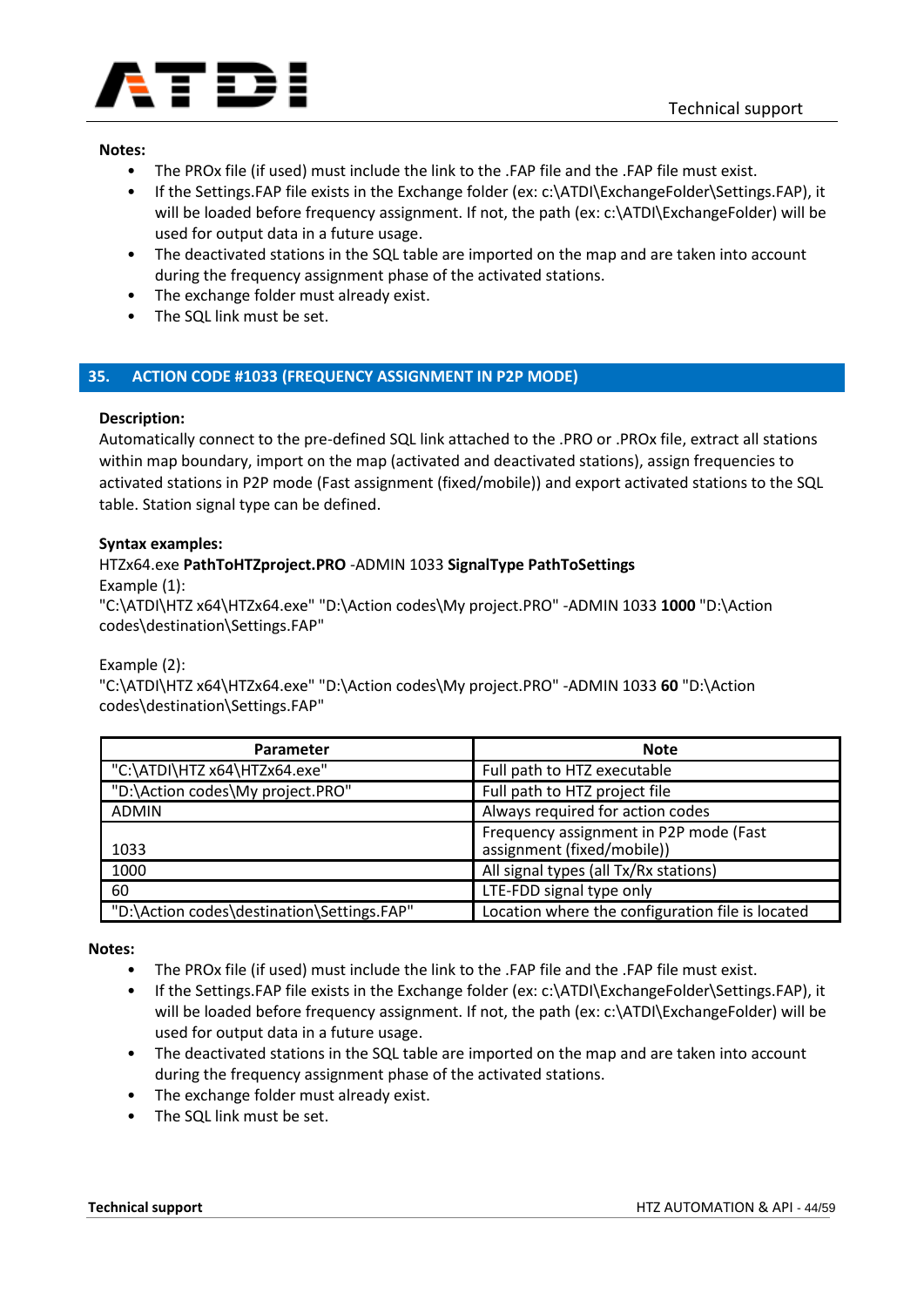

### **36. ACTION CODE #1034 (FREQUENCY ASSIGNMENT OF MW LINKS)**

#### **Description:**

Automatically connect to the pre-defined SQL link attached to the .PRO or .PROx file, extract all MW links within map boundary, import on the map (activated and deactivated MW links), assign frequencies to activated MW links (Microwave: Assignment/Threshold degradation rule) and export activated MW links to the SQL table.

#### **Syntax examples:**

# HTZx64.exe **PathToHTZproject.PRO** -ADMIN 1034 **1000 PathToSettings**

Example:

"C:\ATDI\HTZ x64\HTZx64.exe" "D:\Action codes\My project.PRO" -ADMIN 1034 **1000** "D:\Action codes\destination\Settings.FAM"

| Parameter                                  | <b>Note</b>                                        |
|--------------------------------------------|----------------------------------------------------|
| "C:\ATDI\HTZ x64\HTZx64.exe"               | Full path to HTZ executable                        |
| "D:\Action codes\My project.PRO"           | Full path to HTZ project file                      |
| <b>ADMIN</b>                               | Always required for action codes                   |
| 1034                                       | Frequency assignment of MW links                   |
| 1000                                       | All signal types (all Tx/Rx stations). Must be set |
| "D:\Action codes\destination\Settings.FAM" | Location where the configuration file is located   |

**Notes:**

- The PROx file (if used) must include the link to the .FAM file and the .FAM file must exist.
- If the Settings.FAM file exists in the Exchange folder (ex: c:\ATDI\ExchangeFolder\Settings.FAM), it will be loaded before frequency assignment. If not, the path (ex: c:\ATDI\ExchangeFolder) will be used for output data in a future usage.
- The deactivated MW links in the SQL table are imported on the map and are taken into account during the frequency assignment phase of the activated MW links.
- The exchange folder must already exist.
- The SQL link must be set.

### **37. ACTION CODE #1035 (FREQUENCY ASSIGNMENT IN COVERAGE MODE)**

#### **Description:**

Automatically connect to the pre-defined SQL link attached to the .PRO or .PROx file, extract all stations within map boundary, import on the map (activated and deactivated stations), perform coverage if attached coverage of activated and deactivated stations is missing, assign frequencies to activated stations in coverage mode and export activated stations to the SQL table, but not the attached coverage. Station signal type can be defined.

#### **Syntax examples:**

HTZx64.exe **PathToHTZproject.PRO** -ADMIN 1035 **SignalType PathToSettings**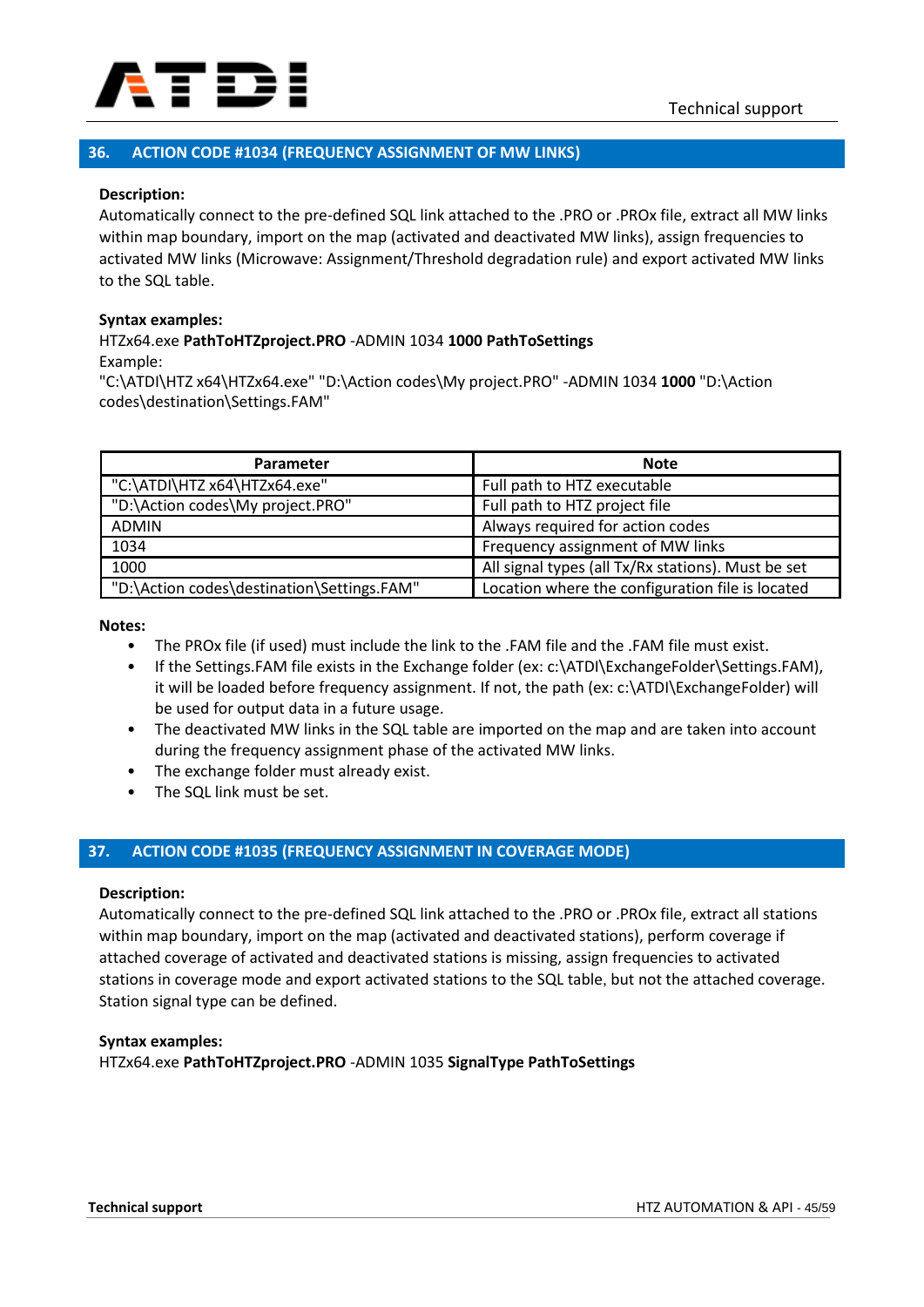

### Example (1):

"C:\ATDI\HTZ x64\HTZx64.exe" "D:\Action codes\My project.PRO" -ADMIN 1035 **1000** "D:\Action codes\destination\Settings.FAC"

Example (2):

"C:\ATDI\HTZ x64\HTZx64.exe" "D:\Action codes\My project.PRO" -ADMIN 1035 **60** "D:\Action codes\destination\Settings.FAC"

| Parameter                                  | <b>Note</b>                                      |
|--------------------------------------------|--------------------------------------------------|
| "C:\ATDI\HTZ x64\HTZx64.exe"               | Full path to HTZ executable                      |
| "D:\Action codes\My project.PRO"           | Full path to HTZ project file                    |
| <b>ADMIN</b>                               | Always required for action codes                 |
| 1035                                       | Frequency assignment in coverage mode            |
| 1000                                       | All signal types (all Tx/Rx stations)            |
| 60                                         | LTE-FDD signal type only                         |
| "D:\Action codes\destination\Settings.FAC" | Location where the configuration file is located |

**Notes:**

- The PROx file (if used) must include the link to the .FAC file and the .FAC file must exist.
- If the Settings.FAC file exists in the Exchange folder (ex: c:\ATDI\ExchangeFolder\Settings.FAC), it will be loaded before frequency assignment. If not, the path (ex: c:\ATDI\ExchangeFolder) will be used for output data in a future usage.
- The deactivated stations in the SQL table are imported on the map and are taken into account during the frequency assignment phase of the activated stations.
- The exchange folder must already exist.
- The SQL link must be set.

### **38. ACTION CODE #1036 (SHP VECTORS COVERAGE ANAYSIS)**

### **Description:**

Automatically connect to the pre-defined SQL link attached to the .PRO or .PROx file, extract all stations within map boundary, import on the map, display the composite coverage (RS or RSSI depending on the signal type), load the shapefile that can be of Line or Polygon geometry

Station signal type can be defined and create a CSV report of the coverage analysis applied to the SHP vectors.

### **Syntax examples:**

### HTZx64.exe **PathToHTZproject.PRO** -ADMIN 1036 **SignalType PathToSettings**

Example (1):

"C:\ATDI\HTZ x64\HTZx64.exe" "D:\Action codes\My project.PRO" -ADMIN 1036 **1000** "D:\Action codes\destination\Shapefile.shp"

### Example (2):

"C:\ATDI\HTZ x64\HTZx64.exe" "D:\Action codes\My project.PRO" -ADMIN 1036 **60** "D:\Action codes\destination\Shapefile.shp"

| Parameter                        | <b>Note</b>                      |
|----------------------------------|----------------------------------|
| "C:\ATDI\HTZ x64\HTZx64.exe"     | Full path to HTZ executable      |
| "D:\Action codes\My project.PRO" | Full path to HTZ project file    |
| <b>ADMIN</b>                     | Always required for action codes |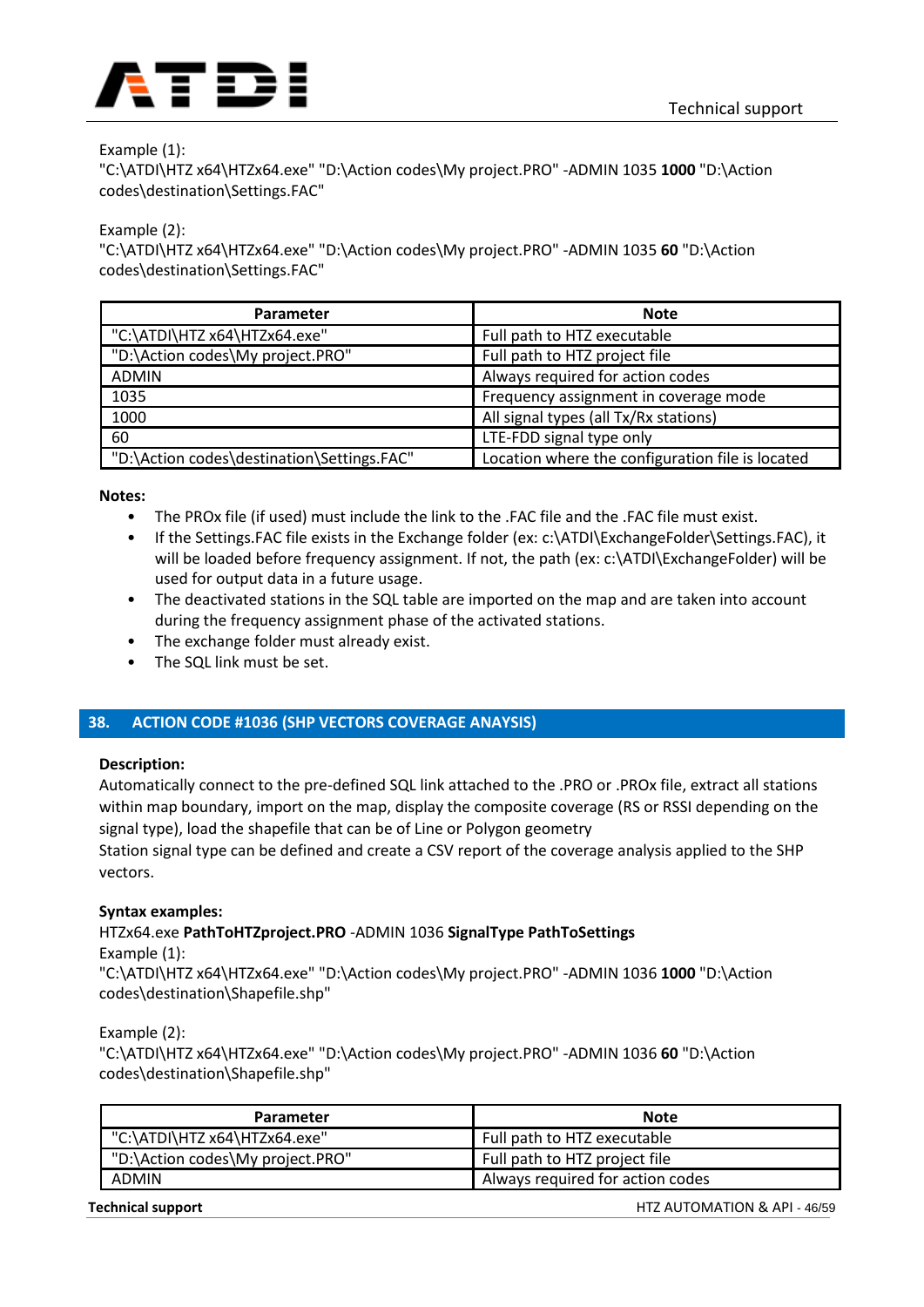

| 1036                                        | SHP vectors coverage analysis                |
|---------------------------------------------|----------------------------------------------|
| 1000                                        | All signal types (all Tx/Rx stations)        |
| 60                                          | LTE-FDD signal type only                     |
| "D:\Action codes\destination\Shapefile.shp" | Location where the shapefile file is located |

- The stations must have a coverage attached.
- The exchange folder must already exist.
- The SQL link must be set.

### **Output file name convention:**

There is only one file generated in the output for each SHP geometry:

- Lines-DateTime-SHP.CSV
- Polygons-DateTime-SHP.CSV

For SHP lines, the output file would be Lines-202112010924-SHP.CSV, where "202112010924" is 2021, December 1st , 9:24am.

For SHP polygons, the output file would be Polygons-202112010924-SHP.CSV, where "202112010924" is 2021, December 1st , 9:24am.

Since the file name is always changing, it is advised to delete previously generated CSV files before executing this action code.

An example is provided below: del "D:\Action codes\destination\\*.CSV"

### **39. ACTION CODE #1037 (UPDATE STATIONS COORDINATES IN SQL DATABASE)**

### **Description:**

Automatically connect to the pre-defined SQL link attached to the .PRO or .PROx file, extract all stations within map boundary, import on the map, load the CSV file with modified coordinates and export stations to the SQL database with updated coordinates.

Station signal type can be defined.

### **Syntax examples:**

HTZx64.exe **PathToHTZproject.PRO** -ADMIN 1037 **SignalType PathToCSVfile** Example (1): "C:\ATDI\HTZ x64\HTZx64.exe" "D:\Action codes\My project.PRO" -ADMIN 1037 **1000** "D:\Action

codes\ExchangeFolder\new\_site\_codes.CSV"

Example (2):

"C:\ATDI\HTZ x64\HTZx64.exe" "D:\Action codes\My project.PRO" -ADMIN 1037 **60** "D:\Action codes\ExchangeFolder\new\_site\_codes.CSV"

| Parameter                        | <b>Note</b>                      |
|----------------------------------|----------------------------------|
| "C:\ATDI\HTZ x64\HTZx64.exe"     | Full path to HTZ executable      |
| "D:\Action codes\My project.PRO" | Full path to HTZ project file    |
| <b>ADMIN</b>                     | Always required for action codes |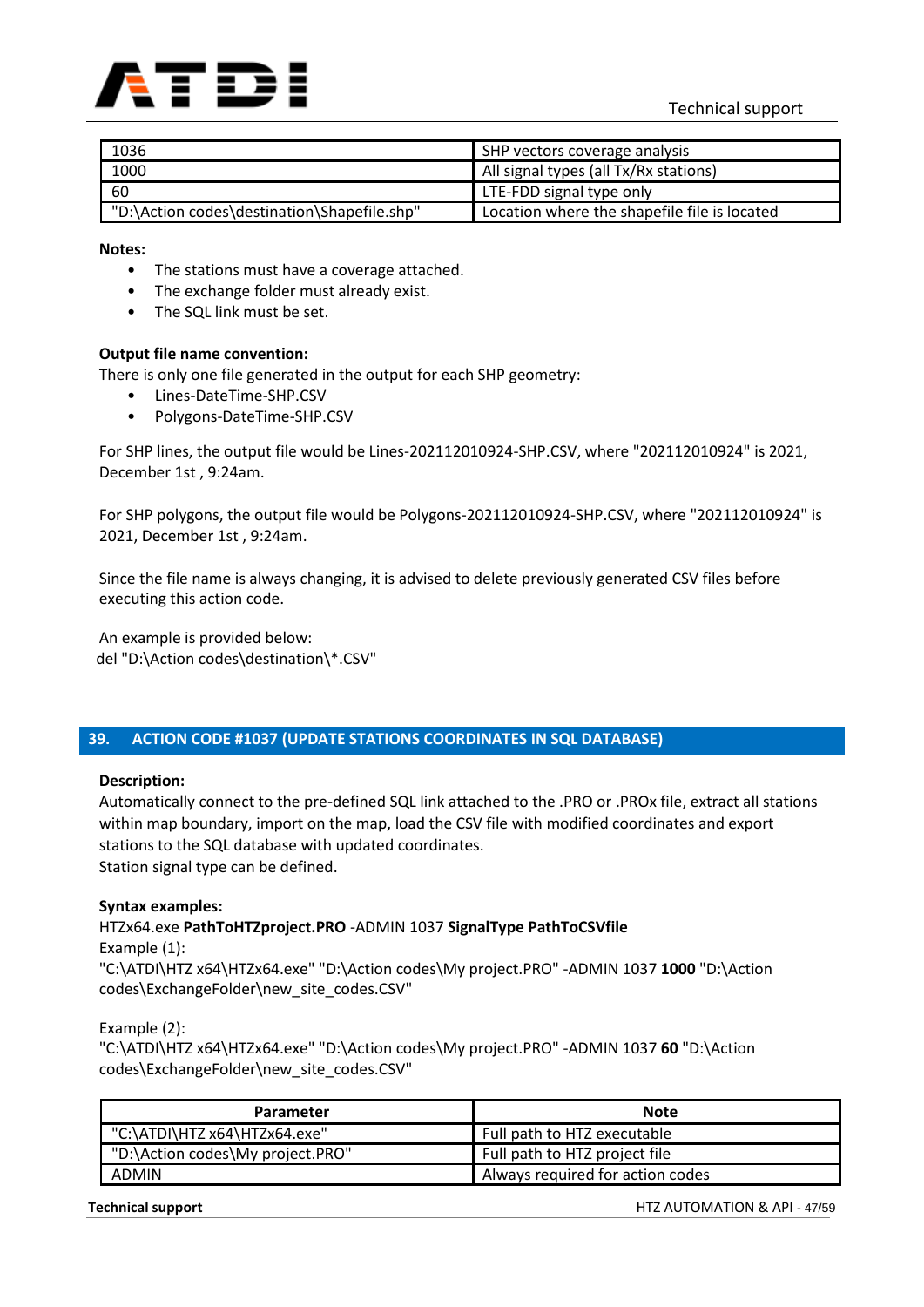

| 1037                                     | Update stations coordinates in SQL database |
|------------------------------------------|---------------------------------------------|
| 1000                                     | All signal types (all Tx/Rx stations)       |
| 60                                       | LTE-FDD signal type only                    |
| "D:\Action                               |                                             |
| codes\ExchangeFolder\new_site_codes.CSV" | Location where the CSV file is located      |

- Input CSV file format: Site code; Longitude or X; Latitude or Y; Coordinate code (example: 4DEC) or Site code, Longitude or X, Latitude or Y, Coordinate code (example: 4DEC)
- The maximum length of the Site code is 10 characters.
- The SQL link must be set.

### **40. ACTION CODE #1038 (UPDATE MW LINKS COORDINATES IN SQL DATABASE)**

#### **Description:**

Automatically connect to the pre-defined SQL link attached to the .PRO or .PROx file, extract all MW links within map boundary, import on the map, load the CSV file with modified coordinates and export MW links to the SQL database with updated coordinates.

#### **Syntax examples:**

## HTZx64.exe **PathToHTZproject.PRO** -ADMIN 1038 **1000 PathToCSVfile**

Example:

"C:\ATDI\HTZ x64\HTZx64.exe" "D:\Action codes\My project.PRO" -ADMIN 1038 **1000** "D:\Action codes\ExchangeFolder\new\_site\_codes.CSV"

| Parameter                                | <b>Note</b>                                 |
|------------------------------------------|---------------------------------------------|
| "C:\ATDI\HTZ x64\HTZx64.exe"             | Full path to HTZ executable                 |
| "D:\Action codes\My project.PRO"         | Full path to HTZ project file               |
| <b>ADMIN</b>                             | Always required for action codes            |
| 1038                                     | Update MW links coordinates in SQL database |
| 1000                                     | Must be set                                 |
| "D:\Action                               |                                             |
| codes\ExchangeFolder\new site codes.CSV" | Location where the CSV file is located      |

**Notes:**

- Input CSV file format: Site code; Longitude or X; Latitude or Y; Coordinate code (example: 4DEC) or Site code, Longitude or X, Latitude or Y, Coordinate code (example: 4DEC)
- The maximum length of the Site code is 10 characters.
- The SQL link must be set.

### **41. ACTION CODES FROM 1100 TO 1199 (ADDONS)**

#### **Description:**

Open HTZ and run Addons.

#### **Syntax examples:**

HTZx64.exe **PathToHTZproject.PRO** -ADMIN 11xx Example to run Addon #1102 (1102.AddOn):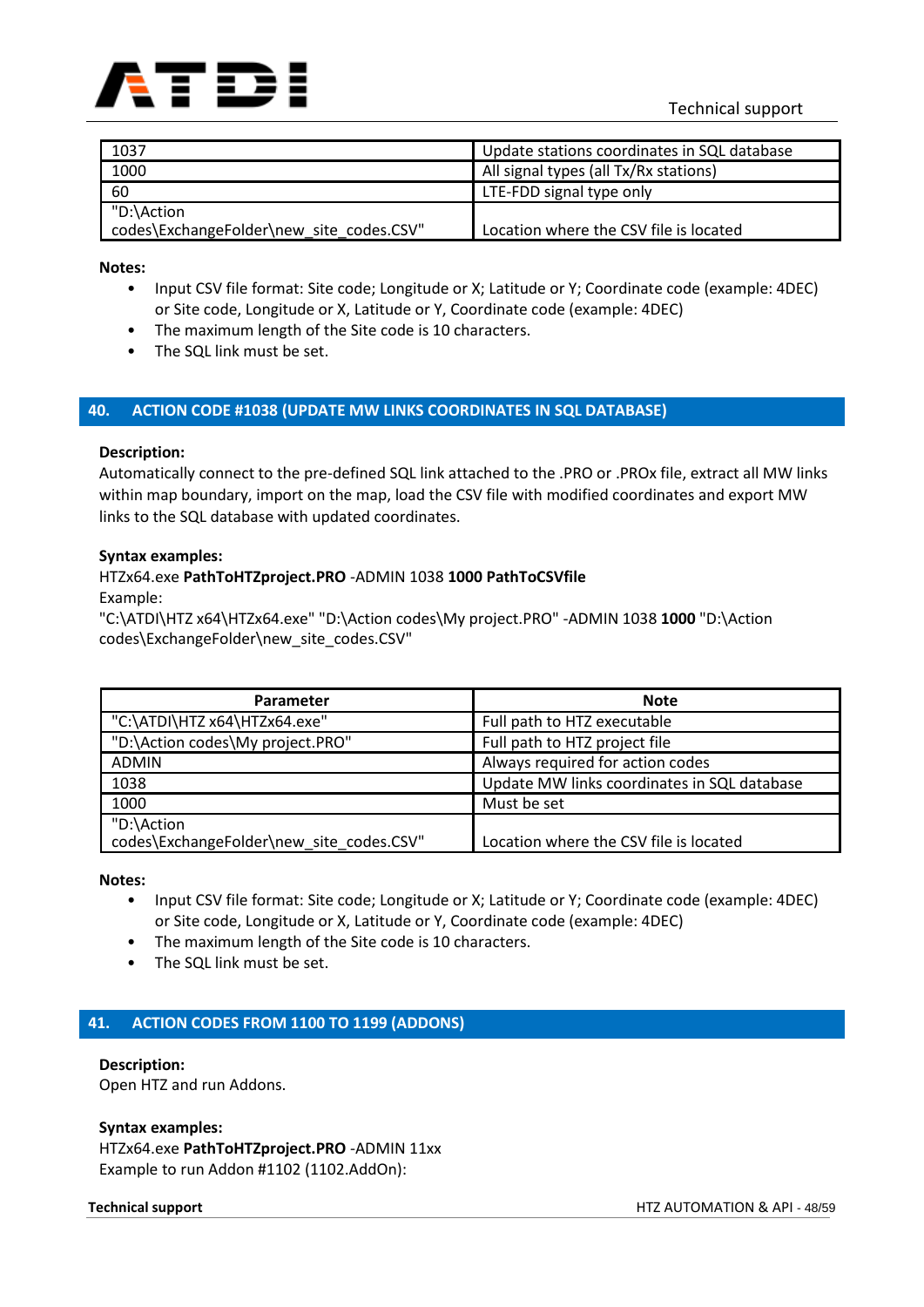

### "C:\ATDI\HTZ x64\HTZx64.exe" "D:\Test project\My project.PRO" -ADMIN 1102

| Parameter                         | <b>Note</b>                      |
|-----------------------------------|----------------------------------|
| "C:\ATDI\HTZ x64\HTZx64.exe"      | Full path to HTZ executable      |
| "D:\Test project\ My project.PRO" | Full path to HTZ project file    |
| <b>ADMIN</b>                      | Always required for action codes |
| 1102                              | Run addon #1102 (1102.AddOn)     |

#### **Notes:**

- It is important to have quotes "" especially if there are blank spaces and special characters in the file names or paths.
- Addon files must be located in \\PLUGS\AddOns64\ folder.
- The Addon must use the "Quit" function to close HTZ.

### **42. ACTION CODES FROM 2001 TO 2000001 (COVERAGE CALCULATION)**

#### **Description:**

Compute coverage for 1 given station of the attached database using attached PRM file and update the record in the station database, with station record index=2001-2000001.

#### **Syntax examples:**

#### HTZx64.exe **PathToHTZproject.PRO** -ADMIN 200xxx

Example to perform coverage for station 4 in database: "C:\ATDI\HTZ x64\HTZx64.exe" "D:\Test project\ My project.PRO" -ADMIN 2004

| Parameter                         | <b>Note</b>                                     |
|-----------------------------------|-------------------------------------------------|
| "C:\ATDI\HTZ x64\HTZx64.exe"      | Full path to HTZ executable                     |
| "D:\Test project\ My project.PRO" | Full path to HTZ project file                   |
| <b>ADMIN</b>                      | Always required for action codes                |
| 2004                              | Coverage calculation for Station #4 in database |

#### **Notes:**

• It is important to have quotes "" especially if there are blank spaces and special characters in the file names or paths.

### **43. MAIL SERVICE**

All automation action-codes have mail service capabilities. The idea is to automatically transmit email upon completion of the task.

Two main configurations are required for the mail service to be active.

1. Mail server parameters must be configured

Once the mail server is configured – the tool inherits permission to access the mail server and compose emails. The configuration file also supports SSL configurations.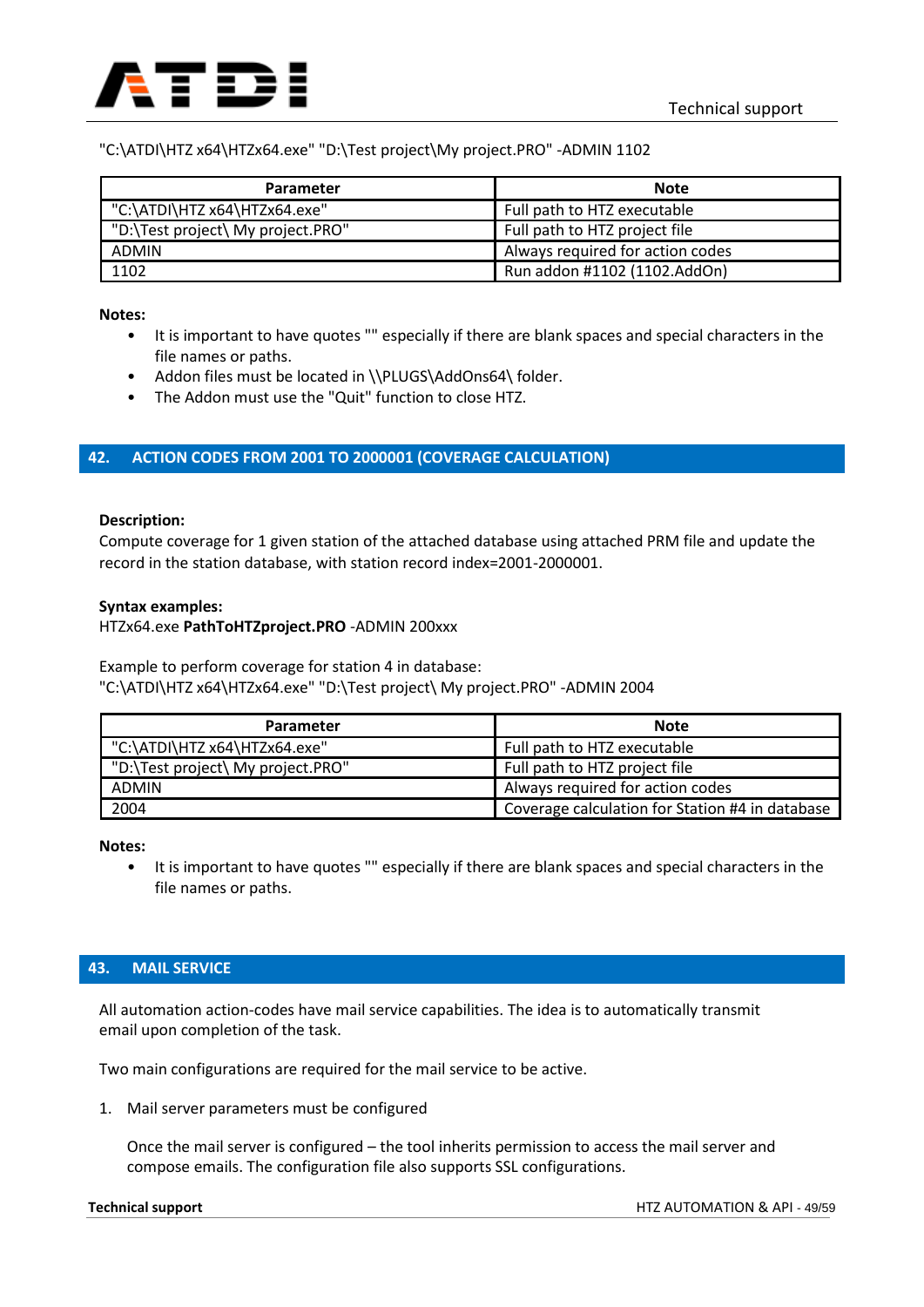

### The file must be located at "**C:\ATDI\HTZ x64\PLUGS\MailsService\conf.xml**"

Example of conf.xml file: "<?xml version="1.0" encoding="utf-16"?> <MailSettings xmlns:xsi="http://www.w3.org/2001/XMLSchema-instance" xmlns:xsd="http://www.w3.org/2001/XMLSchema"> <HostName>ssl0.ovh.net</HostName> <Type>SSL\_TLS</Type> <Port>465</Port> <UseDefaultCredentials>false</UseDefaultCredentials> <UserName>support@atdi.com</UserName> <Password>atdiSupport7GHt</Password> <IsBodyHtml>false</IsBodyHtml> </MailSettings>"

```
<?xml version="1.0" encoding="utf-16"?
3<MailSettings xmlns:xsi="http://www.w3.org/2001/XMLSchema-instance" xmlns:xsd="http://www.w3.org/2001/XMLSchema">
  <HostName>ss10.ovh.net</HostName>
   <Port>0</Port>
   <UseDefaultCredentials>false</UseDefaultCredentials>
   <UserName> Windowsdatdi-group.com</UserName>
                         </Password>
   <Password>
   <IsBodyHtml>false</IsBodyHtml>
\mathsf{L}_{\leq/\mathtt{MailSetting}}
```

```
Configuration file with no authentication required:
<?xml version="1.0" encoding="utf-16"?>
<MailSettings xmlns:xsi="http://www.w3.org/2001/XMLSchema-instance" 
xmlns:xsd="http://www.w3.org/2001/XMLSchema">
  <HostName>127.0.0.1</HostName>
  <Type>PLAIN</Type>
  <Port>25</Port>
  <UseDefaultCredentials>false</UseDefaultCredentials>
  <UserName></UserName>
  <Password></Password>
  <IsBodyHtml>false</IsBodyHtml>
</MailSettings>
```
### 2. Template prepared for every action-code required to transmit email.

The action code can only transmit emails if a template file is available under "**C:\ATDI\HTZ x64\PLUGS\MailsService\**".

For example, if user wishes for action-code #1002 to transmit emails upon completion – then there should be a template named "**template1002.txt**" under the folder above. For action code 1014 template file name must be "**template1014.txt**", and so on…

Template format:

" sender@atdi.com receiver@atdi.com Task #{TASK\_ID} Done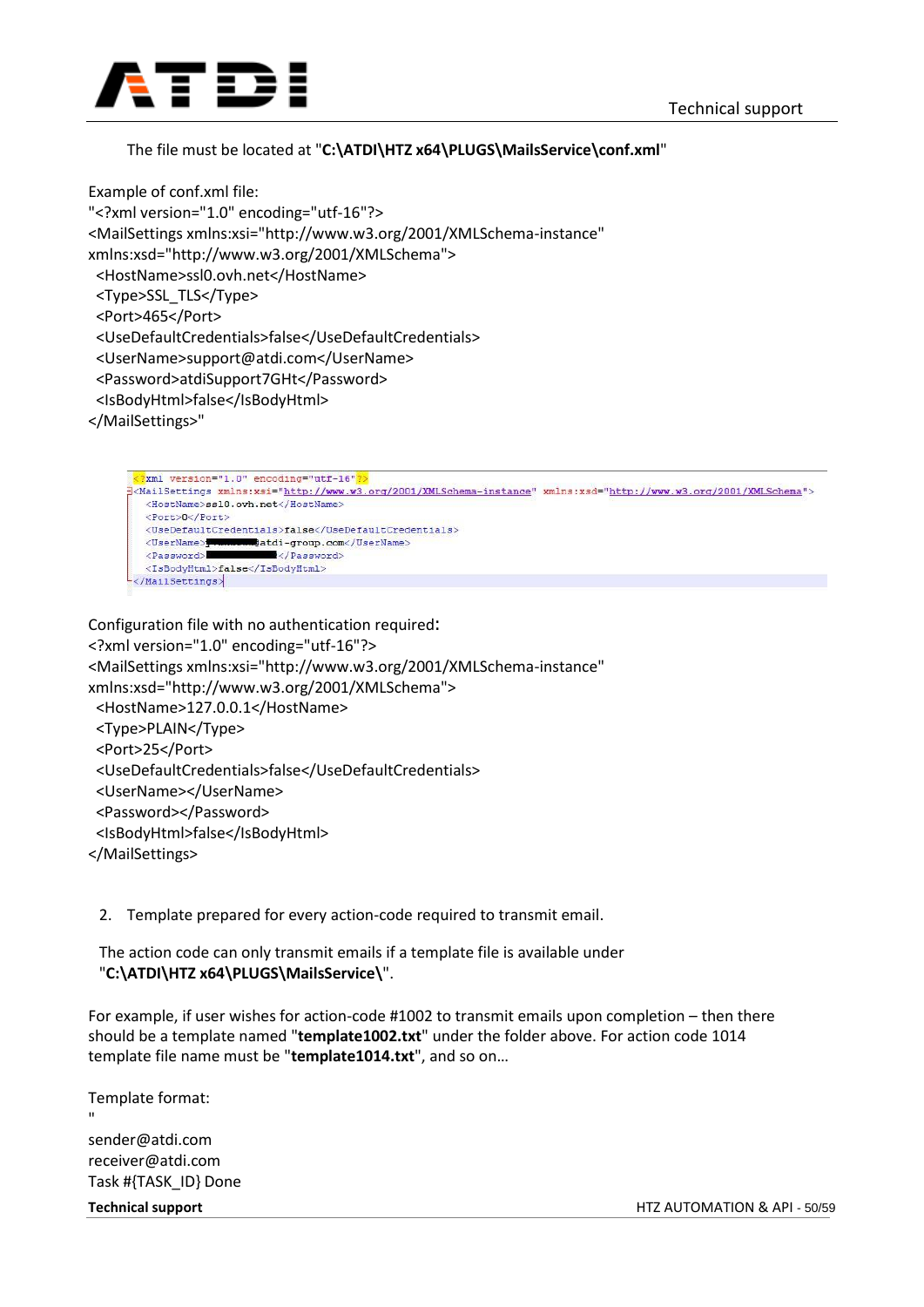



Dear Sir, The Task #{TASK\_ID} has been successfully completed. Please find the result file. Kind regards "

with TASK ID = action code.

Example of template file for action code #1002: "support@atdi.com marketing@atdi.com Task #{1002} Done Dear Sir, The Task #{1002} has been successfully completed. Please find the result file. Kind regards" With: support@atdi.com = sender email address marketing@atdi.com = receiver email address



The Task #{TASK\_ID} has been successfully completed. Please find the result file.

Best regards

**Sample email received:**

|             | Q Reply Q Reply All Q Forward<br>Thu 18/04/2019 10:33 AM                                                                              |
|-------------|---------------------------------------------------------------------------------------------------------------------------------------|
| $\varsigma$ | support@atdi-group.com                                                                                                                |
|             | Task #1002 Done                                                                                                                       |
| To          | @atdi-group.com                                                                                                                       |
|             | i) Follow up. Start by Thursday, 18 April 2019. Due by Thursday, 18 April 2019.<br>You forwarded this message on 18/04/2019 12:02 PM. |
| 3 KB        | DNM3112GDA942m-201904181032-MW.CSV                                                                                                    |
| Dear Sir,   |                                                                                                                                       |
|             | The Task #1002 has been successfully completed. Please find the result file.                                                          |
|             |                                                                                                                                       |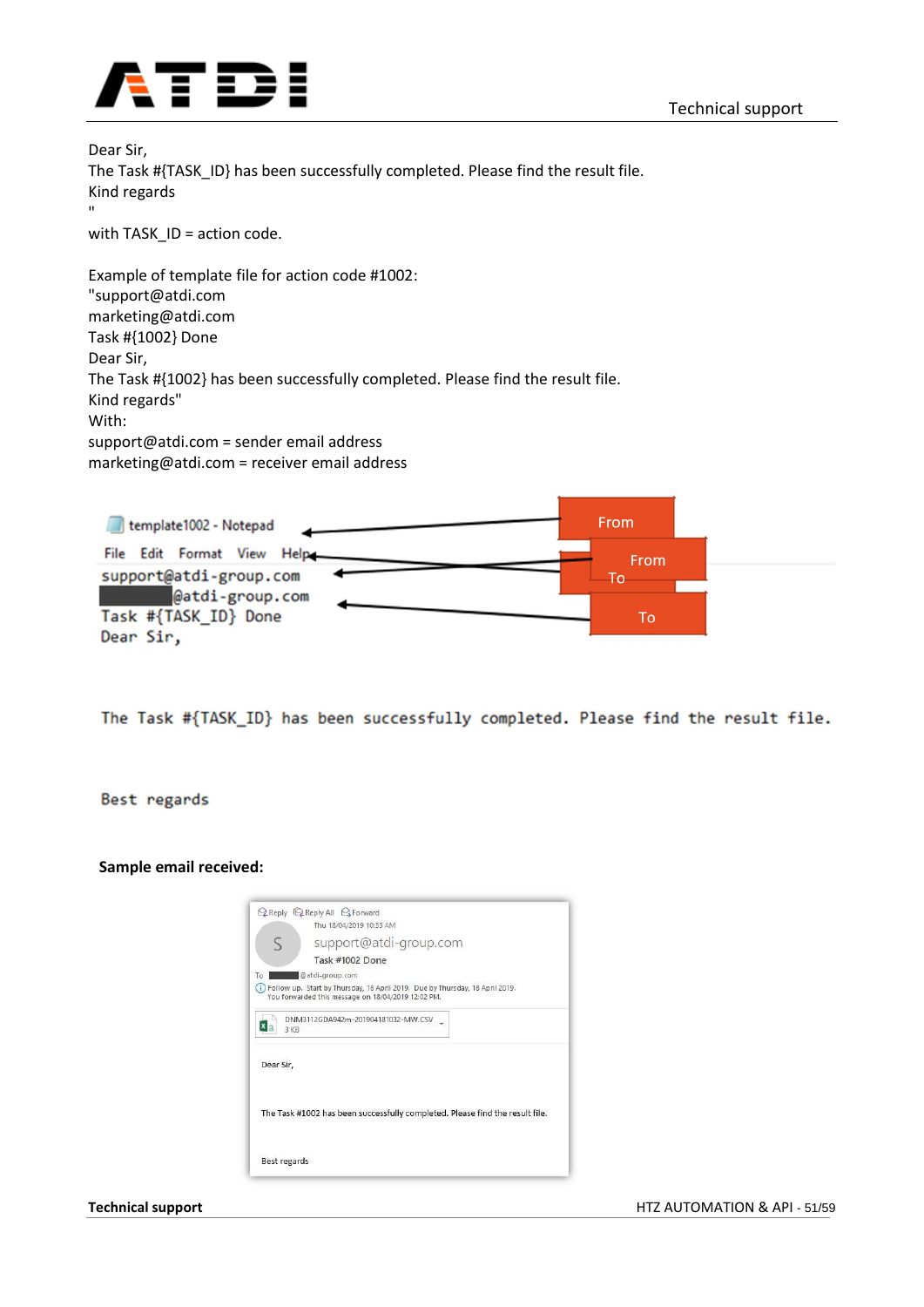

If a result file is created by the action code function, then the file will be attached to the email (ex: jtemp2001.csv), else Error log file will be attached.

Note: If the template does not exist, no email.

### **44. HTZ AUTOMATION TOOL**

It is a simple tool whose main purpose is to continuously monitor a source folder and detect any changes in all \*.TIF files.

The tool would automatically start executing a sequence of commands once a change is detected.

#### **Definition of change**

The changes that the tool is looking at can be:

- 1) New TIF files added or removed from the folder being monitored.
- 2) Any change in the TIFF files contents (hash level).

The tool doesn't consider the file date or name when looking for changes. Any iteration in any pixel in any TIFF file would result in different hash key and hence would trigger the script execution.

#### **Folder selection**

The user can manually select the folder to be monitored. The tool only monitors files with .TIF extension. Other files are automatically ignored.

A reference database (db.csv) is automatically constructed once a folder is selected. The database is saved in the same folder as the one being monitored.

#### **Polling interval**

The tool allows the user to define a polling interval. It allows the engine to sleep for x minutes and start checking for changes in the TIF files once the timer expired. The timer is automatically re-set once the polling is completed. User is advised not to choose a very small interval as that will result in a too frequent polling which can be un-necessary and can potentially result in slowing down the hard drive. The tool typically processes every single TIF file in the folder and builds a hash key table. This process can be intensive for big files. The polling is paused whenever a task is being executed or TIF files being examined for changes. The idea is to prohibit multiple polling during the same run. The applicate is write-safe. Which means, the polling process will be prohibited momentarily if TIF files are being written while running. The idea is to wait for new TIF files to be copied completely before examining them.

#### **Command sequence**

The command sequence can be loaded from an existing BASH (.bash) file. Every line is effectively an action-code or automation task. The acceptable format is:

"PathTo/HTZx64.exe", "PathToProject.PRO" -ADMIN CODE …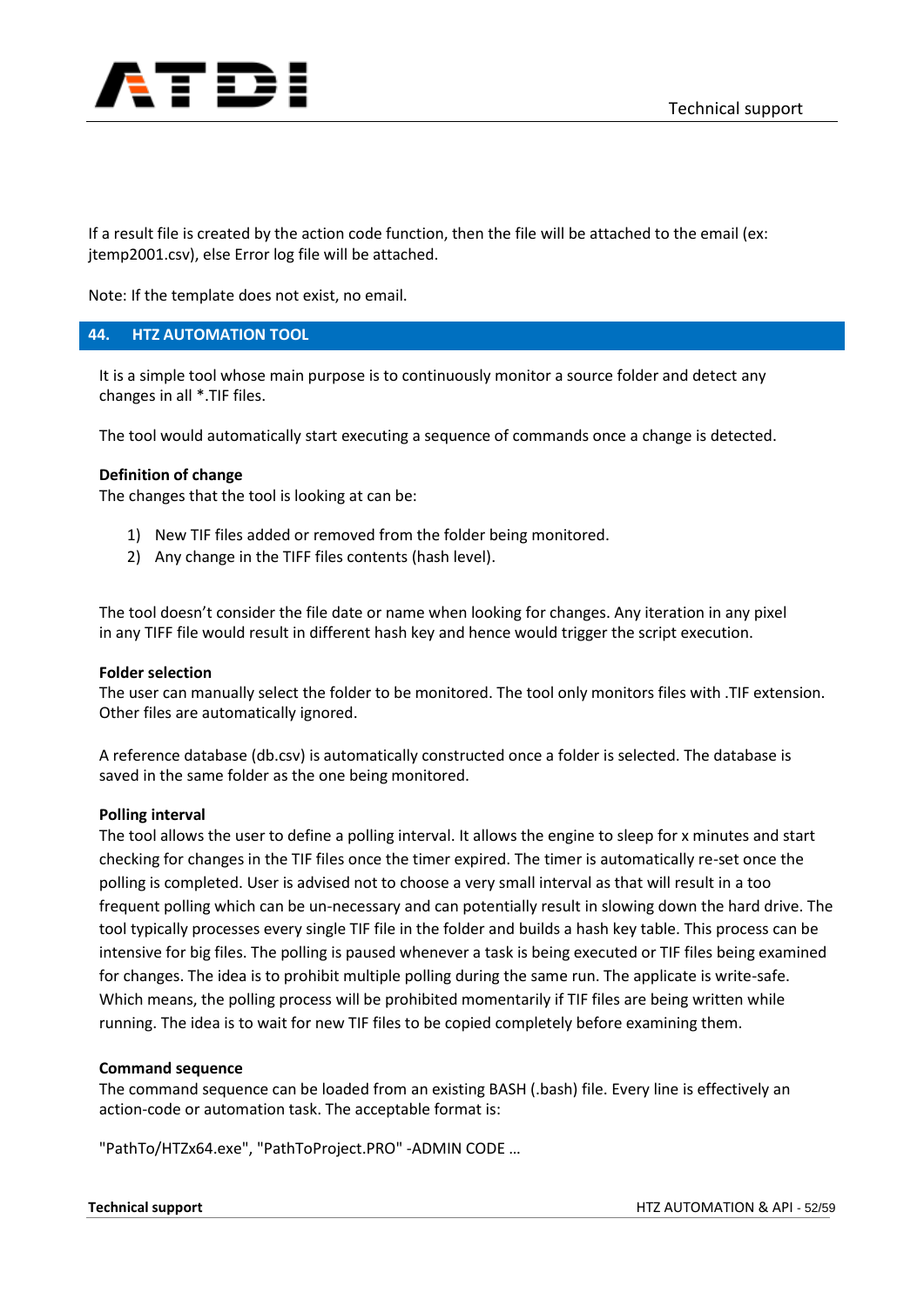

When loading a BASH file – the tool will automatically introduce the "," between HTZx64.exe and the project file. This is mandatory for the tool to be able to execute correctly.

#### Example of acceptable BASH file:

"D:\TIF Conversion Test\DNM31126DA942m.PRO" -ADMIN 1006 60 "D:\TIF Conversion Test\destination"

"D:\TIF Conversion Test\DOM3112GDA942m.PRO" -ADMIN 1005 60 "D:\TIF Conversion Test\destination"

#### **Sample configuration**

| a.<br><b>Automation Trigger</b>       |                                                                                                                                                  |      |       |        | $\times$ |
|---------------------------------------|--------------------------------------------------------------------------------------------------------------------------------------------------|------|-------|--------|----------|
| TIF folder to monitor for any changes |                                                                                                                                                  |      |       |        |          |
| <b>D:\TIF Conversion Test\source</b>  |                                                                                                                                                  |      |       | Select |          |
| Interval (minutes):<br>Ī1             |                                                                                                                                                  |      |       |        |          |
| Command sequence                      |                                                                                                                                                  |      |       |        |          |
| Test\source"                          | "D:\TIF Conversion Test\DNM_3112_GDA94_2m.PRO" -ADMIN 1007 "D:\TIF Conversion<br>"D:\TIF Conversion Test\DNM_3112_GDA94_2m.PRO" -ADMIN 1008 1000 |      |       |        |          |
|                                       |                                                                                                                                                  |      |       |        |          |
|                                       | 3                                                                                                                                                | 4    |       | 5      |          |
|                                       |                                                                                                                                                  |      |       |        |          |
|                                       |                                                                                                                                                  |      |       |        |          |
|                                       | Load                                                                                                                                             | Save | Close | Start  |          |

- 1: Select folder with TIF files to monitor.
- 2: Specify the polling interval (10-60 min).
- 3: Load .bash file which is validated to comply with ATDI action-codes.
- 4: Save settings so the tool would remember the folder, the interval and bash file location.
- 5: Start monitoring.

Note: The tool will execute the action-codes the first time the folder is setup. Once completed, no execution would be made unless a change is detected. If the folder was pre-setup (db.csv) and user reselected the folder, the existing db.csv files will be replaced, and execution will start just like the initial setup.

**Important**: Output result file names are stamped (date/time) with a precision of 1 second. Two command lines with same project and same action code must be spaced a second apart.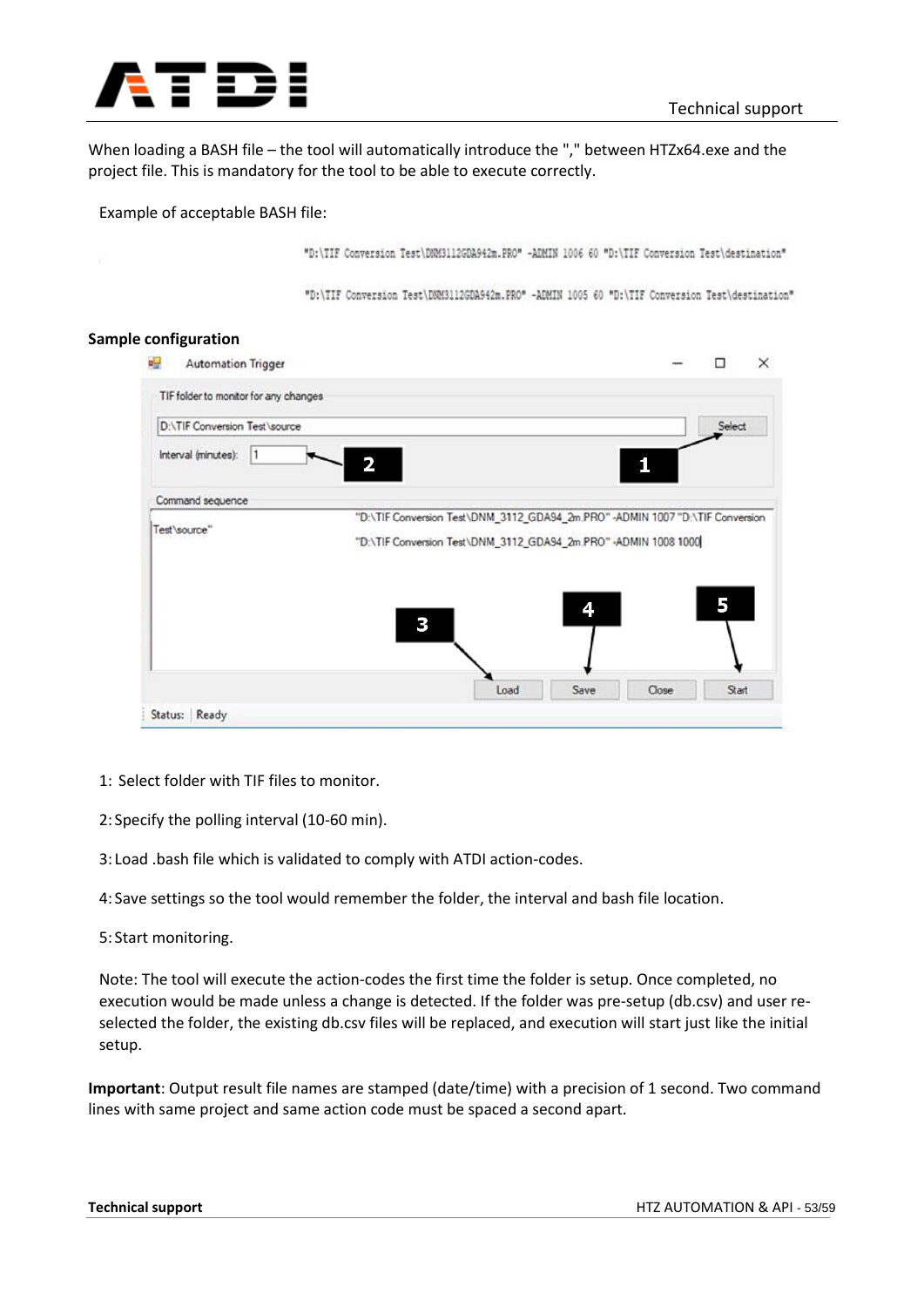

### **45. NOTES ON ARC-GIS WEB CLIENT**

Arc-GIS web client is a bit picky on the name convention and structure of the KML file.

KMZ is effectively a zip file contains "doc.kml" and other supporting images/folders etc …

The web client seems to particularly look after "doc.kml" and doesn't accept other names or other KML files. It also doesn't accept upper-case for the suffix. For example, "doc.KML" will not be accepted.

This is an example of accepted KMZ file (renamed to .ZIP to open it):

| Name                                  | Size   | Packed Type |                 |  |
|---------------------------------------|--------|-------------|-----------------|--|
| $\mathbf{u}$                          |        |             | File folder     |  |
| oc.kml                                | 5.205  | 1.045 KML   |                 |  |
| DNM3112GDA942m-201904181022-BS.png    | 63,259 | 46.831      | <b>PNG File</b> |  |
| DNM3112GDA942m-201904181022-BSLeg.png | 3,242  |             | 1.584 PNG File  |  |

### **46. ADD-ONS**

HTZ supports DLLs (Addons) developed on HTZ API.

A DLL (.addon) must be located in Addon folder, examples:

- C:\ATDI\HTZ warfare x64\PLUGS\AddOns64\MyAddon64.Addon (64 bits version)
- C:\ATDI\HTZ warfare x86\PLUGS\AddOns32\MyAddon32.Addon (32 bits version)

To run an Addon:

1) From Map: Right click on the map and select Addon (example ICS HF64):

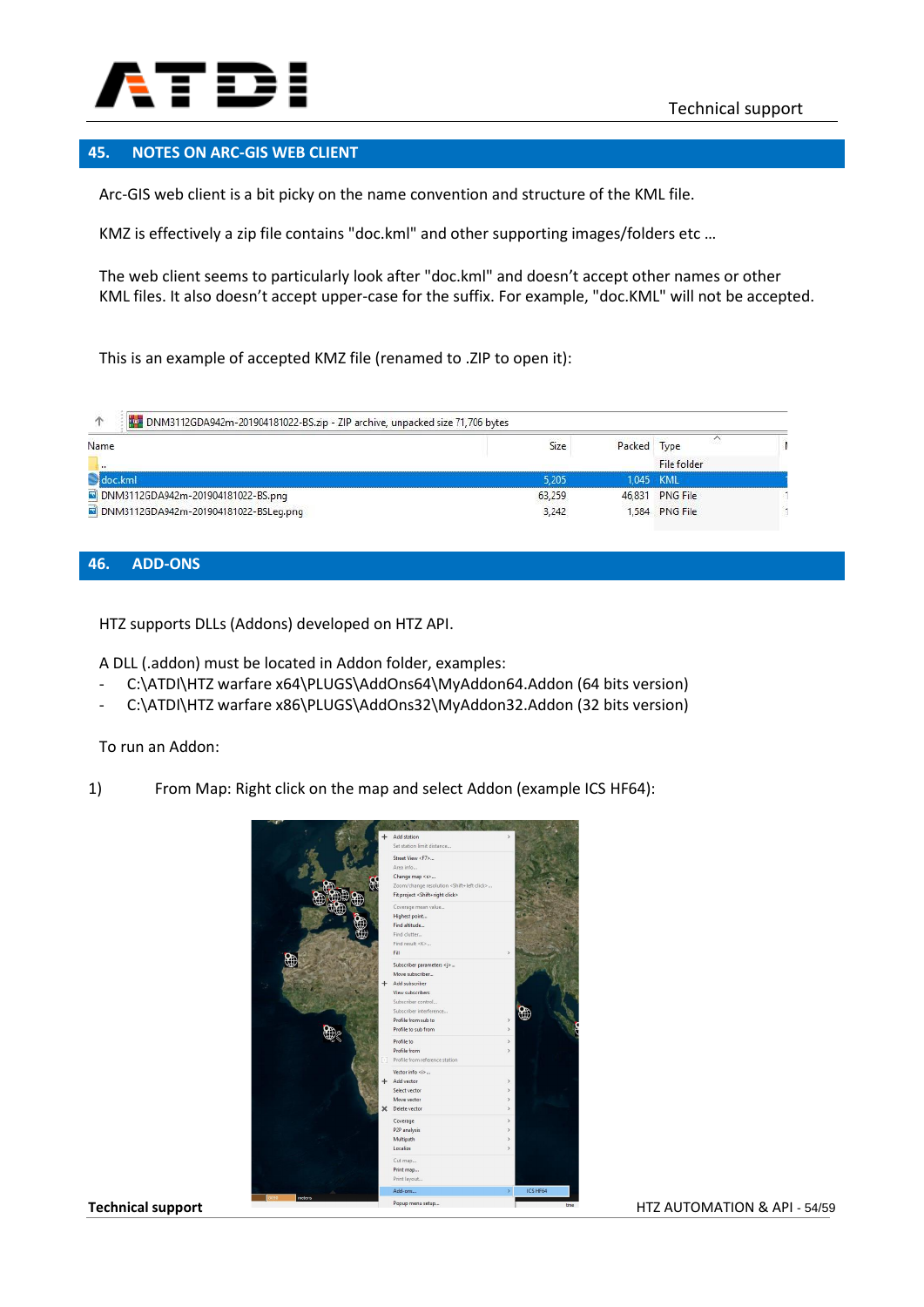

2) From Command Line:

99 actions codes are related to Addons (Action codes from 1100 to 1199). Format: PATH PROJECT -ADMIN ACTIONCODE, with ACTIONCODE = Addon file name (from 1100 to 1199).

Example:

c:\ATDI\HTZ warfare x64\htzwx64.exe TEST.PRO -ADMIN 1102 This command runs HTZ warfare, loads a project (Test.pro) and runs the Addon 1102.Addon located in C:\ATDI\HTZ warfare x64\PLUGS\AddOns64\folder. The Addon must use the "Quit" function to close HTZ warfare.

#### **47. ADD-ON API**

An Addon includes "ATDI\_AddOnAPI.H" located in \PLUGS\AddOns64\API folder.

Example: C:\ATDI\HTZ warfare x64\PLUGS\AddOns64\API

```
#define DLLEXPORT declspec(dllexport)
#define DLLIMPORT declspec(dllimport)
```
Defined symbols:

```
#define SP CALLSIGN 100 //return callsign
#define _SP_LATITUDE 101 //return Latitude in 4DEC
#define _SP_LONGITUDE 102 //return Longitude in DEC
#define SP ISACTIVE 103 //return 1 if station is activated, 0 if not
#define SP ELEVATION 104 // altitude meter
#define SP HEIGHTAGL 105 //antenna height meter (above ground level)
#define SP ANTENNASIZE 106 //antenna diameter (m<sup>2</sup>)
#define SP_NOMINALPOWER 107 //nominal power W
#define SP ADDRESS 108 //address
#define _SP_INFO1 109 //info1
#define SP INFO2 110 //info2
#define _SP_FREQUENCY 111 //general frequency MHz
#define SP_MBITSPERSEC 112 //station bit rate Mbit/s
#define _SP_THRESHOLDDLDBU 113 //(threshold downlink dBu)
#define _SP_THRESHOLDULDBU 114 //(threshold uplink dBu)
#define _SP_TXBANDWIDTH 115 //Tx BW in kHz
#define _SP_RXBANDWIDTH 116 //Rx BW in kHz
#define _SP_NBTXCH 117 // number of Tx channels
#define _SP_NBRXCH 118 // number of Rx channels
#define _SP_TXCH01 119 //Tx channel 1
#define _SP_TXCH02 120 //Tx channel 2
#define _SP_TXCH03 121 //Tx channel 3
#define _SP_TXCH04 122 //Tx channel 4
#define _SP_TXCH05 123 //Tx channel 5
#define _SP_TXCH06 124 //Tx channel 6
#define _SP_TXCH07 125 //Tx channel 7
#define _SP_TXCH08 126 //Tx channel 8
#define _SP_TXCH09 127 //Tx channel 9
```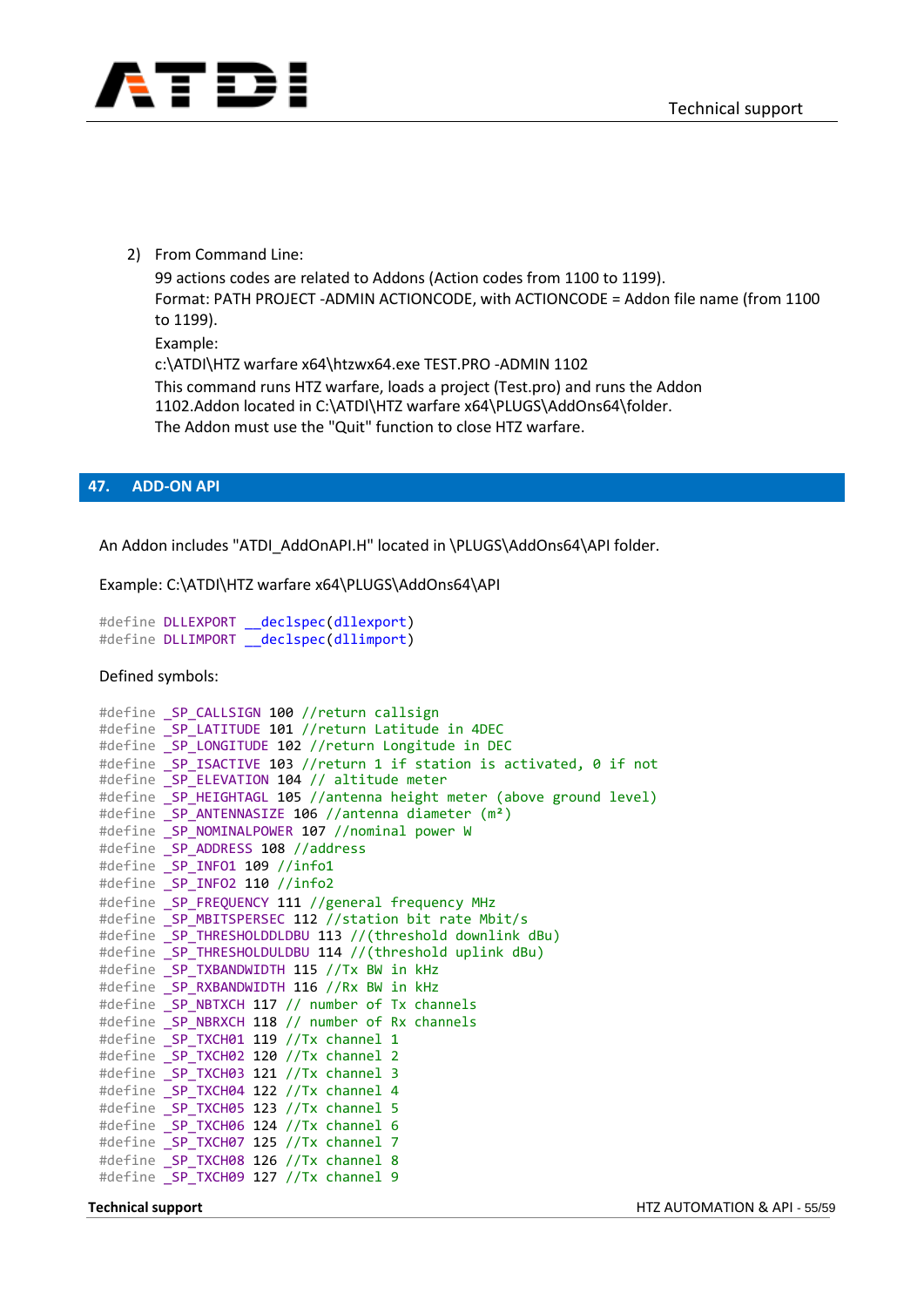

#define SP TXCH10 128 //Tx channel 10 #define SP\_TXCH11 129 //Tx channel 11 #define SP\_TXCH12 130 //Tx channel 12 #define \_SP\_TXCH13 131 //Tx channel 13 #define \_SP\_TXCH14 132 //Tx channel 14 #define \_SP\_TXCH15 133 //Tx channel 15 #define SP\_TXCH16 134 //Tx channel 16 #define SP\_RXCH01 135 //Rx channel 1 #define SP\_RXCH02 136 //Rx channel 2 #define SP\_RXCH03 136 //Rx channel 3 #define SP\_RXCH04 138 //Rx channel 4 #define \_SP\_RXCH05 139 //Rx channel 5 #define \_SP\_RXCH06 140 //Rx channel 6 #define SP RXCH07 141 //Rx channel 7 #define SP\_RXCH08 142 //Rx channel 8 #define SP RXCH09 143 //Rx channel 9 #define SP\_RXCH10 144 //Rx channel 10 #define \_SP\_RXCH11 145 //Rx channel 11 #define SP\_RXCH12 146 //Rx channel 12 #define \_SP\_RXCH13 147 //Rx channel 13 #define \_SP\_RXCH14 148 //Rx channel 14 #define \_SP\_RXCH15 149 //Rx channel 15 #define SP RXCH16 150 //Rx channel 16 #define SP\_NETWORKID 151 //info2 #define SP GROUP 152 //info2 #define PI\_RED 651 //coverage point color (red comp.) #define PI GREEN 652 //coverage point color (green comp.) #define PI\_BLUE 653 //coverage point color (blue comp.) #define \_PI\_DBU 654 //coverage point value #define \_PI\_LABEL 655 //coverage point label #define \_SP\_FREQUENCYPLAN 156 //frequency plan name #define \_FP\_COUNT 157 //number of frequencies (frequency plan) #define \_FP\_FREQUENCY 158 //frequency MHz at position Index (frequency plan) #define \_FP\_CHANNEL 159 //channel at position Index (frequency plan) #define \_FP\_BANDWIDTH 160 //BW kHz at position Index (frequency plan) #define \_FP\_MODE 161 //status at position Index (frequency plan) #define \_FP\_FLAG 162 //intermodulation at position Index (frequency plan) #define \_SP\_TYPE 163 //type element #define \_SP\_MGRS 164 //coordinates in MGRS #define \_SP\_COLOR 165 //station color #define \_SP\_RADIUS 166 //station radius km #define \_SP\_NFD 167 //NFD matrix name #define \_SP\_STRINGC 168 //comment<br>#define \_SP\_MODEL 169 //return fo SP MODEL 169 //return formula name #define \_SP\_HOP 170 //return Hop level #define \_SP\_NUMERO 171 //return call number #define \_SP\_SELECTED 172 //return selection status<br>#define \_SP\_STARTANGLE 173 //start angle for cover  $\overline{\rule{0pt}{0pt}}$ STARTANGLE 173 //start angle for coverage calculation in degree #define \_SP\_ENDANGLE 174 //end angle for coverage calculation in degree #define SP DISTANCECALC 175 //Max distance calculation in km #define \_SP\_GAINTX 176 //Tx gain in dB #define \_SP\_GAINRX 177 //Rx gain in dB #define SP LOSSTX 178 //Tx losses in dB #define SP LOSSRX 179 //Rx losses in dB #define \_MP\_NODEAID 301 //return MW station A # #define MP\_NODEBID 302 //return MW station B # #define MP ISACTIVE 303 //return 1 if MW is activated, 0 if not #define \_MP\_COLOR 304 //return a COLORREF #define \_MP\_IDENT 305 //MW ident

//\_PP\_ get profile information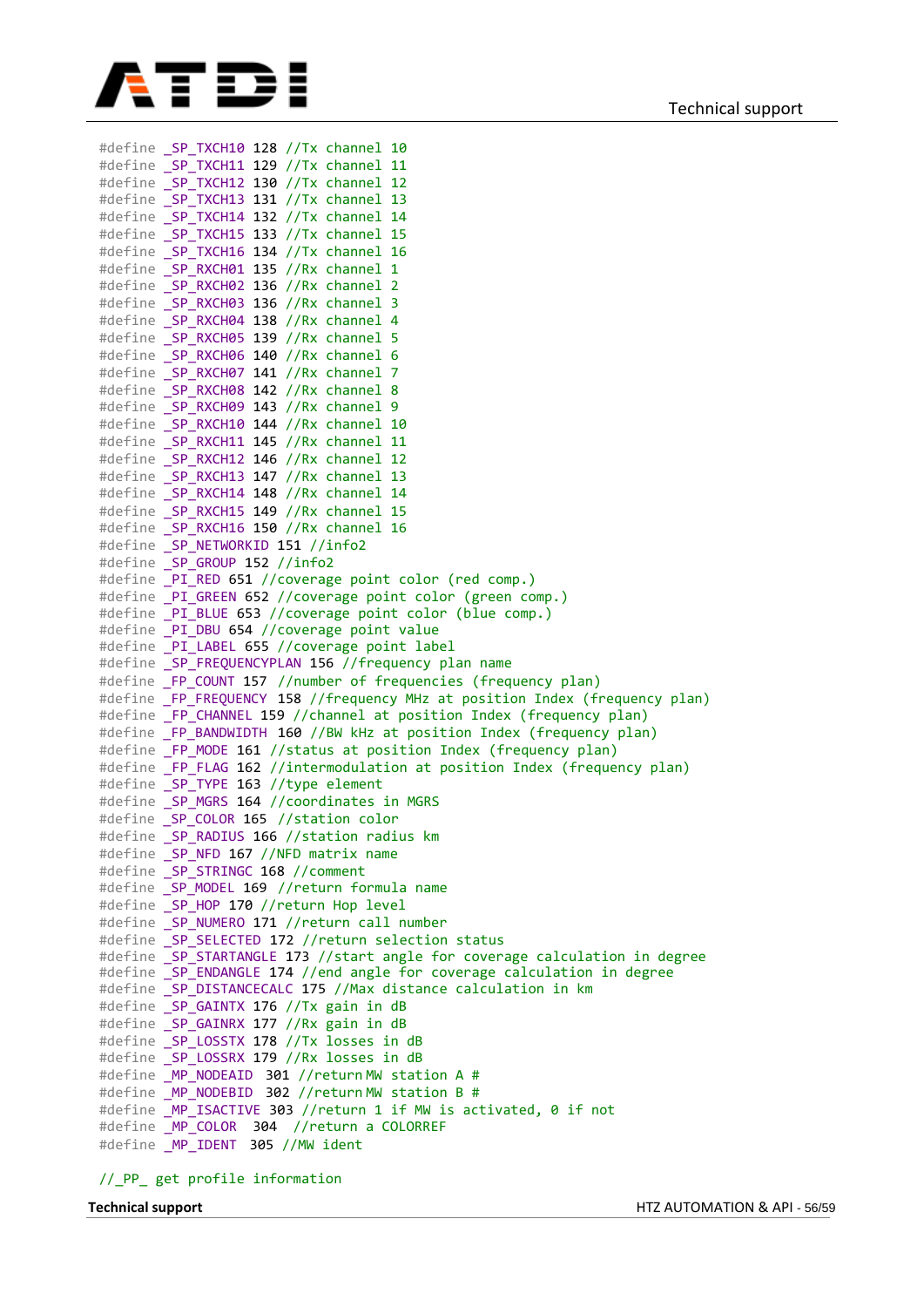

**Technical support** HTZ AUTOMATION & API - 57/59 #define PP DISTANCE 501//return profile distance in m between Tx/Rx #define PP\_RSL 502//return profile received signal #define \_PP\_DIFFRACTIONLOSS 503//return diffraction loss<br>#define PP FREESPACELOSS 504//return free space loss PP\_FREESPACELOSS 504//return free space loss #define \_PP\_PROPAGATIONLOSS 505//return propagation loss #define PP POWERRECEIVED 506//return power received in dBm #define PP\_MARGIN 507//return margin Structure: //Terrain profile structure typedef struct { float dtm\_altitude; BYTE clutter\_code; float clutter height; float distance; }AO\_Profile; Functions: DLLEXPORT int GetMicrowaveCount(); //out: return number of MW link(s) (on map) DLLEXPORT WCHAR\* GetMicrowaveParam(int MicrowaveId, int ParamId); //in: Microwave link #, ParamId: flag \_MP\_xxxx //out: string //flag i.e: MP NODEAID or MP ISACTIVE DLLEXPORT int GetProfileMaxSize();//return max number of points could be used by AO Profile DLLEXPORT int CalculateMWProfile(int TxId, int RxId, AO Profile\* prf); //in: station A #, station B #, AO Profile strcture pointer //out: number of profile points //remark: fill AO\_Profile structure //must be allocated using GetProfileMaxSize() before call CalculateMWProfile() DLLEXPORT WCHAR\* GetProfileParam(int ParamId); DLLEXPORT BOOL GetDisplayMapArea(double \*ULCX,double \*ULCY, double \*LRCX,double \*LRCY,char \*csys,RECT \*re,HWND \*hwnd, HDC \*dc); //return rectangle coordinates, projection code (GEOCONV format) and HDC DLLEXPORT BOOL ConvertCoords(double xin, double yin, char \*incode,double \*xout, double \*yout, char \*oucode); //Convert coordinates (incode and outcode: GEOCONV format) DLLEXPORT BOOL SaveResultAsFLD(WCHAR\* fname); //in: Fld file name to be created //out: create fname.fld, fname.txt, fname.col //remark: fname.txt=station listing, fname.col=color/value listing DLLEXPORT int GetStationCount();//out: return number of Tx/Rx (on map) DLLEXPORT WCHAR\* GetStationParam(int StationId, int ParamId); //in: station #, ParamId: flag \_SP\_xxxx //out: string //flag i.e: SP GainTx, SP Power DLLEXPORT WCHAR\* GetSubscriberParam(int SubId, int ParamId); //in: subscriber #, ParamId: flag SP xxxx //out: string //flag i.e: SP GainTx, SP Power DLLEXPORT float GetStationDistance(int StationId, double longit4DEC, double latit4DEC); DLLEXPORT WCHAR\* GetFrequencyPlanParam(WCHAR\* FP\_name, int Index, int ParamId); DLLEXPORT int SetStationParam(int StationId, int ParamId, WCHAR\* wcsParam); DLLEXPORT WCHAR\* GetPaletteInfo(int index, int InfoId); DLLEXPORT BOOL GetLayerArea(int LayerId, double \*ULCX, double \*ULCY, char \*csys, int \*nbptx ,int \*nbpty, double \*step);//csys: coordinate code DLLEXPORT WCHAR\* GetLayerValue(int LayerId, int x, int y); DLLEXPORT BOOL SetLayerValue(int LayerId, int x, int y, double val);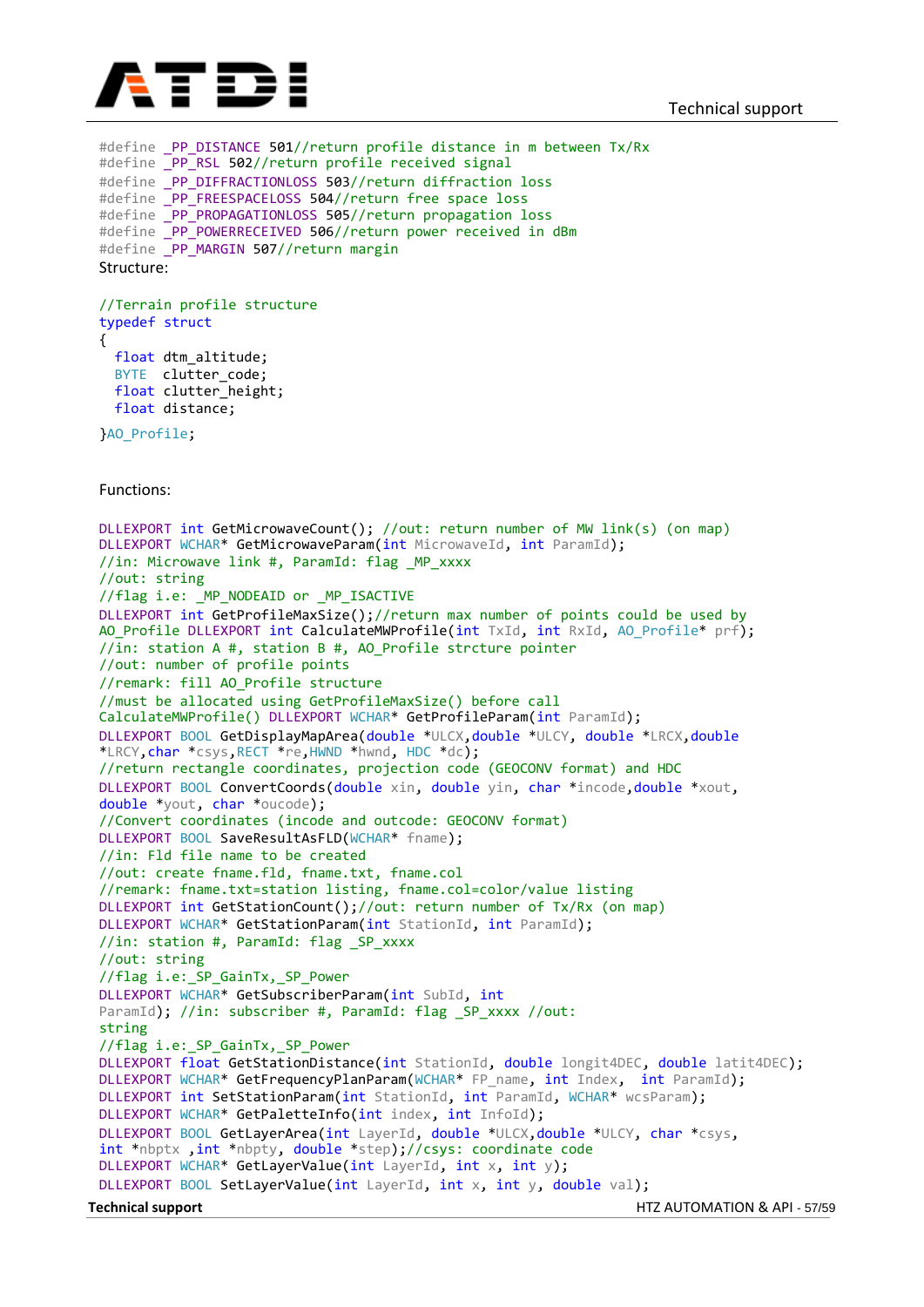

```
DLLEXPORT BOOL RefreshMap();
DLLEXPORT BOOL TestDongleAccess(int AddOnId);
DLLEXPORT int AddStation(double xin, double yin, char* grid); // returns station ID
DLLEXPORT int AddSub(double xin, double yin, char* grid); //return number of subscribers
in the current SUB database -1 = error and add subscriber if no error
DLLEXPORT int GetSubCount(); // return number of subscribers in the current database -1 
= error
DLLEXPORT int SelectSubDatabase(); // select subscriber database
DLLEXPORT int SetSubParam(int SubId,int ParamId,WCHAR* wcsParam); //sub record # in the
currunt database, paramId (i.e: _SP_CALLSIGN), value (string) - return 1 if success 0 
= error
DLLEXPORT float GetFSPRReceivedFromStation(int StationId, double longit4DEC,
double latit4DEC, float RxantennaHeight, int unit);
DLLEXPORT float GetFSPRReceived(int TxId, int RxId, int unit); //get power received 
in dBuV/m (unit=0) or dBm (unit=1)
DLLEXPORT int CoverageCalculation(int TxId, float rx antenna height,float distance);
//Perform Station coverage: rx antenna height (m), distance \overline{(m)}DLLEXPORT void Quit(); //Quit HTZ
DLLEXPORT BOOL LoadPRM(WCHAR *wfname);// Load PRM file name
DLLEXPORT int MoveStation(int StationId, double xin, double yin, char* grid);
//Move existing station
DLLEXPORT int ImportEWX(WCHAR *EWXname, WCHAR *DBname, int type); //Synchonize DB MW or DB
station or DB subscriber or On map station/microwaves from EWX files (type: 0=on map, 1=DB
station, 2=DB microwave, 3=DB subscriber)
DLLEXPORT int ExportEWX(WCHAR *EWXname, WCHAR *DBname, int type); //Export DB MW or DB
station or DB subscriber or On map station/microwaves to EWX files (type: 0=on map,
1=DB station, 2=DB microwave, 3=DB subscriber)
```
#### **Example:**

This Addon export current coverage on the map to Google Earth (KML+PNG)

```
#include "..\\RunAddOn\\ATDI AddOnAPI.h"
     #include "..\\RunAddOn\\AddOnUtils.h"
     #define DLLEXPORT declspec(dllexport)
  - #define DLLIMPORT declspec(dllimport)
  nist.
  - extern "C"
      DLLEXPORT void RunAddOn(HWND hParent);
      DLLEXPORT WCHAR* GetAddOnName() { return L"Export to GoogleEarth"; }
      ¥
  Σ
  ÷.
  ÷.
     void RunAddOn(HWND hParent)
  \blacksquare\left\{ \right.\overline{\phantom{a}}÷
             if(!ConnectAddOn())
  ÷
              €
  L,
                    MessageBox(hParent, L"Handshake with host failed", L"Message",
      MB_ICONERROR | MB_OK);
  \omegareturn;
              \mathcal{P}\ddot{\phantom{a}}×
             DialogBox(GetModuleHandle(L"Export2GoogleEarth.AddOn"), L"EXPORT2KMLDLG",
      hParent, (DLGPROC)ExportKMLProc);
  i.
  Ē.
      \mathcal{E}S.
Te int Export_GoogleEarth()<br>- {<br>\frac{1}{2}COLLECT
      .....
     i = GetStationCount();
```